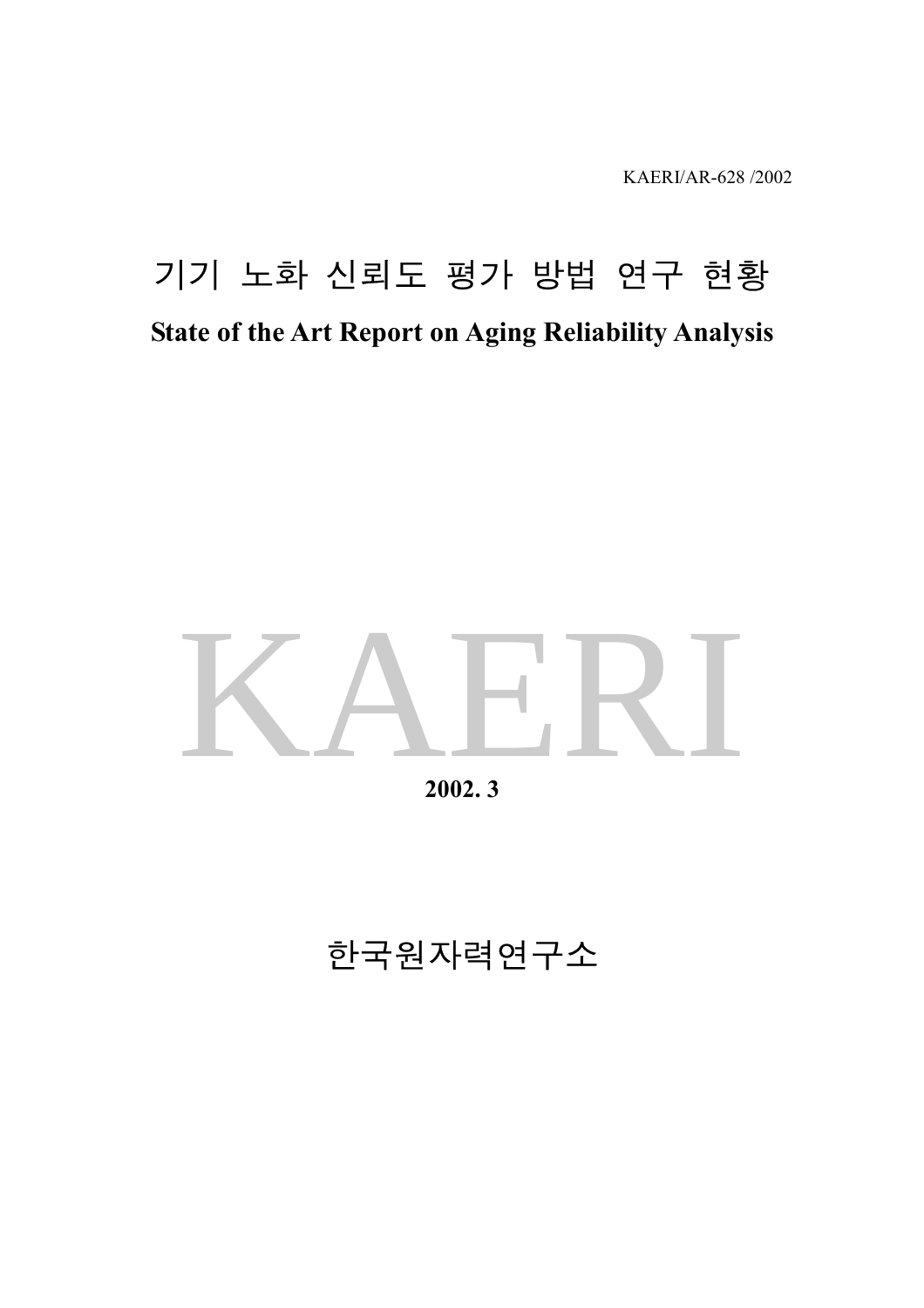### 제 출 문

한국원자력연구소장 귀하

본 보고서를 2001 년도 "신뢰도 기반 안전성 향상 기술 개발" 과제의 기술 현황 분 석 보고서로 제출합니다.



2002 년 3 월

종합안전평가팀 최선영 양준언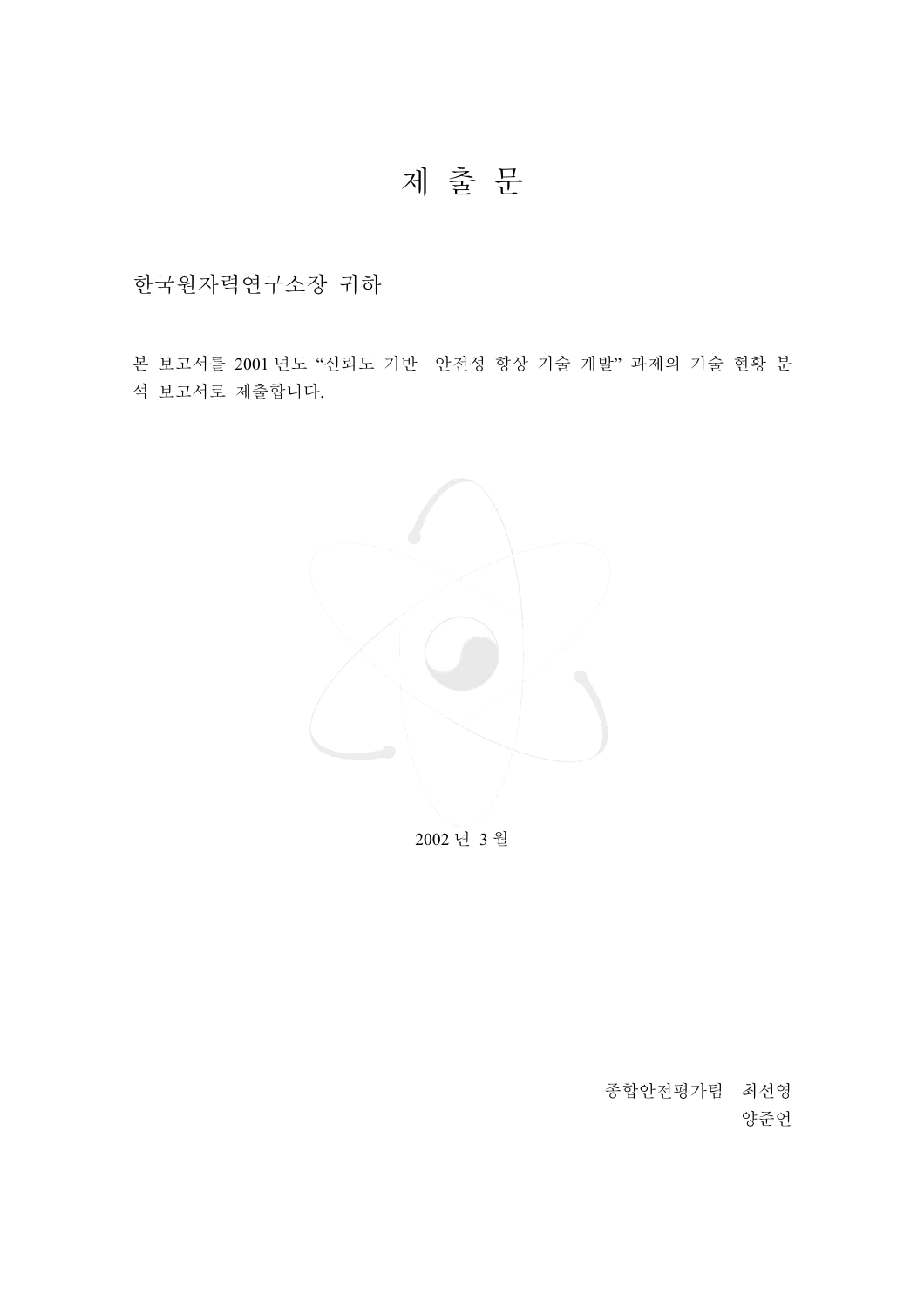#### 요약문

노화(aging)란 계통이나 기기 내부에서 시간의 경과에 따라 발생하는 열화, 혹은 기 능저하(degradation) 현상이다. 노화를 유발하는 인자로는 ① 자연적으로 발생하는 기 기 내부의 물리적, 화학적 변화 ② 외부자극(Stressors)과 환경 등이며 이외에도 시험 이나 정비, 부적당한 설치, 운전 오류에 의해서도 발생할 수 있다. 원자력발전소의 경우 노화를 적시에 예방하지 못하면 기기의 기능상실 및 신뢰도의 감소를 유발하 여 원전의 안전성의 저하 뿐 아니라 원전 주변의 환경 및 인명 피해를 유발할 수 있다.

본 보고서의 목적은 국내 원전의 기기 노화의 영향을 정량적으로 평가하기 위한 연 구의 기초 단계로 기존에 제안된 기기 노화의 평가 기법에 대한 연구 현황을 살펴 보기 위함이다. 따라서 본 보고서는 기기의 노화가 원전의 안전성에 미치는 영향을 정량적으로 평가하기 위해 기존에 제시된 방법 중 노화인자를 PSA 에 반영하여 평 가하는 기법을 살펴보았으며 이를 바탕으로 국내 원전의 기기 노화 영향 분석을 위 해 요구되는 연구 항목을 기술하였다.

먼저 PSA 를 적용하여 노화의 영향을 평가하는 방법으로 통계 모델 기법과 신뢰도 물리 모델 기법에 대하여 기술하였다. 통계적 자료에 근거한 방법은 능동 기기의 기존 상수 고장률에 시간이 경과함에 따라 변화하는 노화의 영향 평가를 위하여 선 형모델이나 확률분포 모델을 사용하여 시간에 따른 고장률의 변화량을 추정한 후 이로부터 이용불능도의 변화량을 계산하고 최종적으로 기기 노화로 인한 노심손상 빈도의 변화량을 분석한다.

반면 신뢰도 물리 모델에 근거한 방법은 주로 피동 기기의 노화 영향 평가에 적용 하는 방법으로 부식이나 피로, 균열 등의 열화기구 현상을 모델링한 물리 모델을 적용하여 부식률과 같은 기능저하 파라미터를 추정한 후 이로부터 기기 파손 확률 을 계산한 다음 기존 PSA 의 기본사건에 피동 기기의 고장을 추가하여 노심손상빈 도의 변화를 평가한다. 신뢰도 물리 모델 방법은 노화 영향 평가를 함에 있어 기존 의 통계적 처리 방법에서 탈피하여 실제 물리적 모델에 근거한다는 특성을 갖고 있 다. 또한 고장데이터 뿐 아니라 기능저하 현상이나 고장징후 발생 현상 등의 데이 터를 활용할 수 있어 제한된 기간내의 자료에서 데이터의 활용범위가 증가한다. 따 라서 앞으로는 신뢰도 모델의 활용이 증가할 것으로 예상된다.

<u>i</u>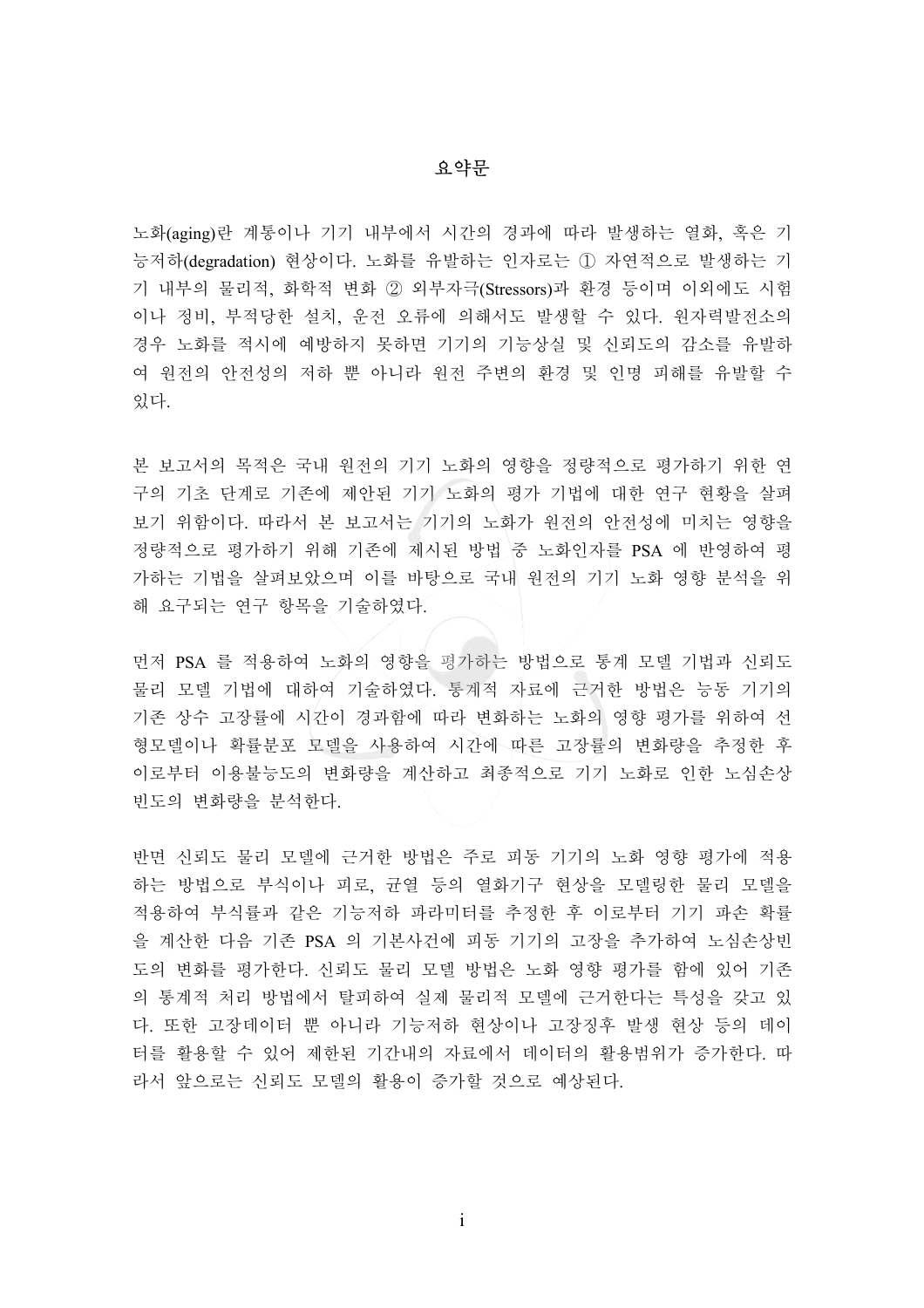#### **SUMMARY**

The aging of components in nuclear power plants (NPPs) is the process of becoming degraded or worn out as time goes by. Factors of components' aging are physical/chemical changes which occur in components' inner parts, stressors and environments, test and maintenance, inappropriate operation etc. In case of NPPs, if aging in not detected and prevented as timely, plant safety as well as component reliability would decrease and then the risk of a environmental distruption and a loss of lives would increase.

The goal of this report is to describe the state of the art aging analysis methods to calculate the effects of component aging quantitatively. In this report, we described some aging analysis methods which calculate the increase of core damage frequency (CDF) due to aging by including the influence of aging into PSA. We also selected several research items required for aging analysis for components of domestic NPPs.

We have descrived a statistical model and reliability physics model which calculate the effect of aging quantitatively by using PSA method. Statistical model which uses statistical distributions estimates the increase of failure rate and unavailability of active components and plant CDF as time goes by.

Reliability physics model for passive components estimate degradation parameters such as corrosion rate with physics models and calculate component failure probability and CDF by including the aging effect of passive component into PSA. It is more realistic than statistical model, since reliability-physics model is based on physics of degradation. It also uses degradation data and incipient data as well as failure data by aging which is only used for statistical model so that the range of data application is expanded. Therefore, it is expected that the practical use of the reliability-physics model will be increase though the process with the reliability-physics model is more complicated than statistical model.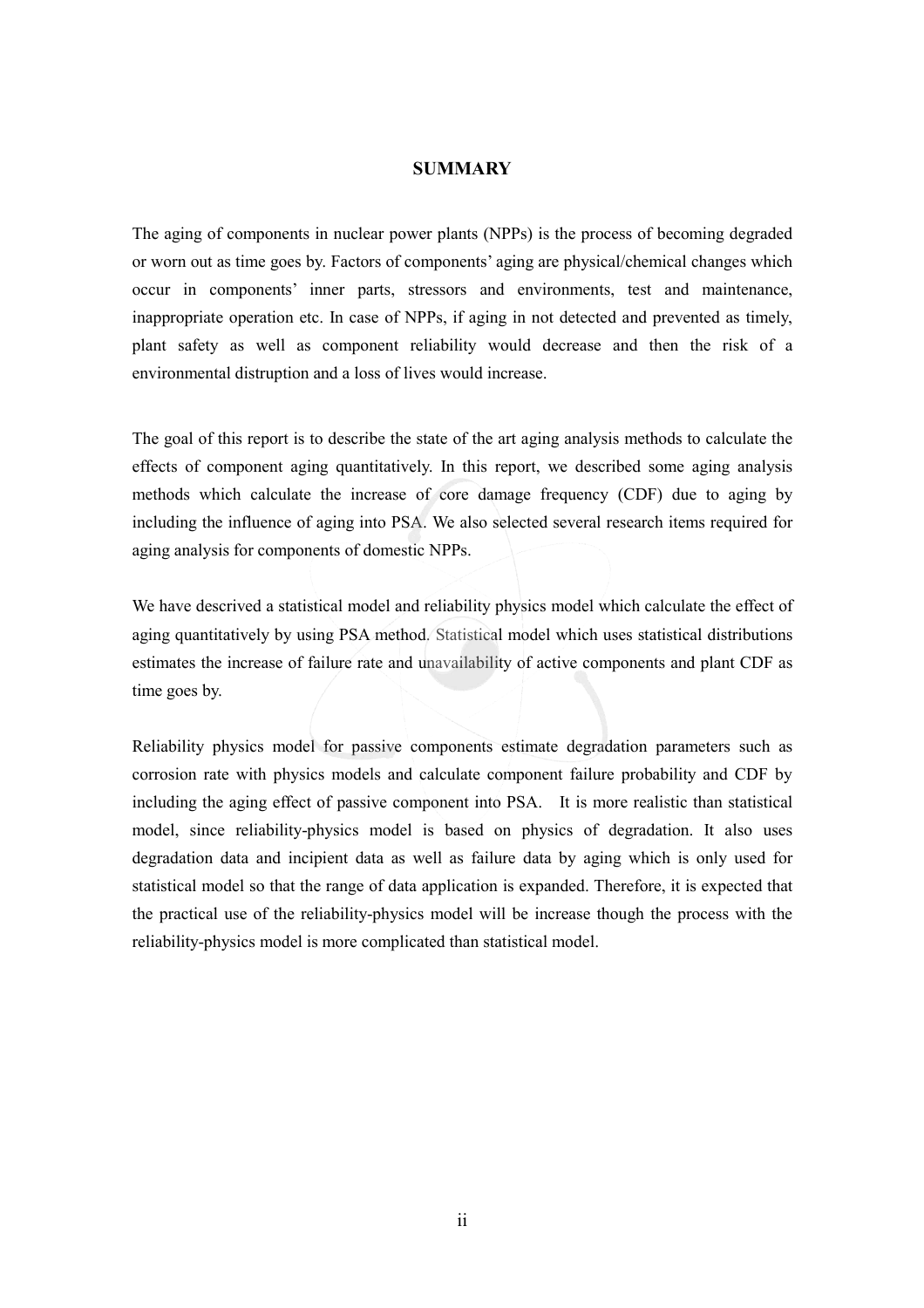| 요약 |                                         |
|----|-----------------------------------------|
|    |                                         |
|    |                                         |
|    | 3.PSA 를 활용한 노화 영향의 평가 기법 검토 - 통계 모델 기법  |
|    | 6                                       |
|    | 4. PSA 를 활용한 노화 영향의 평가 기법 검토 - 신뢰도 물리 모 |
|    |                                         |
|    | 5. 국내 원전의 기기 노화 영향 평가를 위한 연구 항목 도출17    |
|    | 21                                      |
|    | 7. 참고 문헌<br>23                          |
|    |                                         |

부록 1. 원자로 용기, 가압기, 원자로 냉각재 펌프의 노화 현상 분석 체크리 스트 (PWR)-NUREG/CR-5632

부록 2. 노화 인자를 고려한 기본사건의 중요도 순위별 정리 (NUREG/CR- $5632)$ 

부록 3. 피동 기기의 주요 열화기구 물리 모델 정리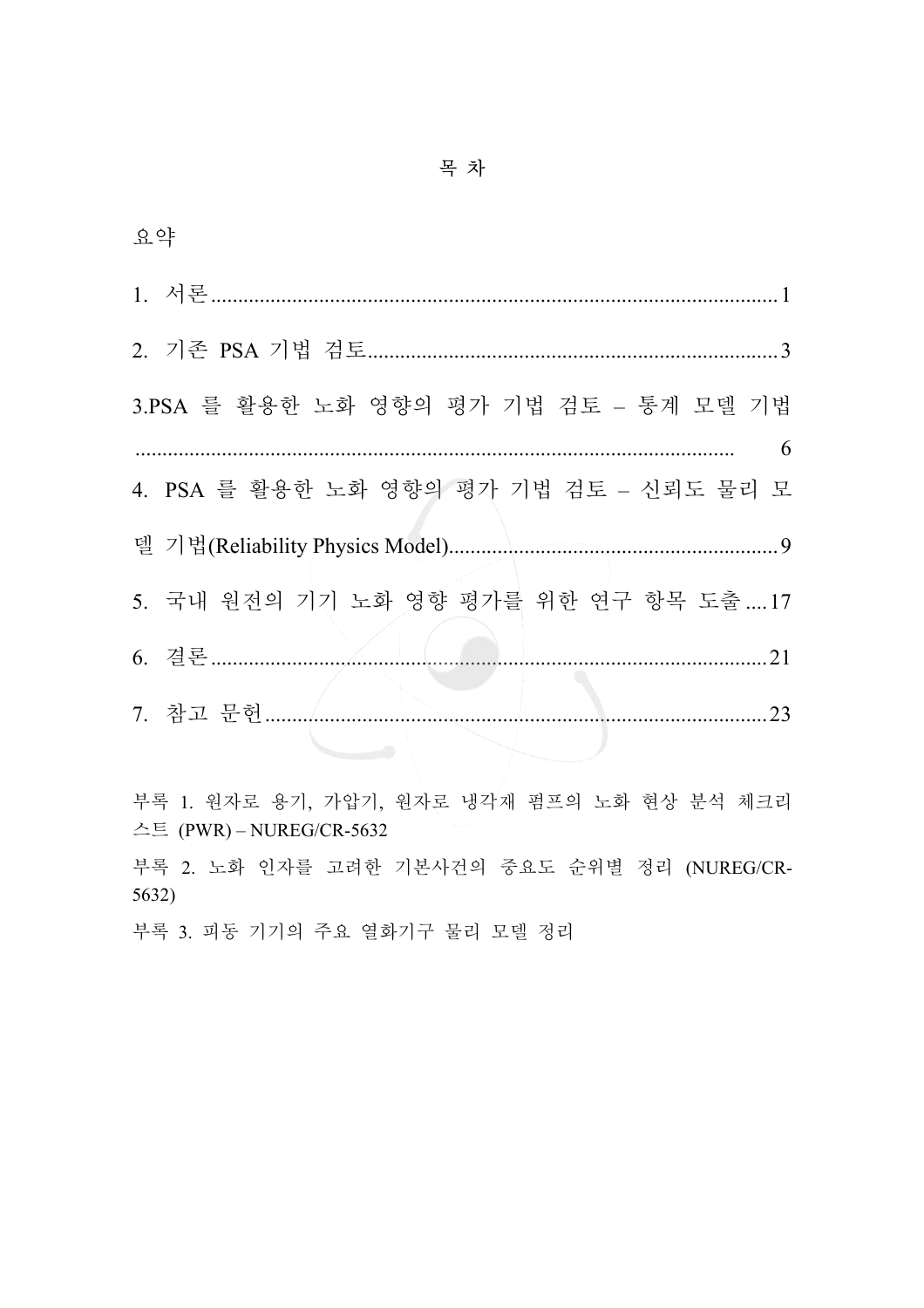#### **1.** ㍲⪶

노화(aging)란 계통이나 기기 내부에서 시간의 경과에 따라 발생하는 열화, 혹은 기 능저하(degradation) 현상이다. 노화를 유발하는 인자로는 ① 자연적으로 발생하는 기 기 내부의 물리적, 화학적 변화 ② 외부자극(Stressors)과 환경 등이며 이외에도 시험 이나 정비, 부적당한 설치, 운전 오류에 의해서도 발생할 수 있다. 원자력발전소의 경우 노화를 적시에 예방하지 못하면 기기의 기능상실 및 신뢰도의 감소를 유발하 여 원전의 안전성의 저하 뿐 아니라 원전 주변의 환경 및 인명 피해를 유발할 수 있다. 근래에 발생한 일본 쓰루가 2 호기 원전의 열교환기 파손에 따른 냉각내 유출 사고 및 하마오까 원전 1 호기 잔열제거계통 증기배관 파단사고 등이 기기 노화로 인한 발전소 사고의 예이다. 이와 같이 발전소 안전에 심각한 위험 유발의 잠재력 을 지닌 기기 노화의 영향을 평가하고 기기의 노화 현상을 예방하거나 완화하기 위 한 노력이 진행되고 있다.

미국의 경우를 보면 2014 년이 되면 전체 원전의 48%가 40 년의 운전년수에 도달하 게 되어 이로 인한 원전의 위험도 증가에 대한 관심이 높다. 원전의 노화에 대한 대책으로 NRC 의 NPAR (Nuclear Plant Aging Research) Program 에서는 기기 노화의 영 향 평가, 주요 SSC (Structure, System and Component)의 잔여 수명 평가 기법 도출, 노 화의 영향을 완화하기 위한 정비의 효율성 계산 등 License Renewal 을 위한 연구 활 동을 수행하였다. 한편 DOE-EPRI 의 Aging Program 은 Aging Management Guideline (AMG)를 통해서 열화기구에 대한 평가와 기기별 노화관리 정책 결정에 대한 연구 를 수행하였다[1].

IAEA 는 1991 년에 원전의 노화관리 (aging management) 프로그램 개발 수행의 일환 으로 원전의 노화관리를 위한 데이터 수집 및 고장 데이터 기술 방법을 제시하였다. 여기에서는 주로 노화 관련 데이터의 요구조건 및 데이터 수집과 정리에 대한 효율 적인 방법을 제시하고 회원국들간의 기기 노화 관련 정보 및 지식 공유에 대하여 기술하였다. 노화 관련 데이터는 크게 원전의 수명관리 프로그램을 위한 데이터, License Renewal 을 위한 데이터, 노화영향 평가를 위한 데이터로 구분하여 각각의 용도 및 목적을 분류하였다. 이와 같은 연구결과를 기초로 1992 년에는 원전의 안전 성과 관련있는 기기의 노화 관리 방안을 제시하였다[2-3].

일본에서는 1980 년대 중반부터 원전의 수명 연장과 관련하여 데이터 수집 및 기기 수명 예측 방법 등의 연구가 진행되었으며 90 년대부터는 피로(fatigue)와 같이 기기 노화 현상을 유발하는 열화기구(degradation mechanism)의 발견, 예측, 수리 방법 등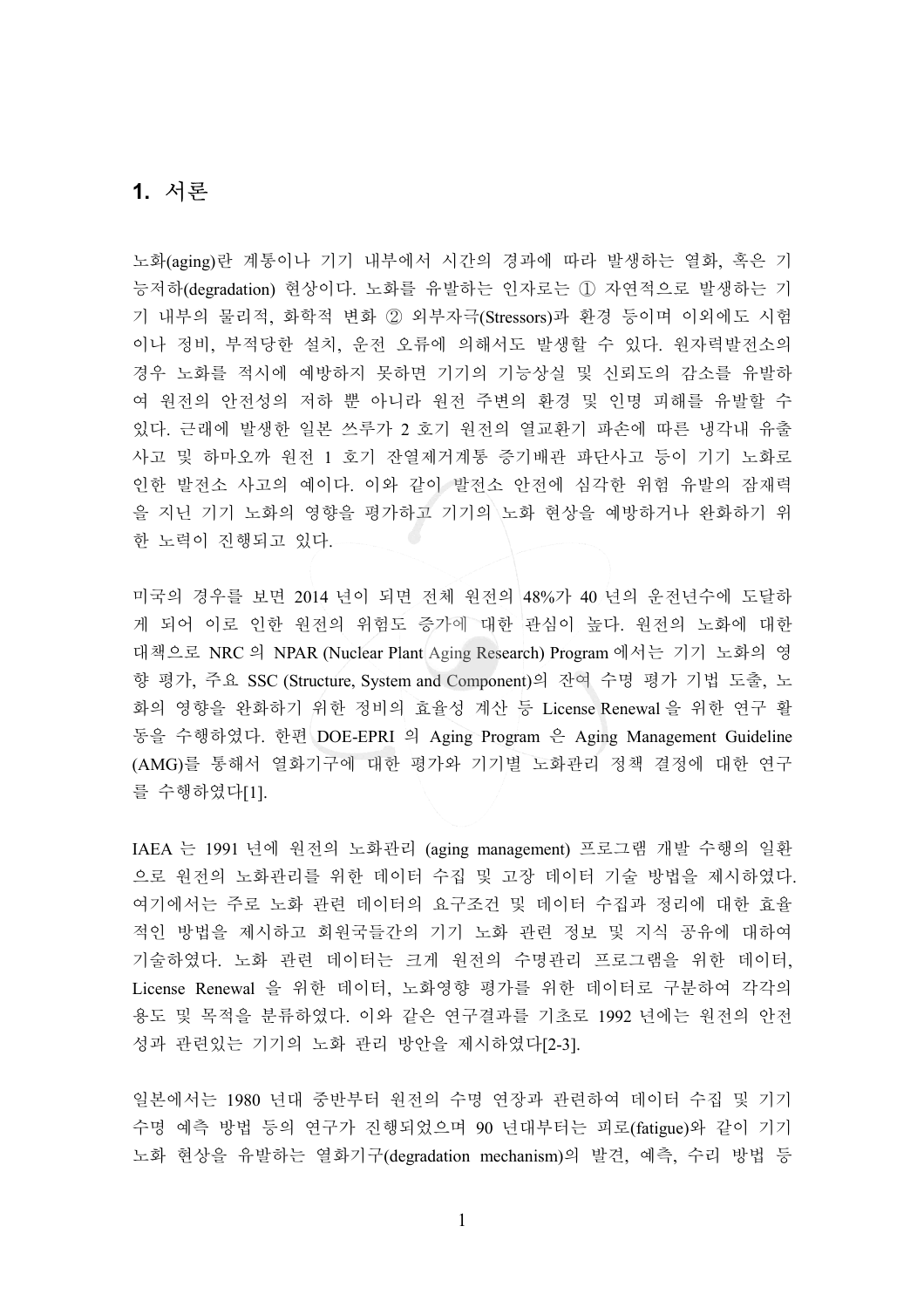에 대한 연구를 수행하고 있다[4].

국내의 경우는 원자력 발전의 역사가 그리 길지 않아 그동안 노화의 중요성에 대한 인식이 미미하였으나 이제는 고리 1 호기와 같이 국내에서도 상업운전 경력이 20 년 이 넘는 원전들이 속출하게 되므로 노화의 영향을 무시할 수 없는 상황이 되었다. 실제 국내 원전 정지 사고의 유형을 살펴보면 기기 노화로 인한 사고가 주요 정지 원인의 하나로 작용하고 있음을 알 수 있다. 따라서 국내 원자력계에서도 노화의 중요성을 인식하기 시작하였으며 발전소 수명연장 및 격납건물 구조물의 신뢰도 분 석 등에서 노화 평가에 대한 연구가 활발히 진행 중에 있다. 그러나, 그 동안의 국 내 연구는 주로 노화의 손상원인 및 열화기구(degradation mechanism) 규명 등 재료 적인 측면에 주력하여 왔으며 이들 요소가 발전소의 안전성에 미치는 영향을 정량 적으로 평가하는 방법에 대한 연구는 미진한 편이다[5].

본 보고서의 목적은 국내 원전의 기기 노화의 영향을 평가하기 위한 준비단계로 지 금까지 논의되어온 기기 노화의 정량적 평가 관련 연구 현황을 기술하고 아울러 이 를 기반으로 노화의 영향 평가 방법을 국내 원전에 정립하기 위한 연구방향을 제시 하는데 있다. 다양한 기기 노화 영향 평가 방법 중 본 보고서에서는 특히 확률론적 안전성 분석(Probabilistic Safety Assessment, PSA) 기법과 접목시켜 기기 노화로 인한 발전소의 위험도를 계산하는 방법에 초점을 맞추고 있다.

원자력발전소 위험도의 정량화 평가를 위한 PSA 는 원전의 설계 및 운영 측면 등을 포함한 원전의 안전성을 종합적으로 평가하는 방법으로 현재 원전의 규제, 설계 및 운영 개선 방안 도출 등 여러 분야에서 광범위하게 사용되고 있는 방법이다. Vesely 및 Apostolakis 등은 효율적인 노화 영향 평가를 위하여 기존 PSA 기법에 기 기 노화의 영향을 반영하려는 연구를 진행하였으며 노화인자를 반영한 PSA 기법을 Age-Dependent PSA, 혹은 APSA 라고 정의하였다. APSA 를 통하여 노심손상빈도와 같은 노화로 인한 위험도의 정량적인 평가가 가능해졌으며 발전소의 위험도에 영향 을 준 기기별 노화로 인한 중요도 (aging contributor) 분석 뿐 아니라 민감도 분석 (sensitivity analysis)의 수행이 가능하다[6].

본 보고서에서는 먼저 기존 PSA 기법의 검토 내용, 즉 PSA 방법에 대한 설명과 기 기 노화 인자를 반영하기 위하여 요구되는 모델 수정 사항을 기술하였다. 다음으로 기기 노화의 영향을 PSA 에 반영하여 발전소의 위험도를 계산하는 대표적인 기법 -통계 모델 기법, 신뢰도 물리 모델 기법 – 에 대한 설명과 각각의 장.단점을 3 장 과 4 장에 기술하였다. 5 장에서는 기기 노화로 인한 발전소 위험도의 정량적 평가 방법을 국내 원전에 적용하기 위해 수반되는 연구 항목을 제시하였으며 결론은 6 장에 작성하였다.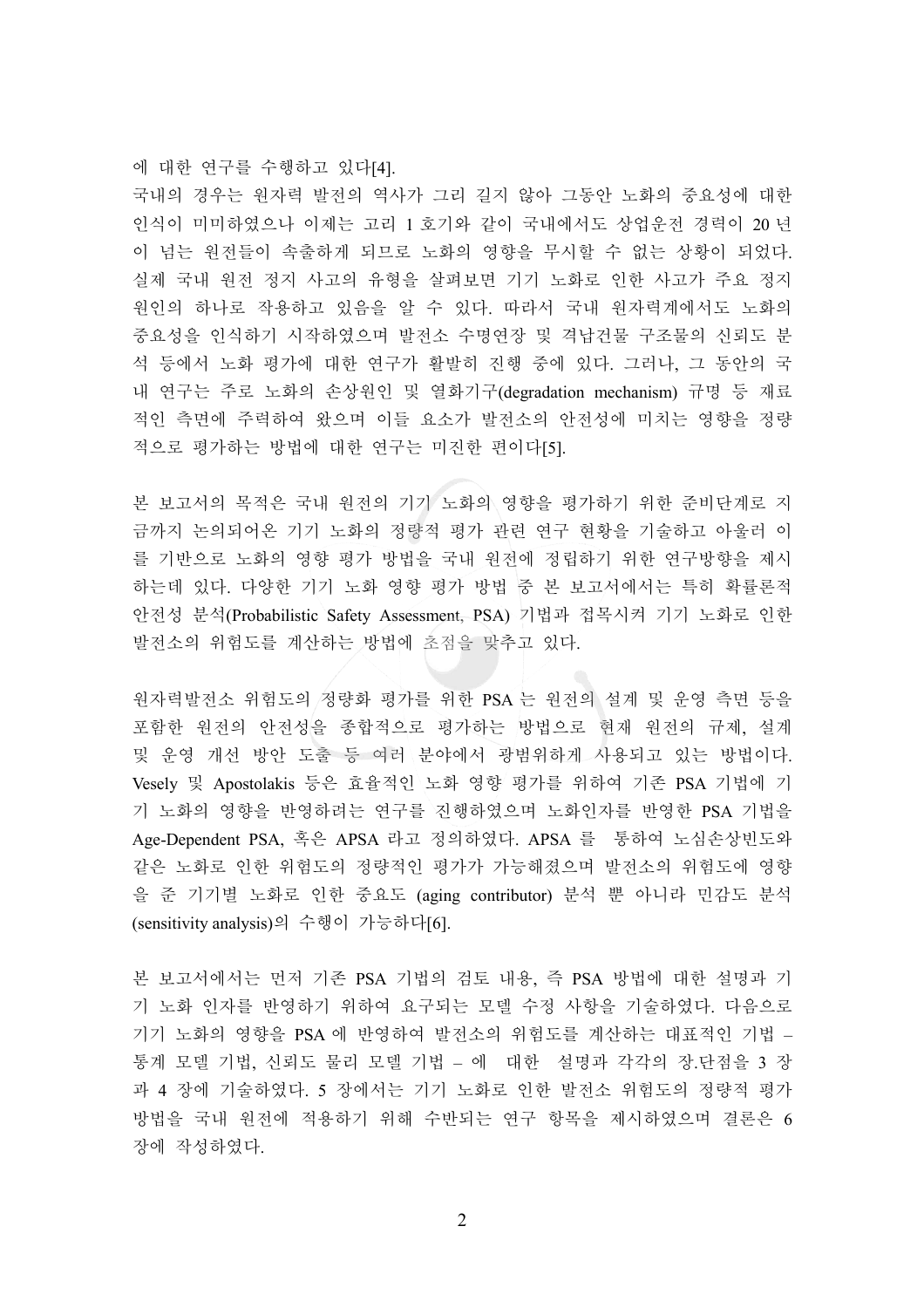#### 2. 기존 PSA 기법 검토

PSA 기법은 원자력 설비에서 발생 가능한 모든 사고 경위 및 사고 현상을 분석하 여 노심 손상 빈도의 추정 및 그 영향을 예측함으로써 원전의 안전성을 종합적으로 평가하는 방법으로 원전의 규제, 설계 및 운영 등 여러 분야에서 광범위하게 사용 되고 있다. 일반적인 PSA 수행 절차는 다음의 3 단계로 구성되어 있다.

- ▶ 1 단계 : 계통의 이용불능도를 분석하여 발생 가능한 사고경위를 추적하고 최종적으로 노심 손상 빈도 (Core Damage Frequency, CDF)를 계산한다.
- ▶ 2 단계 : 노심 손상후 격납건물내의 물리-화학적 현상을 분석하여 격납 용 기의 성능 평가를 한다.
- ▶ 3 단계 : 격납건물 파손 후 방사능 방출로 인한 발전소 외부의 인적-물적 위험도 (risk)를 분석하여 안전목표치의 만족여부를 확인한다.

기기 노화 효과의 정량화 기법 중에서 노화의 영향을 PSA 에 반영하여 평가하는 방 법은 주로 1 단계 PSA 의 범위에 포함된다. 즉 기기의 노화에 의한 영향을 CDF 계 산에 포함하여 노화에 의한 발전소의 위험도를 평가하고 각 기기별로 계산된 CDF 값에 영향을 미친 노화로 인한 중요도를 평가한다.

이와 같이 기기 노화의 영향을 평가하기 위해 PSA 기법을 적용하면 기존 PSA 프레 임을 사용할 수 있어 시간 및 비용이 절감되는 효과를 기대할 수 있으나 기존 PSA 방법론이 기기의 노화를 고려하지 않은 모델이라 몇가지 어려움이 발생한다. 예를 들어 기존 PSA 기법의 고장수목 기법 (Fault Tree Analysis)은 각 기기의 고장률 값으 로 운전 시간에 대한 평균값을 적용하는 Time-Independent 모델 방식으로 시간이 경 과함에 따라 나타나는 고장률의 변화 현상을 반영하지 못하므로 노화의 영향을 분 석할 수 없다. 또한 PSA 대상 기기의 범위가 능동 기기로 제한되어 있어 능동 기기 의 고장만으로 실제 노화의 영향을 평가하기에는 문제점이 발생한다. 이와 같은 이 유 등으로 기존에 발표된 여러 논문에서 기존 PSA 의 프레임을 이용하여 노화의 영 향을 평가하기 위해 고려하여야 할 사항이 제안되었으며 내용을 요약하면 다음과 ṯ┺[7][8].

▶ 고장률의 시간에 따른 함수화:

PSA 는 일반적으로 기기 및 계통 등이 발전소의 운전년수와 관계없이 항상 동 일한 신뢰도를 유지하고 있다고 가정한 후 원전의 안전성을 분석한다. 즉, 기기 의 고장률을 시간에 따라 변하지 않는 상수로 가정한다. 그러나, 워전의 노화가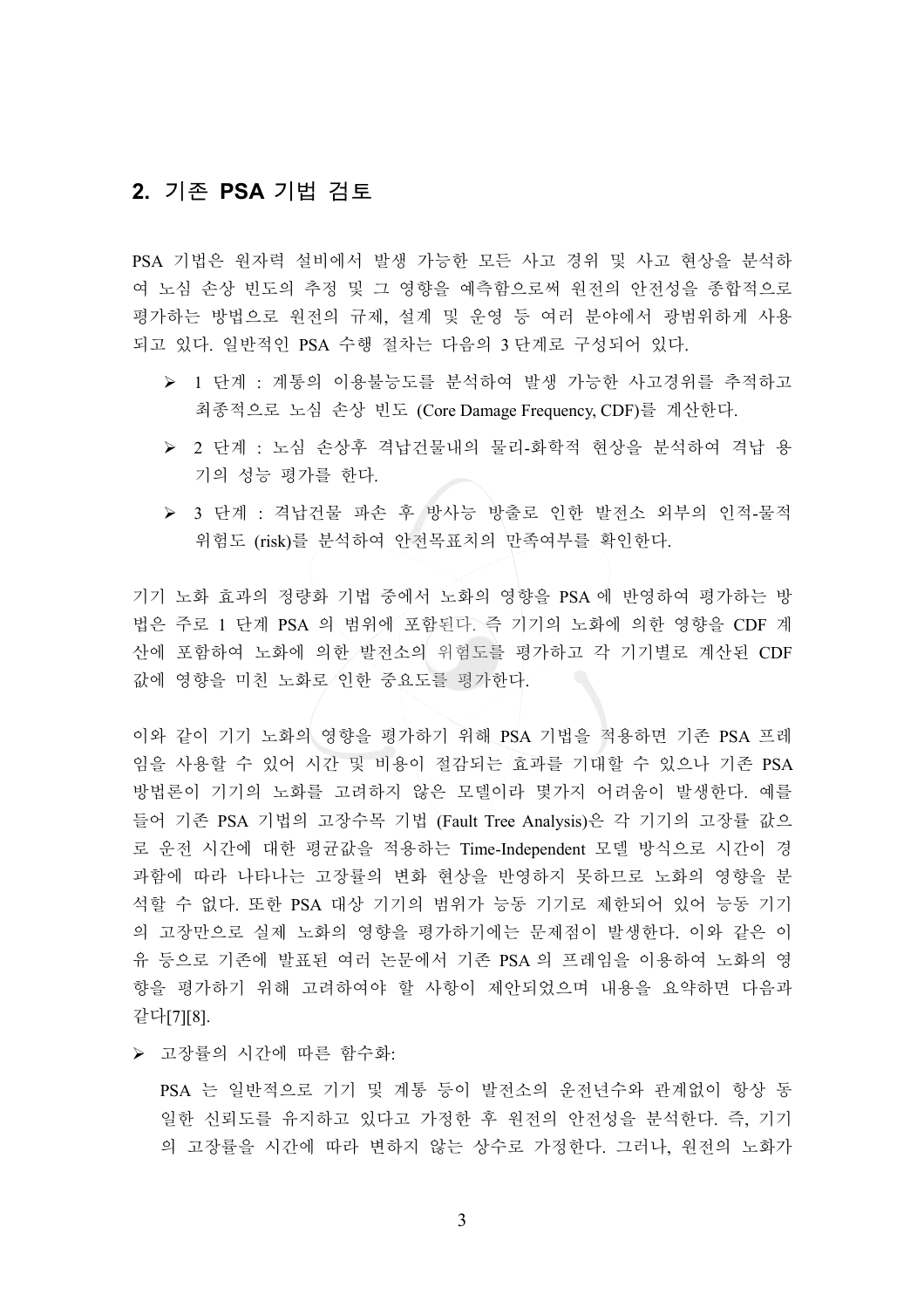진행되면 기기의 고장률은 증가하고 이로 인한 이용불능도 또한 증가하지만 기 존의 PSA 방법에서는 이와 같은 현상을 반영할 수 없다. 따라서 노화의 영향을 반영하기 위해서는 기기의 고장률을 노화에 대한 인자를 포함한 시간에 대한 함 수로 정의하여 기기 노화에 의한 발전소 위험도의 변화를 평가할 수 있다.

▶ 피동 SSC 선정:

일반적으로 기존 PSA 의 사건수목(Event Tree, ET)과 고장수목(Fault Tree, FT) 기법 은 주로 펌프, 밸브 등 능동 SSC(Structure, System and Component)의 고장에 관심 을 기울여 왔다. 이는 배관 등의 피동 SSC 가 능동 SSC 에 비하여 일반적으로 초기 위험도가 낮고 그 수치가 무시할만하여 PSA 분석에서 제외하였다. 그러나 이와 같은 가정은 피동 SSC 가 운전 초기일때는 타당하다고 할 수 있으나 운전 년수가 증가할수록 기기 노화로 인한 영향은 단지 능동 기기 고장률의 증가만을 초래하는 것이 아니라 피동 기기의 손상을 유발한다. 예를 들어 일본 쓰루가 2 호기 원전의 열교환기 파손에 의한 냉각재 누출 사고나 하마오까 원전 1 호기 잔열제거계통 증기배관 파단 사고 등과 같이 운전년수가 증가함에 따라 피동 SSC 의 파손에 따른 사고도 빈번히 발생하고 있는 상황이다. 따라서 기존에는 고려하지 않았던 피동 SSC 의 노화 효과가 반영되어야 한다.

▶ 시험 및 정비 효과 반영:

기존 PSA 에서는 기기 고장률을 상수로 취급하기 때문에 기기 고장률에 시험이 나 정비로 인한 영향을 고려하지 않고 단지 시험 및 정비로 인하여 기기가 작동 할 수 없는 이용불능도를 계산하여 발전소의 위험도 계산에 포함하였다. 그러나 기기의 노화를 고려한 PSA 에서는 기기의 노화를 관리하기 위한 시험과 보수의 영향에 초점을 두어야 한다. 시험 및 정비는 기기의 노화 현상을 완화 시킬 수 도 있는 반면 더욱 악화 시킬 수 있다. 따라서 기기의 노화 현상을 반영한 PSA 에서는 기기 고장률이 기기의 노화 상태에 의존하므로 시험 및 정비로 인하여 변화하는 기기 고장률을 반영할 수 있어야 한다. 이와 같이 시험 및 정비의 효 과는 기기의 노화에 중요한 영향을 주는 인자이므로 이에 대한 세부적인 모델링 이 요구된다.

▶ 이종 기기 간의 상호 종속성 고려:

기존 PSA 는 계통에서 동일 기능을 수행하는 동종 기기 간의 공통원인고장 (Common Cause Failure, CCF)에 의한 종속성은 고려하는 반면, 다른 종류의 기기 에 대한 종속성은 고려하지 않았다. 그러나 일부 열화기구는 동일 기기 뿐 아니 라 서로 다른 기능을 수행하는 기기의 손상을 동시에 유발할 수 있다. 따라서 이와 같은 노화에 의한 공통원인고장에 대한 고려가 필요하다.

▶ ET 및 FT 모델 수정: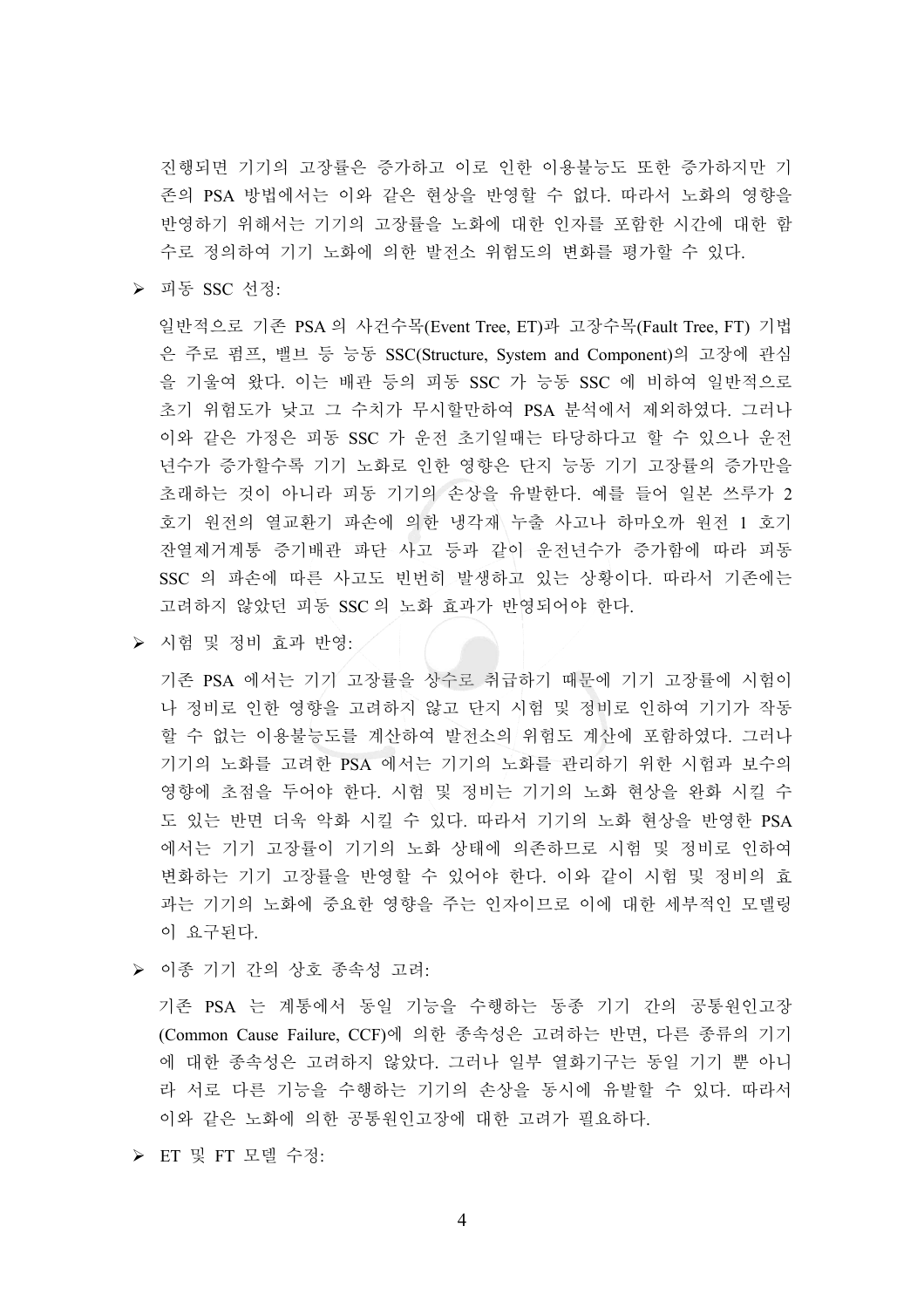앞에서 기술한 바와 같이 피동 SSC 의 고장을 고려하고 이에 대한 기기 고장률 을 계산하여 PSA 에 반영하기 위해서는 먼저 기존 PSA 모델의 ET 모델과 FT 모델의 수정이 요구된다. 기존의 ET 및 FT 모델은 주로 능동 SSC 의 고장을 고 려하여 작성된 모델이므로 피동 SSC 에 대한 항목을 추가하여야 한다.

이상 기존 PSA 기법에 노화 인자를 반영하기 위해 요구되는 모델의 수정 사항에 대하여 기술하였다. 이와 마찬가지로 지진이나 화재 등의 외적 요인을 고려한 외부 사건 PSA 에서도 기기 노화의 영향을 고려할 수 있다. 기기의 노화 현상은 화재나 지진으로 인한 사고 발생시 발전소의 위험도를 급격히 증가시키는 주요 원인이 되 기 때문이다.

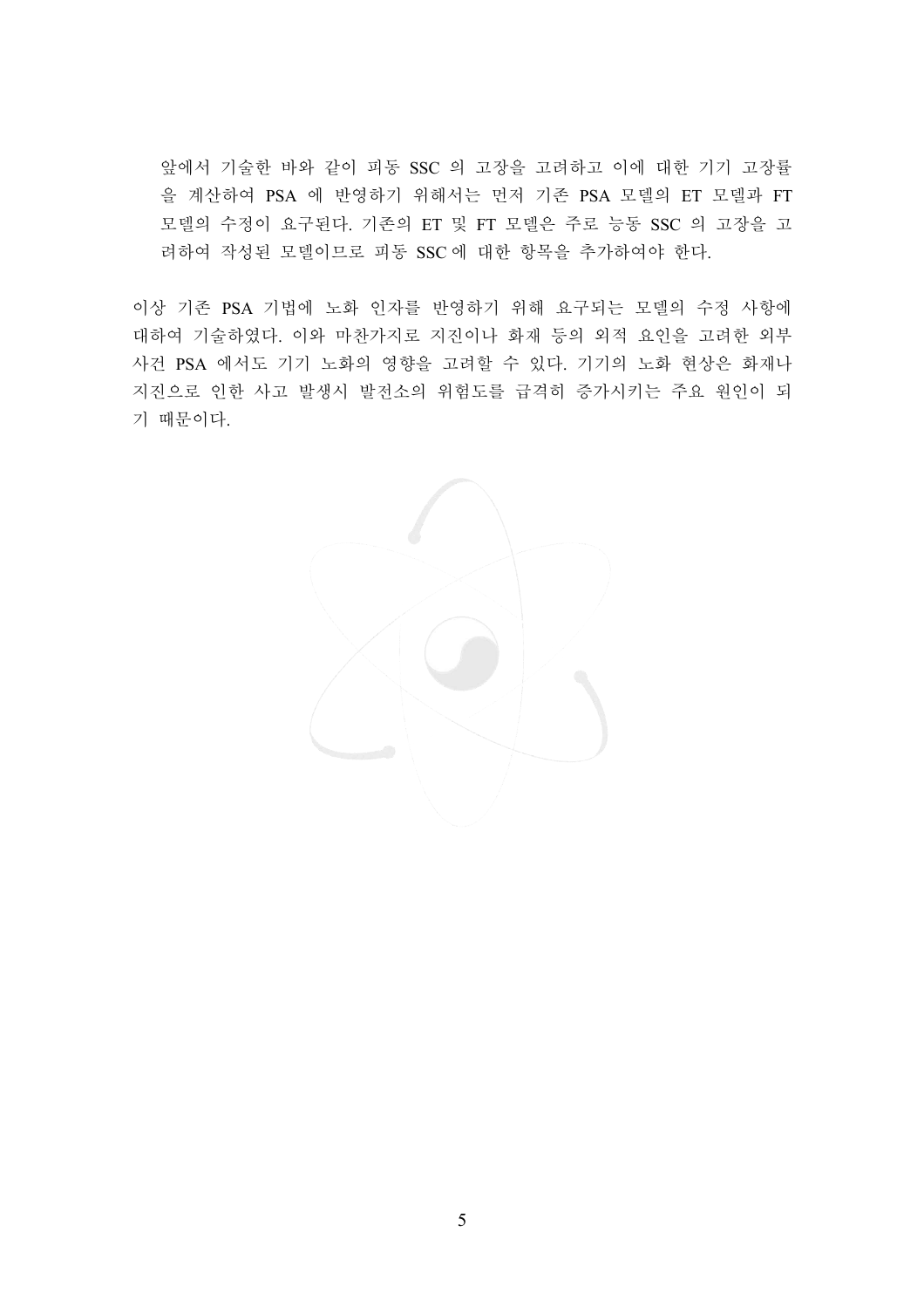#### 3. PSA 를 활용한 노화 영향의 평가 기법 검토 - 통계 모델 기

#### 憛

기기 노화의 영향을 평가하는 방법으로 기존에 다양한 모델이 제시되었으며 그 중 노화의 영향을 PSA 에 반영하여 평가하는 방법은 크게 두가지 그룹으로 분류할 수 있다. 하나는 기기의 고장자료 데이터를 기반으로 선형모델이나 확률분포모델을 적 용하여 기기의 노화로 인한 고장률을 추정한 후 PSA 에 반영하는 통계 모델 방법이 고 다른 하나는 기기의 열화기구를 모델링한 물리 모델 (physics model)을 적용하여 부식률과 같은 노화 파라미터를 추정하여 기기 파손 확률을 계산하는 기법이다. 먼 저 본 장에서는 통계 모델 기법에 대하여 기술하고 물리 모델을 적용하는 방법은 4 장에서 다루었다.

기존 PSA 에서는 기기 고장률을 상수로 처리한 반면 통계 모델 방법은 운전 데이터 를 이용하여 노화로 인한 기기 고장률을 선형모델이나 확률분포 모델을 이용하여 시간의 함수로 계산하는 방법이다. 여러 통계 모델 방법 중 현재 가장 많이 사용하 고 있는 모델로는 선형함수 (linear model), 지수분포함수 (exponential distribution) 및 와이블 분포함수 (Weibull distribution)이다.

NUREG/CR-4769 에서는 다음과 같이 기기 고장률을 시간의 함수로 표현되는 선형고 장률 모델을 제안하였다[9].

λ(t) = λ0 + α\* t --------------------------------------------------- (1)

 $λ(t)$ : 기기 고장률  $\lambda_0$ : 노화를 고려하지 않은 임의(random) 고장률  $\alpha$ : 노화인자 t: 기기운전년수

위 모델은 방법이 단순하여 적용이 용이한 장점이 있으나 실제로 실세계에서 선형 고장률 모델을 적용할만한 환경이 많지 않은 한계점을 갖고 있다. 일반적으로 기 기 노화로 인하여 기기에 누적되는 손상률은 선형이라 할지라도 기기 자체의 노화 로 인한 고장률은 선형이 아닌 경우가 대부분이다.

이런 단점을 보완하고 실세계에서 적용성을 증가시키기 위한 방안으로 시간에 대한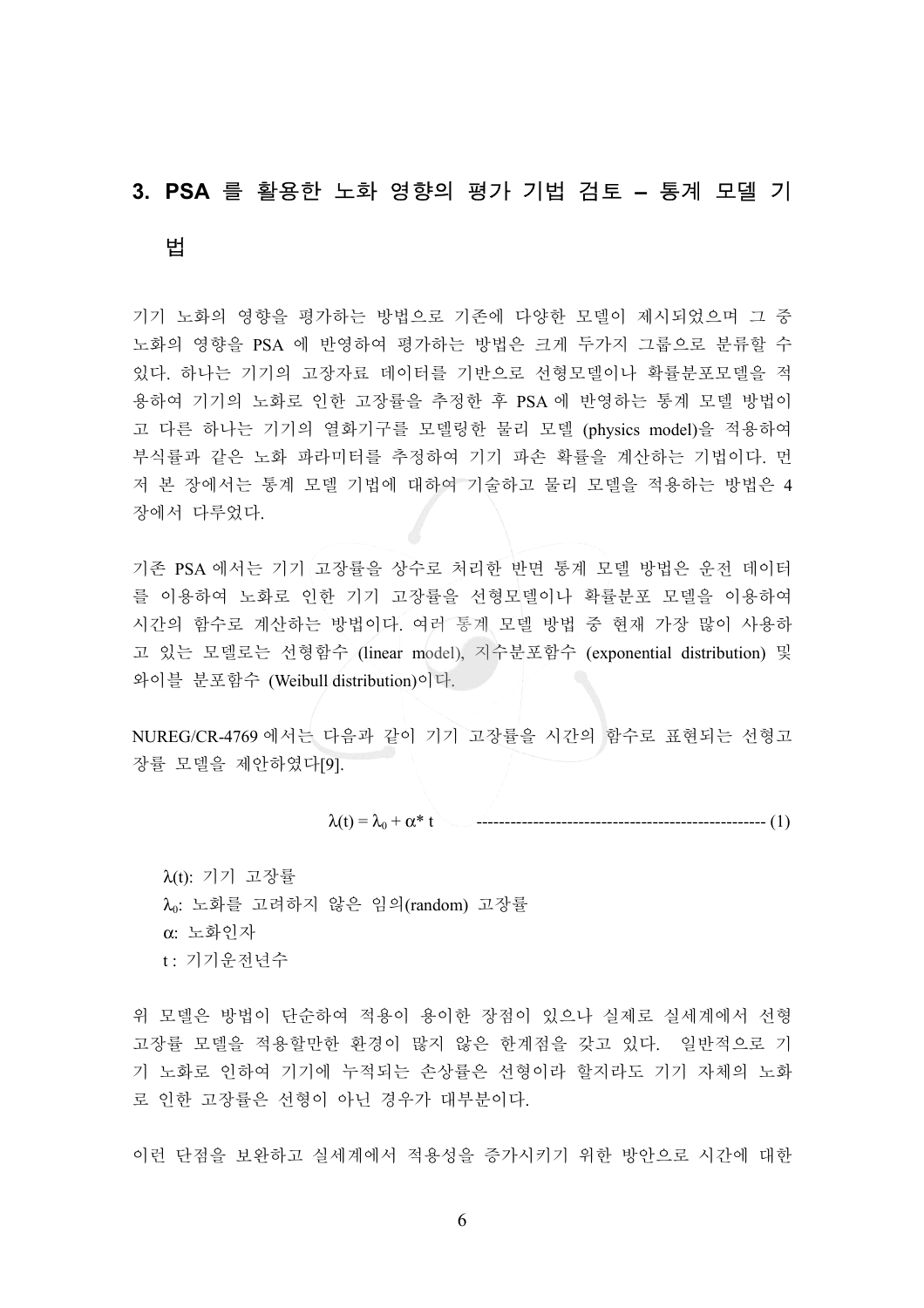고장률의 함수를 선형모델 대신 지수분포 및 와이블 분포 등의 확률분포 모델을 사 용하는 방법이 제시되었다. 그러나 이와 같은 확률 분포 모델은 선형모델보다 많은 수의 고장 데이터가 요구되는 반면 실제 노화로 인한 고장 데이터 건수는 이와 같 은 평가를 수행하기에 충분하지 않아 정확한 분포를 도출하는데 제약이 있다. 따라 서 노화로 인한 고장 데이터 건수가 능동 기기에 비하여 현저히 적은 피동 기기에 대한 통계 모델의 적용 가능성은 더욱 감소하는 문제점이 있다. 다음 표 1 은 앞에 서 기술한 기기 고장률에 대한 대표적 통계 모델 기법을 요약한 도표이다.

모델 | 모델식 | 강점 | 단점 선형 모델  $\lambda(t) = \lambda_0 + a_1 t$  난순하다 불확실성이 많이 포함될 수 있다. 지수분포 모델  $\lambda(t) = \lambda_0 + \exp((\alpha_2 t))$  실세계와 근접하다 데이터 수가 충분 히 많아야 한다. 와이블 분포 모델  $\lambda(t) = \lambda_0(t/t_0) \alpha^3$ 실세계와 근접하다 데이터 수가 충분 히 많아야 한다.

표 1. 기기 노화 고장률을 위한 대표적 통계 모델

Vesely 는 선형모델에 의한 기기노화 고장률을 이용하여 기기 노화로 인한 노심손상 빈도의 증가량, ∆ C 를 테일러 공식(Taylor series expansion)을 활용하여 계산하였다 [10].

$$
\Delta C = \sum S_i \Delta q_i + \sum S_{ij} \Delta q_i \Delta q_j + \dots + S_{123...n} \Delta q_1 \Delta q_2 \dots \Delta q_n \longrightarrow (2)
$$
  
i  $i > j$ 

S<sub>i</sub>, S<sub>ii</sub> : 노심손상빈도 민감도 계수 (sensitivity coefficient) 혹은 중요도 계수 (importance coefficient) ∆qi: 노화로 인한 기기별 이용불능도의 변화량 S,Δq,: 기기별 이용불능도 변화로 인한 위험도의 변화 S<sub>ii</sub>∆q<sub>i</sub>∆q<sub>i</sub> : i 번째 기기와 j 번째 기기 조합 (combination)의 노화로 인한 위험 도의 변화

앞의 식(2)에서 알 수 있듯이 Vesely 는 노화로 인한 기기별 이용불능도의 변화를 반 영하여 노심손상빈도의 증가량을 계산한 후 변화된 노심손상빈도의 기기별 공헌 순 위를 평가하고 노화를 관리하기 위한 정비프로그램의 효율성을 분석하였다.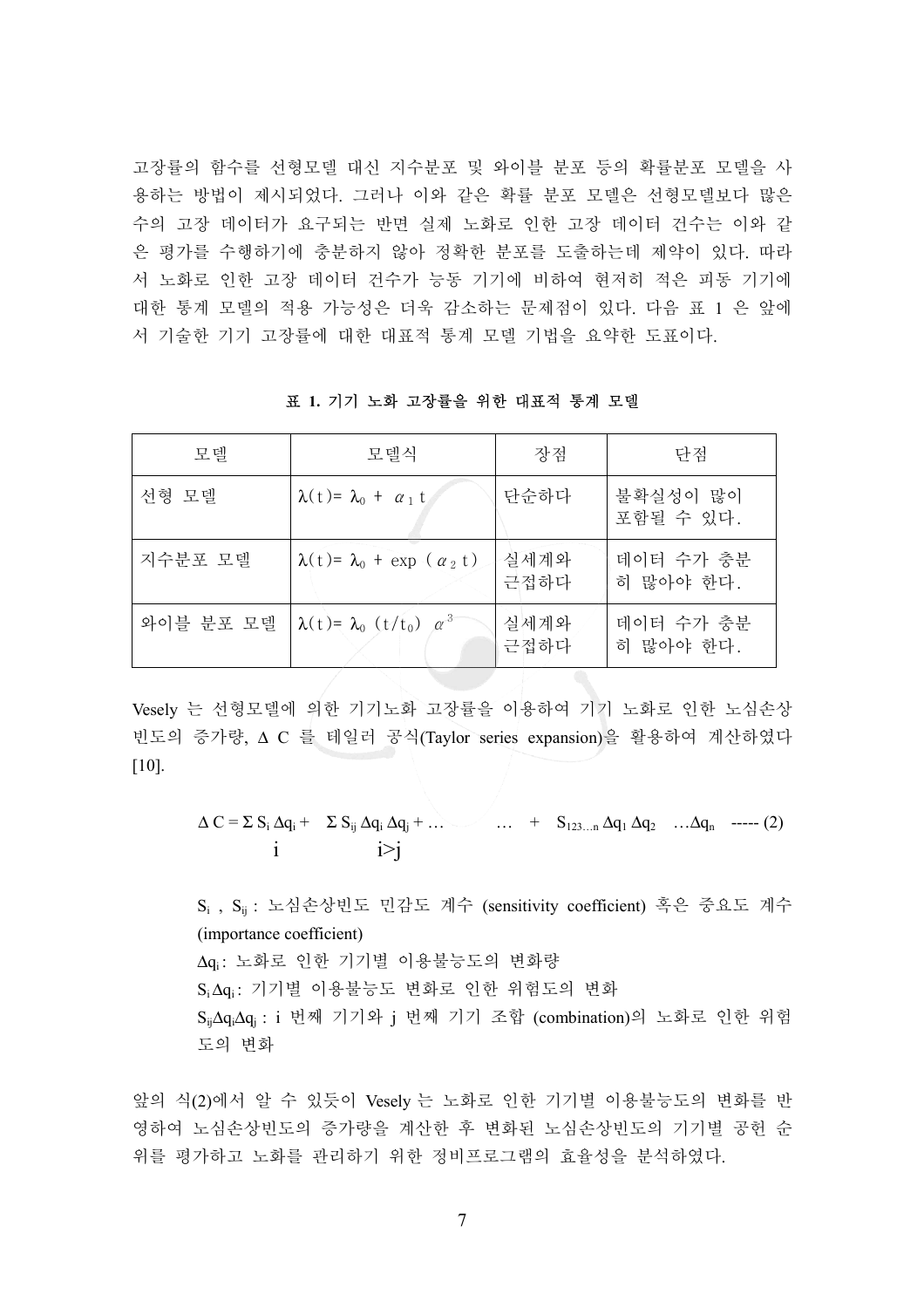Vesely 가 제안한 모델은 기존 PSA 기법을 크게 수정하지 않는 범위에서 노화의 영 향을 반영했다는 의미에선 그 의의가 있으나 다음과 같은 일부 문제점이 제기되었 다. 먼저 기존 PSA 틀을 거의 변형하지 않고 기기 노화를 반영한 모델이므로 기기 노화를 평가하기 위해서 기존 PSA 가 갖고있는 문제점을 그대로 갖고 있다. 예를 들어 현재의 모델로는 원자로 용기와 원자로 냉각재 고온관 및 저온관과 같은 주요 피동기기의 노화를 반영할 수 없다.

위의 모델은 기기 노화로 인한 원전의 위험도를 기기별 이용불능도의 변화량만으로 평가하고 있다. 그러나 실제로는 기기의 이용불능도 외에도 원전의 위험도에 영향 을 주는 요인이 존재한다. 예를 들어 배터리 등의 일부 기기의 노화는 발전소 사고 발생시 운전원의 신속한 사고완화 행동을 취할 수 없게 만들어 원전의 위험도를 증 가시키는 경우가 있다. 또한 지진이나 화재와 같은 환경의 물리적 현상으로 인한 원전의 위험도 증가분은 반영할 수 없다.

이와 같이 노화의 효과를 분석하기 위하여 고장률에 의존한 평가 방법은 단지 고장 데이터 수에 의존하는 방법으로 노화의 원인이 되는 열화기구에 대한 물리적 현상 이나 파라미터의 특징을 반영하지 못하는 단점이 있다. Vesely 는 이에 대한 대안으 로 1991 년에 노화로 인한 기기고장률 계산에 고장 데이터수가 충분하지 않다는 점 을 고려하여 고장 데이터보다 발생회수가 많은 기능저하 (열화) 자료와 Markov 기 법을 활용하여 기능저하 발생률을 구한 후 이로부터 기기고장률을 계산하는 방법을 제안하였다[11]. 이 방법은 노화의 평가에 기능저하의 특성을 반영함으로써 기기의 노화 전개과정을 이해하고 각각의 기능저하 과정을 완화시키기 위한 방안을 마련할 수 있다는 장점이 있다. 그러나 이와 같은 기법 역시 기능저하 메커니즘에 대한 물 리적 현상을 반영하지 못한다. 즉 기기의 노화가 피로 (fatigue)에 의한 것인지 부식 (corrosion)에 의한 것인지 등을 파악할 수 없어 적절한 노화 예방 정책 수립에 대한 의사결정이 어렵다.

8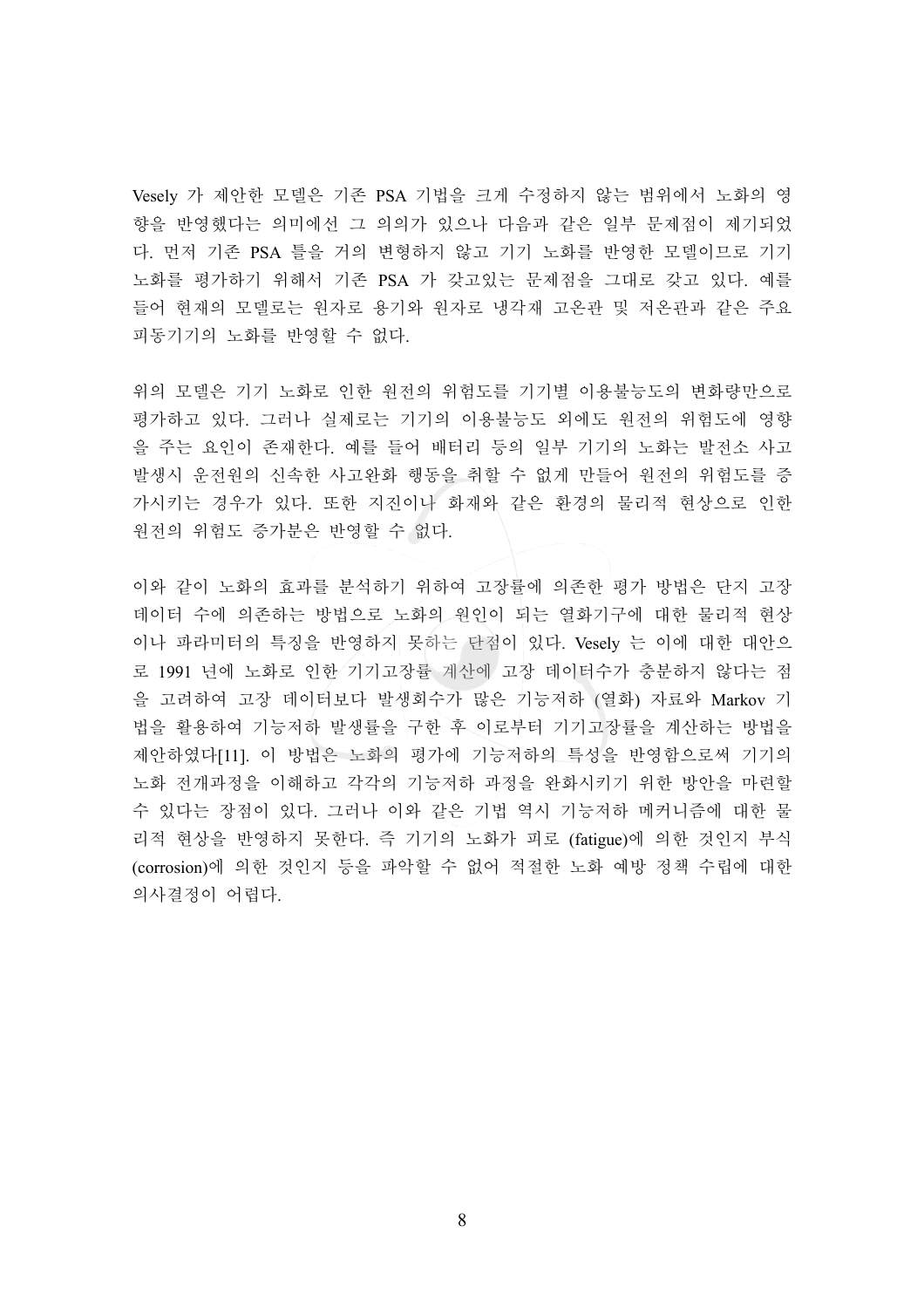#### 4. PSA 를 활용한 노화 영향의 평가 기법 검토 - 신뢰도 물리

#### 微塾 匶憛**(Reliability Physics Model)**

앞에서 어급한 바와 같이 다수히 고장 데이터에 의존하여 기기 노화 고장률을 계산 하는 통계 모델 기법은 기기별 주요 열화기구의 규명이 어려워 고장 데이터에만 의 존한 결과만으로는 기기별 노화를 완화시키기 위한 최적 프로그램의 선정 작업시 효율성이 저하된다. 따라서 기기의 재료적 특성 및 운전 상태에 따라 다르게 나타 나는 열화기구와 관련 물리 모델을 활용하는 방법에 대한 연구가 진행되어왔다.

물리 모델에 근거한 방법은 주로 피동 기기의 노화 영향 평가에 적용하는 방법으로 부식이나 피로, 균열 등의 열화기구 현상을 모델링하기 위한 물리 모델을 적용하여 부식률과 같은 기능저하 파라미터를 추정한 후 이로부터 기기 파손 확률을 계산한 다음 기존 PSA 의 기본사건에 피동 기기의 고장을 추가하여 노심손상빈도의 변화를 평가한다. 즉, 신뢰도 물리 모델 방법은 노화 영향 평가를 함에 있어 기존의 데이터 회수에 의존하는 통계적 처리 방법에서 탈피하여 실제 물리적 모델에 근거한다는 특성을 갖고 있다.

이런 연구 결과의 하나인 NUREG/CR-5632 에서는 노화의 영향을 정량적으로 평가하 기 위한 방안으로 열화기구를 고려한 기기의 고장확률을 계산하여 PSA 에 반영하 는 신뢰도 물리(Reliability-Physics) PSA 모델을 제시하였다. 다음 그림은 NUREG/CR-5632 에서 제시하고 있는 신뢰도 물리 PSA 절차를 기존 PSA 방법과 비교한 그림이 ┺[12].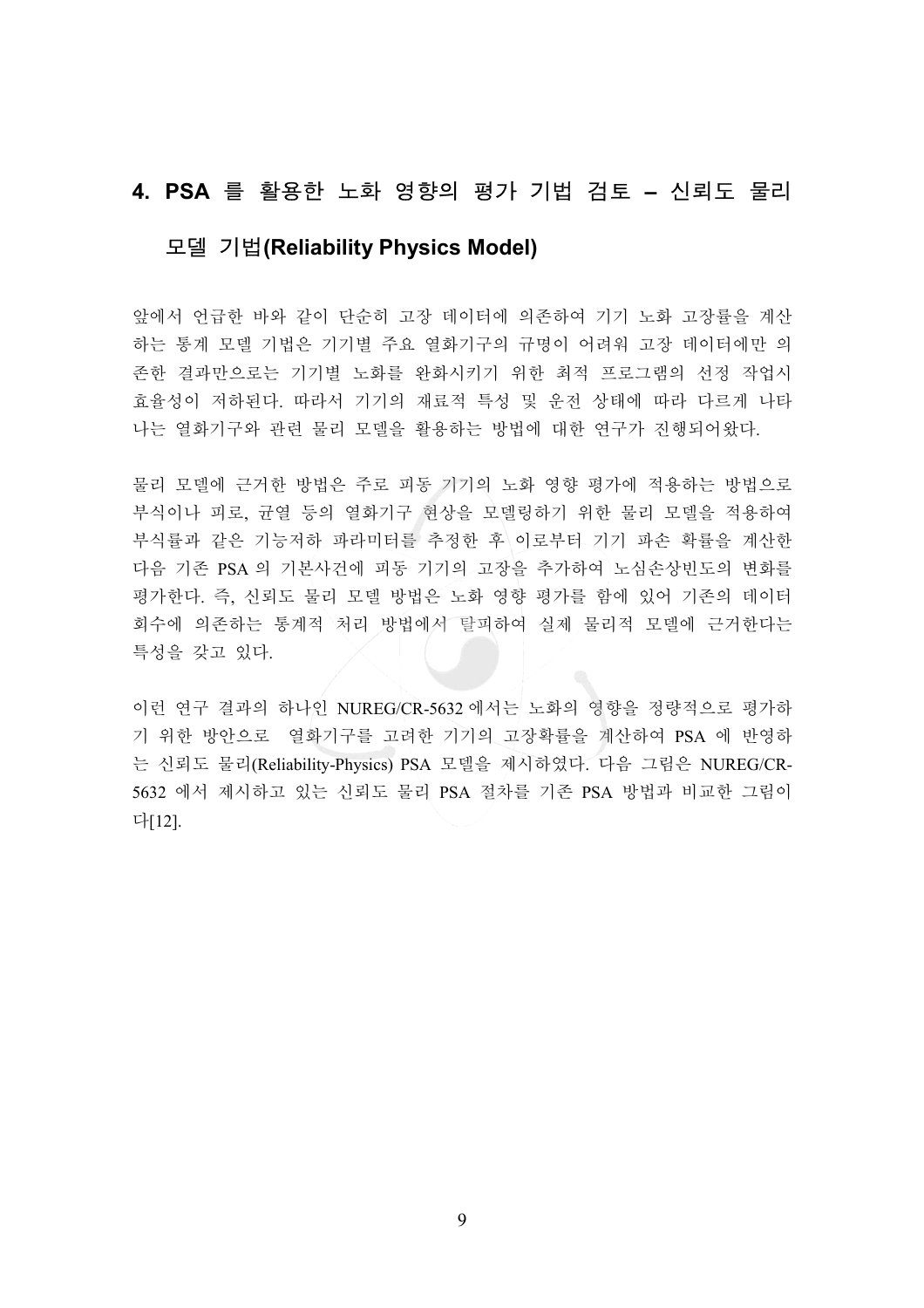

#### 신뢰도 물리 모델을 적용한 PSA

#### ⁎Ⱂ **1.** ₆㫊 **PSA /** 㔶⬆☚ ⶒⰂ **PSA**

신뢰도 물리 PSA 모델은 SSC 의 노화와 관련한 고장 이력 데이터의 효율적인 사용 이 가능한 장점이 있다. 즉 노화로 인한 기능상실(catastrophic) 고장 데이터 외에도 기능저하 현상이나 고장징후 현상 등의 데이터를 활용할 수 있으며 이를 바탕으로 각 열화기구에 대한 적절한 정비정책의 수립이 가능하여 노화로 인한 발전소의 위 험을 예방할 수 있다.

그러나 노화 관련 데이터를 활용하여 기기별 열화기구를 식별하는 작업은 단순한 작업이 아니며 재료분야의 풍부한 경험과 지식이 요구되는 작업이다. 또한 기존 물 리모델은 결정론적 (deterministic) 모델이라서 모델의 환경과 유사한 실세계에 적용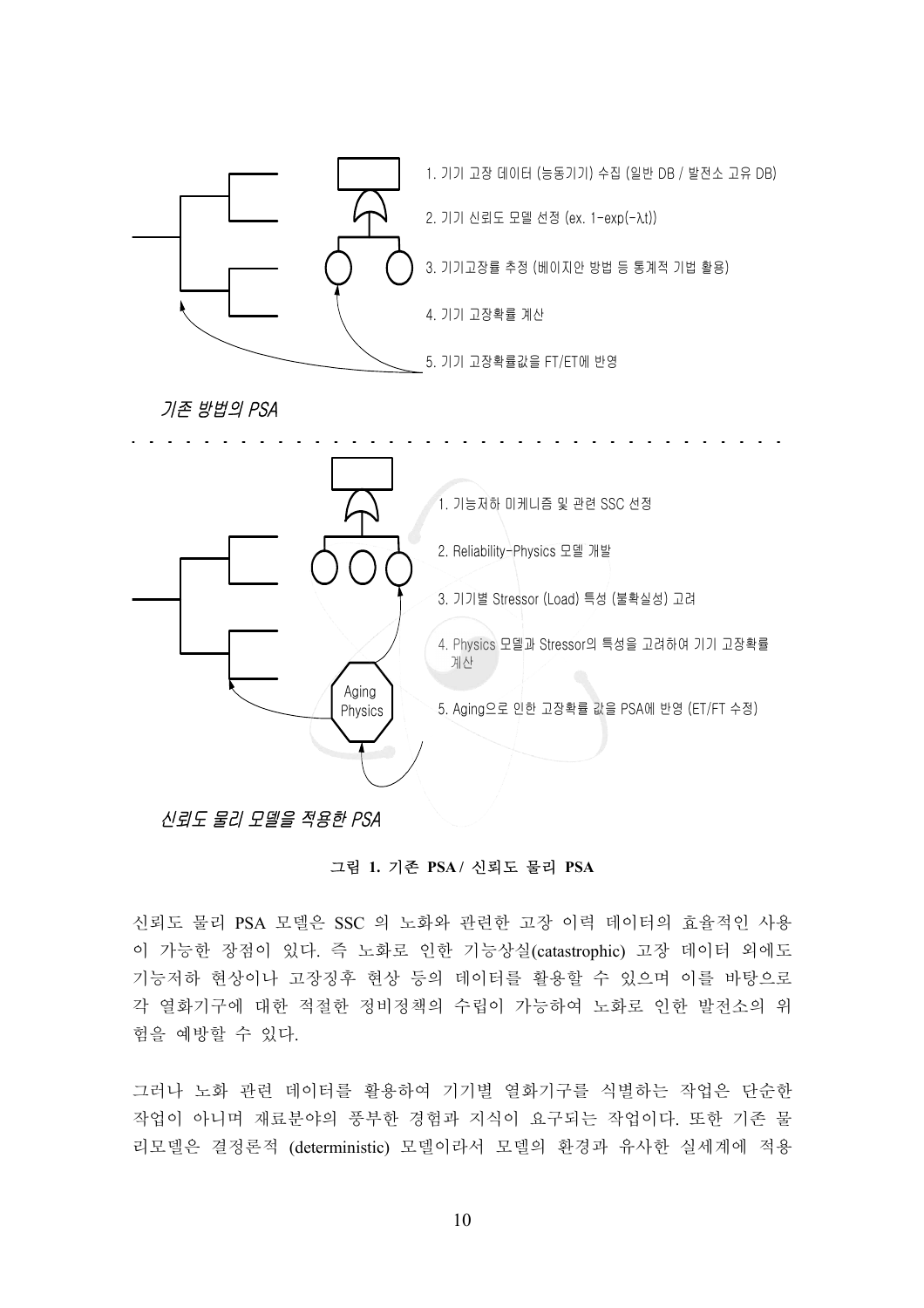할 때는 문제점이 발생하지 않지만 모델 환경과 상이한 환경에 적용할 때는 모델과 실세계의 불일치성으로 인하여 문제점이 발생한다. 따라서 열화기구와 관련된 결정 론적 모델을 적용하여 고장확률 계산시 물리 모델과 실세계의 불일치성을 개선하기 위한 처리 방법을 고려하여야 한다

NUREG/CR-5632 보고서에서는 Surry 원전의 대표적인 주요 열화기구 중에서 기기의 파손을 유발하여 발전소의 위험에 중요한 영향을 미칠 가능성이 있는 침부식(FAC, Flow Accelerated Corrosion)을 대표적 열화기구로 선정하여 신뢰도 모델 PSA 의 적용 가능성 검토 사례를 발표하였다. 그림 2 는 신뢰도 물리 PSA 방법의 수행 절차를 보 여주고 있다.



그림 2. 신뢰도 물리 PSA 모델 예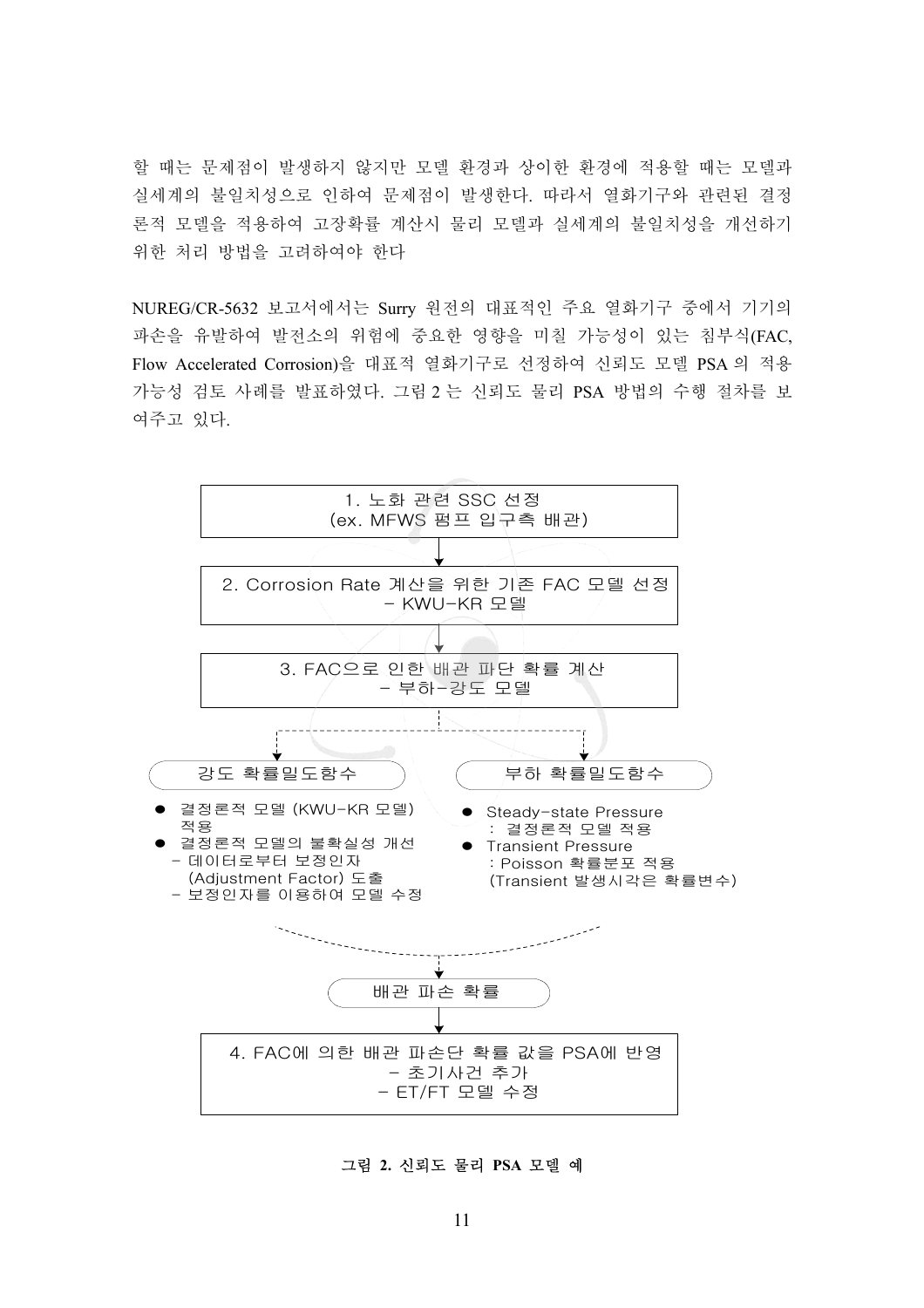#### 1) 열화기구 선정 및 SSC 선정

신뢰도 물리 모델을 활용한 PSA 기법의 첫 단계는 노화의 영향이 심각하게 작용하 는 SSC 의 선정과 주요 열화기구 선정 작업이다. 먼저 노화를 유발하는 열화기구 중에서 원자력 발전소의 기기 재료 특성을 변질시키는 주요 열화기구는 다음과 같 다.

- $\triangleright$   $\exists \exists$  (fatigue mechanism)
- ▶ 취화 (embrittlement mechanism irradiation embrittlement, thermal aging)
- ▶ 응력부식균열 (SCC, Stress Corrosion Cracking mechanism)
- ▶ 부식, 침부식 (corrosion & wear mechanism, flow accelerated corrosion)

특히 중성자에 의한 원자로 압력 용기강의 방사선 조사 취화 문제와 발전소 냉각재 배관의 침부식으로 인한 배관 파단 문제의 비중이 높다. 취화 문제는 원자로 압력 용기의 특성상 발전소 수명기간내에 교체가 불가능하다는 점과 침부식은 탄소강을 바탕으로한 동력로에서는 필연적으로 나타날 수 있다는 점에서 관심이 높다.

다음 표는 NRC 의 NPAR 프로그램에서 노화의 영향 평가를 위해 선정한 기기의 종 류이다. 결과를 보면 PWR 에서 12 개, BWR 에서 10 개의 기기를 선정하였으며 이 중 10 개는 1 차측 압력 경계내의 기기를 포함하고 있으며 그 외 원자로 용기 지지 물, 주급수 및 주증기 배관, 케이블, 비상디젤발전기 등이 포함되었다.

|                             | <b>Major PWR Components</b>                            | Major BWR Components                   |
|-----------------------------|--------------------------------------------------------|----------------------------------------|
| 1                           | Reactor Pressure vessel                                | Containment and basemat                |
| $\mathcal{D}_{\mathcal{L}}$ | Containment and basemat                                | Reactor pressure vessel                |
| 3                           | Reactor coolant piping and safe ends                   | Recirculation piping and safe ends     |
| 4                           | Steam generator tubes                                  | Recirculation pumps                    |
| 5                           | Reactor coolant pumps                                  | Control rod drive mechanisms           |
| 6                           | Pressurizer                                            | Cables and connections                 |
| 7                           | Control rod drive mechanisms                           | Emergency diesel generators            |
| 8                           | Cables and connectors                                  | Reactor pressure vessel internals      |
| 9                           | Emergency diesel generators                            | Reactor pressure vessel supports       |
| 10                          | Reactor pressure vessel internals                      | Feedwater and main steamline<br>piping |
| 11                          | Reactor pressure vessel supports                       |                                        |
| 12                          | Feedwater piping, nozzles and steam<br>generator shell |                                        |

#### 표 2. NRC NPAR 프로그램의 주요 노화 평가 대상 기기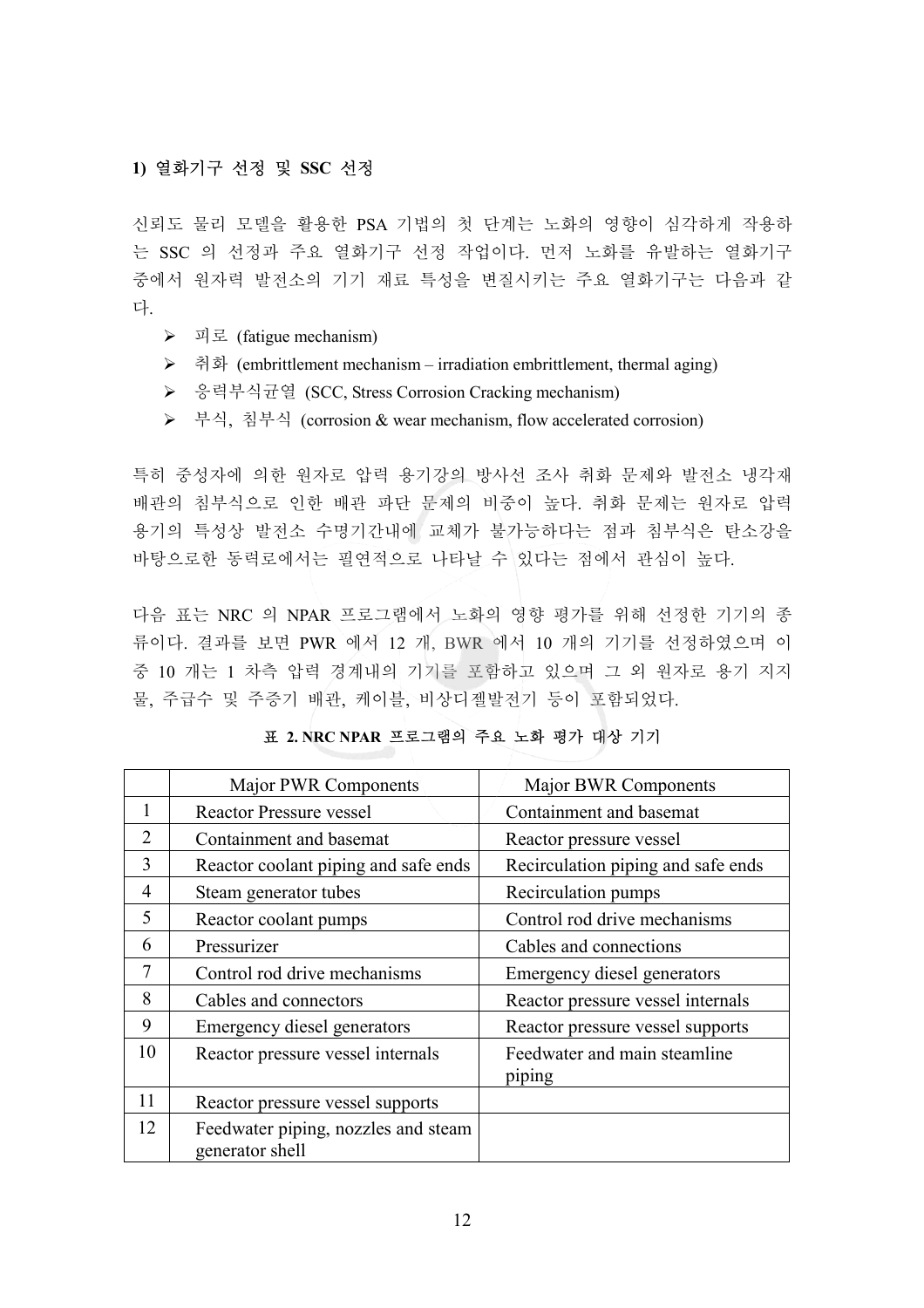일반적으로 노화의 영향 평가를 수행하기 위한 SSC 선정 기준은 크게 두가지, 정성 적 방법적 방법으로 분류할 수 있다. 정성적 방법은 노화로 인한 현상 및 결과에 초점을 둔 체크리스트 등를 작성하여 중요 순위를 결정하는 기법이며 정량 적 방법은 PSA 결과를 이용하는 방법으로 FV(Fussell-Vesely) 중요도나 RIR/RAW (Risk Increase Ratio / Risk Achievement Worth) 중요도 값 등에 대한 기준치를 선정하여 SSC 를 선정하는 기법이다.

NUREG/CR-5632 에서는 노화 영향 평가를 위한 SSC 를 선정하기 위하여 먼저 열화 기구가 기기에 작용함으로써 나타나는 노화 현상을 7 단계로 구분한 체크리스트를 작성하였다.

- ① 열화로 인한 파단(rupture) 발생
- ② 심각한 정도의 배관 두께 감소(wall thinning)나 균열(crack) 및 60 년의 운전 기간동안 노화로 인한 공통원인 고장 유발 가능성 존재
- ཝ 㑮(leakage)
- 4) 재료 특성의 심각한 변질 및 파단 가능성 존재
- 5 국소적인 균열, 배관 두께 감소 및 누수 가능성 존재
- 6 재료의 저항력(resistence) 감소 및 초기 균열 가능성 존재
- 7 60 년의 운전 기간 동안 균열이나 파단 가능성 전혀 없음

이상 나열한 분류 기준을 PWR 의 원자로 용기, 가압기, 원자로 냉각재 펌프 등 1 차측 기기에 적용한 결과 (부록 1 참조)를 보면 먼저 피로의 경우, 원자로용기 하부 의 계측관(instrumentation line)과 같은 직경이 작은 관과 튜브 등은 파단이 발생하였 고 HPSI 및 RHR 등의 노즐과 격납용기 내부의 주급수 배관 등은 누수 현상이 발 생한 것을 알 수 있다. 응력부식균열은 가압기 및 제어봉 구동 장치에 누수를 유발 하였으며 침부식은 격납용기 외부의 주급수 배관과 주증기 차단 밸브 하단 배관에 파단 현상을 유발하였음을 알 수 있다.

한편 ASME/NEI 에서 제안한 정량적 방법에 의하여 F-V 값이 0.005 이상이거나 RIR 혹은 RAW 값이 2 이상인 기본사건을 정리한 표와 정성적 방법과 정량적 방법을 동시에 고려하여 검토한 결과를 부록 2 에 첨부하였다. NUREC/CR-5643 은 F-V 및 RIR 값이 중복되는 경우를 해결하기 위한 방안으로 SWIM(Smith Weighted Importance Measure) 지수를 활용하였다. SWIM 지수는 각 기본사건의 F-V 정보와 RIR 정보를 통합하는 개념의 지표이다.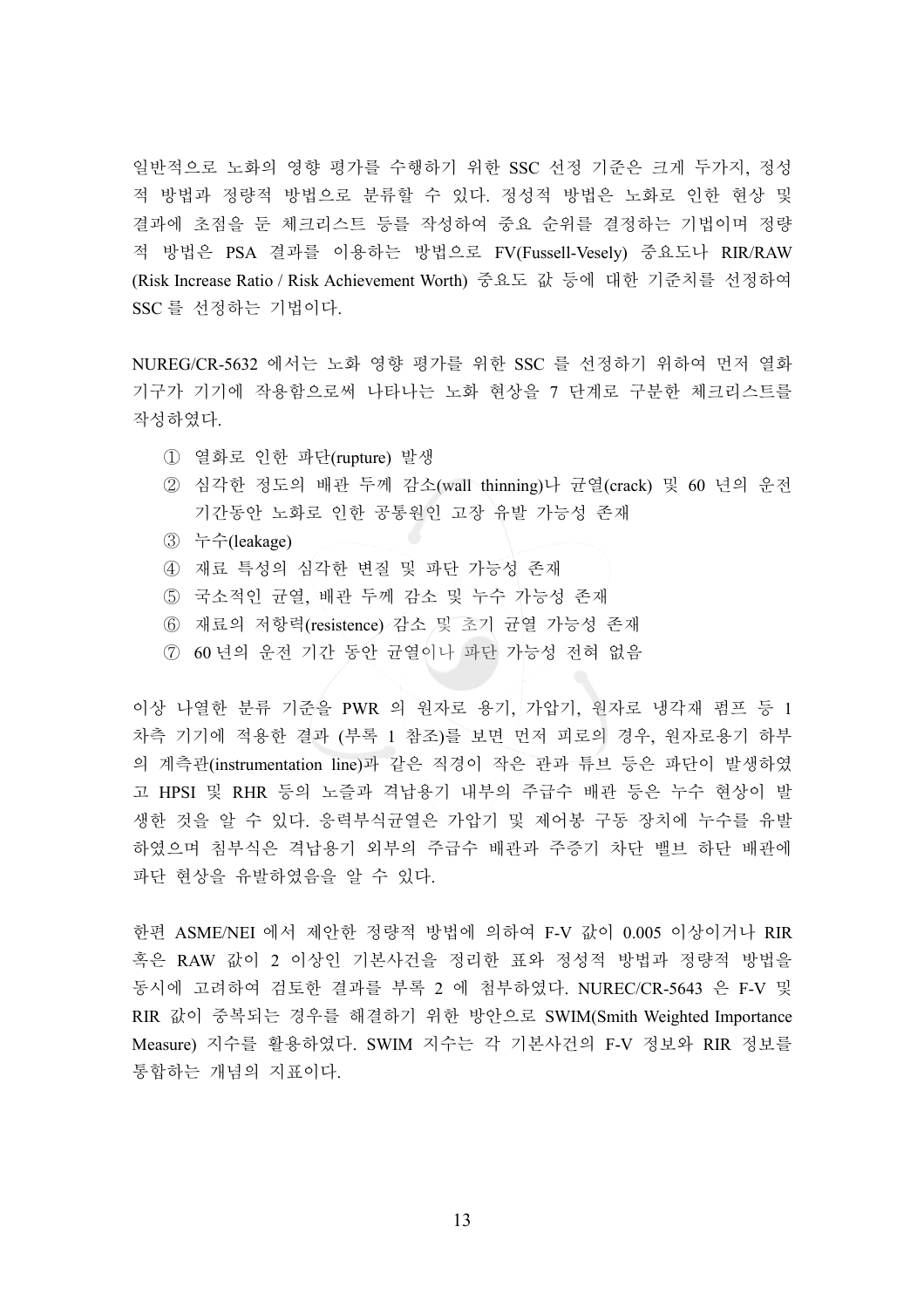#### 2) 신뢰도 물리 모델 및 부하-강도 모델을 적용하여 기기고장확률 계산

노화의 영향에 민감한 기기 및 관련 열화기구의 선정 후에는 각 열화기구의 시뮬레 이션을 위한 물리모델을 이용하여 열화발생율(degradation rate)을 계산한 후 부하-강 도(load-capacity, or stress-strength) 모델을 활용하여 노화로 인한 기기고장확률을 계산 한다. 앞에서 열거한 피동기기의 각 열화기구에 대해서 기존에 다양한 물리 모델이 개발되었다(부록 3 참조). 예를 들면 침부식의 경우, 1986 년 Kastner 는 KWU-KR (Karstner and Riedle) 모델을 개발하였으며 EPRI 는 1996 년에 EPRI-CH(Chexal-Horowitz model) 모델 을 개발하고 이를 위한 시뮬레이션 코드인 CHEWORKS 코드 를 사용하였다. 이와 같이 기존에 개발된 신뢰도 물리 모델을 검토하여 열화기구 및 사용 여건을 고려한 후 적절한 모델을 적용한다.

앞에서도 기술한 것과 같이 노화의 영향 평가를 위해 물리모델을 적용할 경우 주의 할 점은 기존 물리 모델이 결정론적 모델이라는 점이다. 따라서 모델의 설정된 환 경과 상이한 환경의 데이터를 사용하는 경우에는 불확실성을 처리하는 방법을 적용 하여야 한다.

NUREG/CR-5632 의 예제에서는 침부식 관련 물리모델의 하나인 KWU-KR(KWU-Kastner-Riedel) 모델을 선정하여 부식률을 계산하였으며 신뢰도 물리 모델의 불확실 성을 개선하기 위하여 실험 데이터로부터 보정인자를 추정하여 KWU-KR 로부터 구 한 부식률을 수정한 휘 기기 파손 확률 계산에 사용하였다.

한편 부하-강도 모델은 신뢰성 분야에서 널리 사용되는 모델로 부하와 강도간의 간 섭에 의해 부하가 강도를 초과하면 기기에 고장이 발생한다고 본다. 다음 그림 3 은 전형적인 부하-강도 모델을 나타낸 그림이다.

14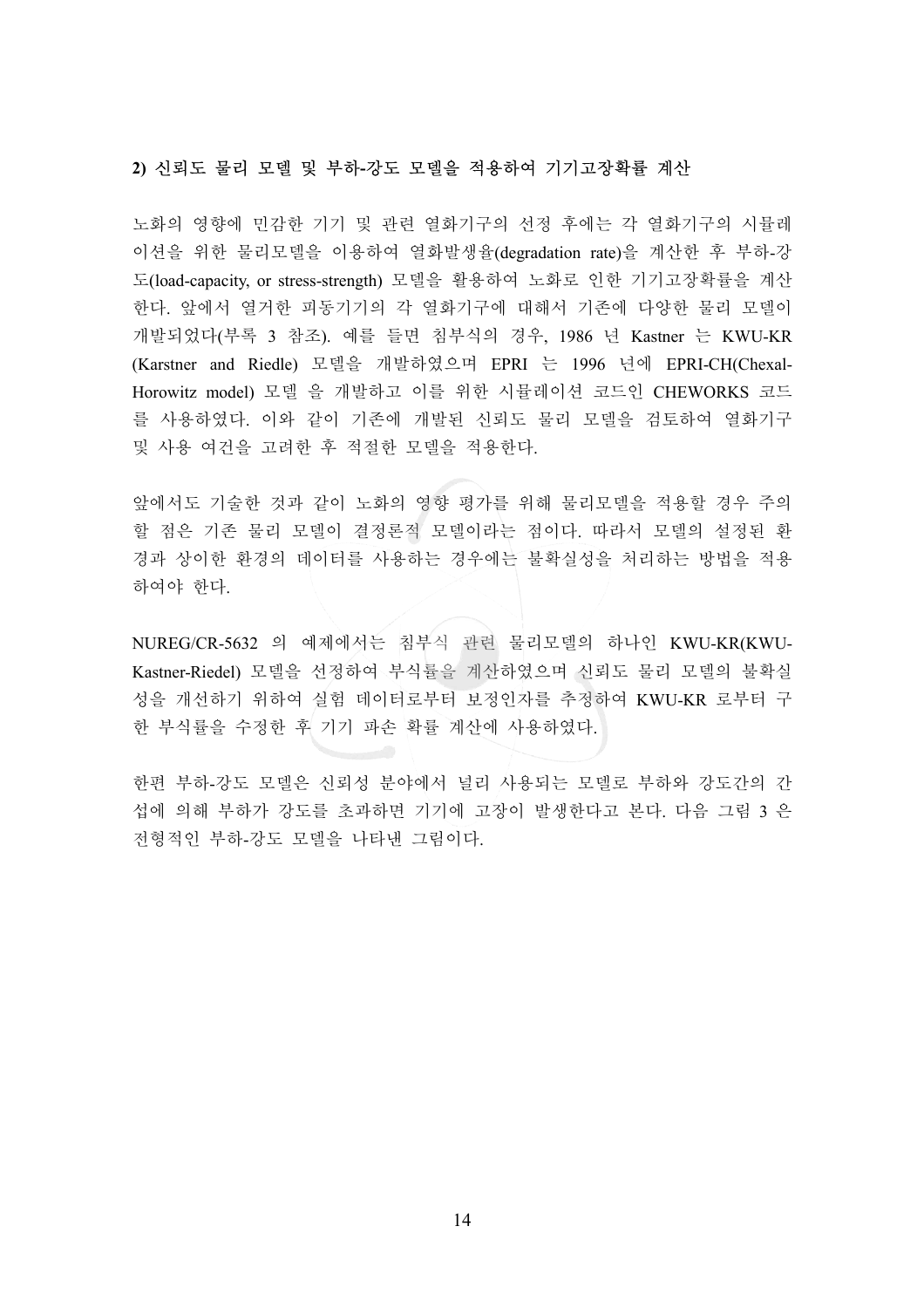

그림 3. 부하-강도 모델

원자력발전소에 부하-강도 모델을 적용하여 기기 고장확률을 적용하는 경우에도 물 리모델의 경우와 마찬가지로 불확실성을 고려하여야 한다. 일반적으로 부하는 정상 상태(steady state)의 부하 외에도 과도사건(transient)이 발생하기 때문이다. 즉 그림 3 에 나타난 기기의 강도 저하와 같은 정상상태의 고장 외에도 부하의 불시적 증가에 의해서도 고장이 발생한다.

NUREG/CR-5632 의 예제에서는 침부식으로 인한 배관의 고장확률, FPFAC 을 다음과 같이 정의하였다.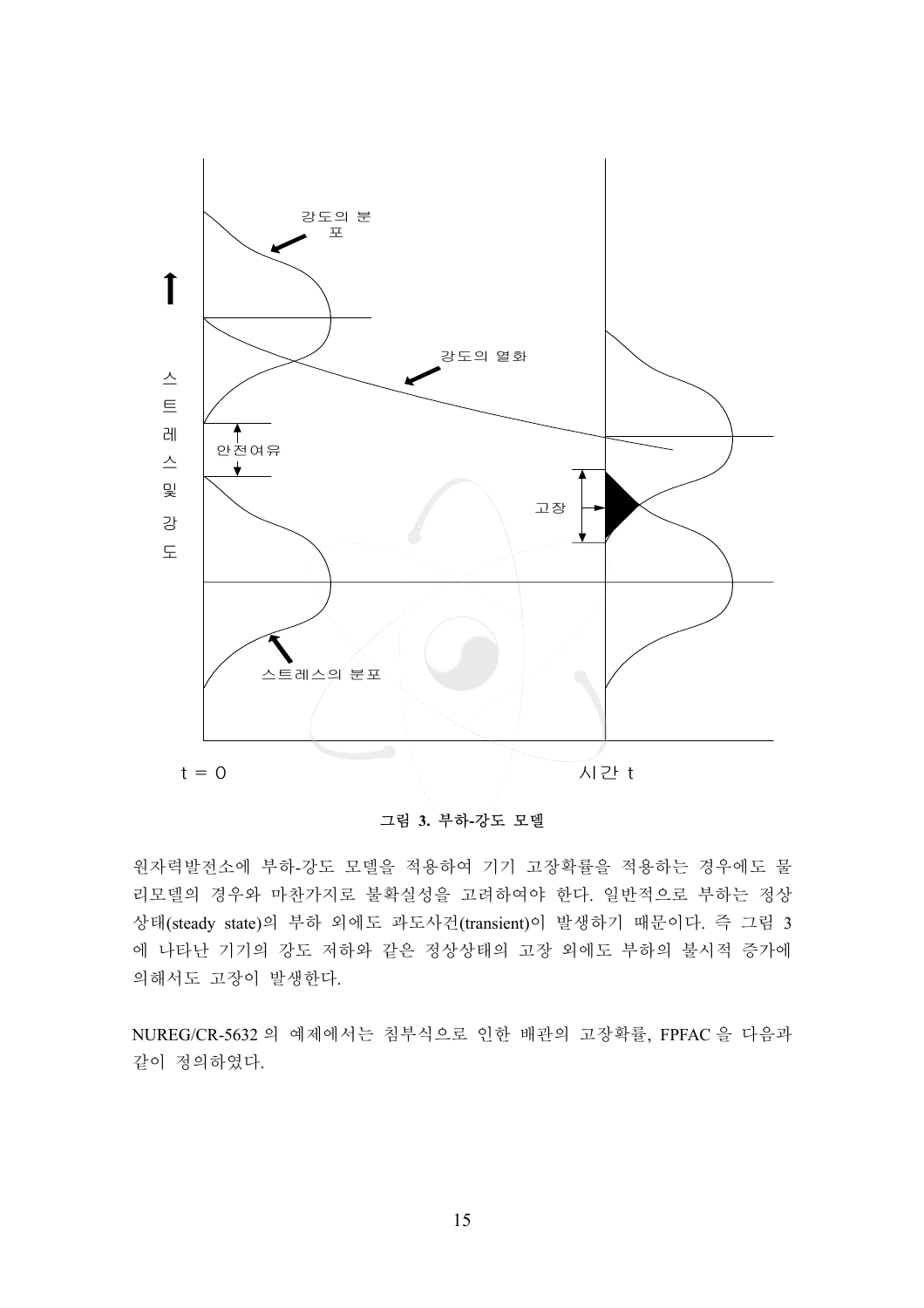$FPPAC = FP_{ss} + FP_{tr}$  -------------------------------- (3)

FPs: 정상상태에서의 배관고장확률

FPt: 과도사건에 의한 배관고장확률

정상상태에서의 배관고장확률은 결정론적 방법으로 계산하였고 과도사건에 의한 배 관고장확률은 과도사건 발생 시각을 확률변수(random variable)로 고려한 포아송 분 포를 적용하여 계산하였다.

#### 3) PSA 모델 수정

기기 노화의 영향을 반영하여 노심손상빈도를 구하기 위해서는 기존의 PSA 모델의 수정이 필수적이다. 기기 노화로 인한 고장은 사고 전개 과정을 고려하여 발전소 정지를 유발하는 초기사건(initiating event)의 주요 요인으로 분류하여 ET 를 수정할 수도 있고 발전소 정시 사고 발생시 사고를 완화하기 위한 목적을 지닌 계통의 기 능상실 요인으로 분석하여 FT 의 기본사건(basic event)으로 모델을 수정할 수 있다.

침부식의 예를 보면 ET 와 FT 수정을 동시에 고려할 수 있다. 침부식으로 인한 배 관의 노화현상이 궁극적으로 발전소 정지 사건을 유발한다고 판단되어 침부식으로 인한 연간 초기사건 발생빈도를 계산하여 LOCA 등의 기존 초기 사건 빈도에 반영 하거나 혹은 새로운 초기사건 항목으로 ET 에 추가하는 방법을 고려할 수 있다. 한 편 주급수 계통의 기능상실인 주급수 상실에 침부식으로 인한 배관 고장으로 주급 수가 상실되는 경우를 고려하여 기본사건을 주급수 계통 FT 에 추가할 수 있다.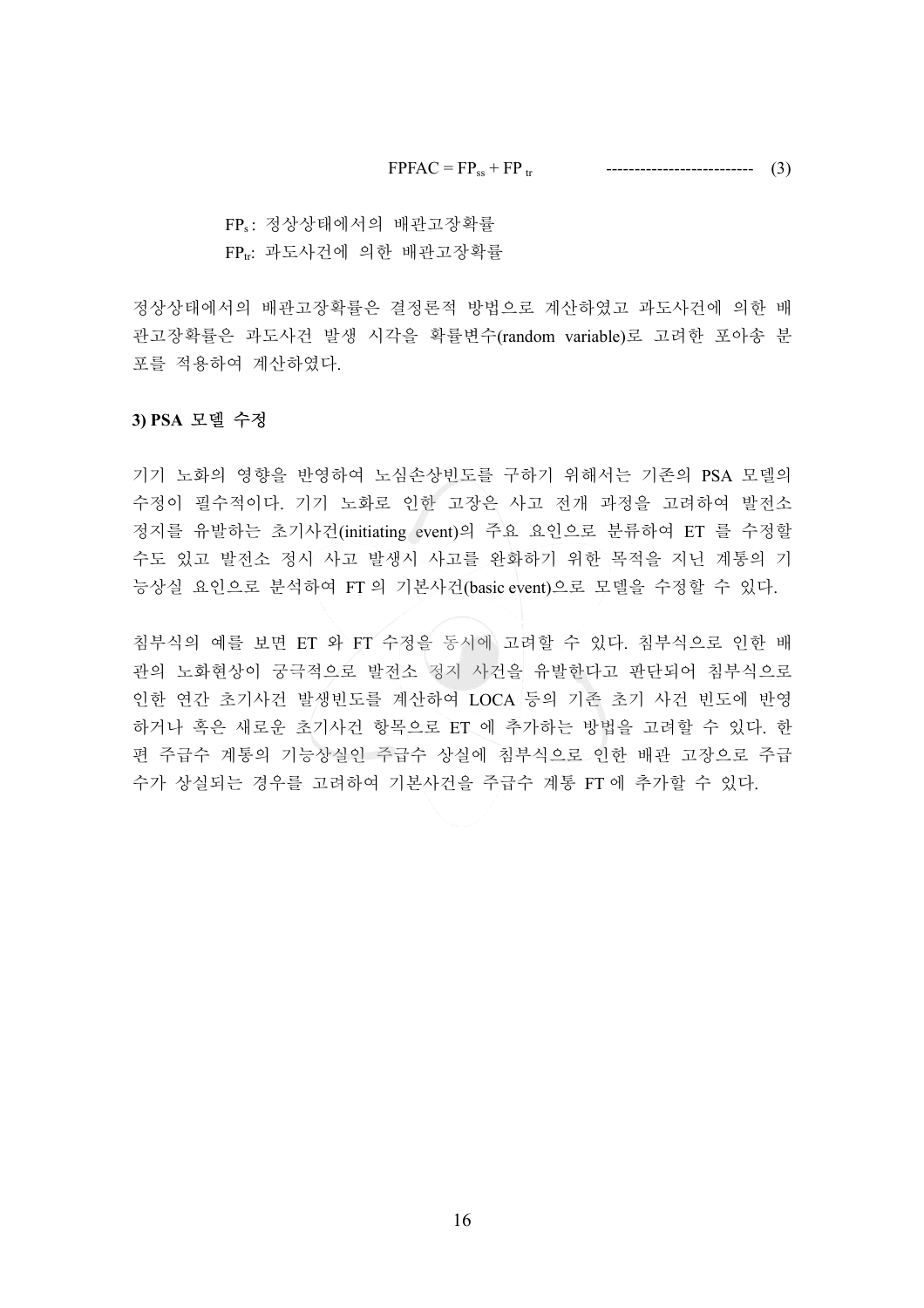#### 5. 국내 원전의 기기 노화 영향 평가를 위한 연구 항목 도출

3 장과 4 장을 통하여 원전 기기 노화로 인한 영향을 평가하기 위해서 기존 PSA 기 법을 적용하여 노심손상빈도의 변화량을 계산하는 기법을 고찰하였다. 하나는 데이 터 건수에 의존하는 선형모델이나 확률부포 모델을 이용하여 기기 고장률을 계산하 는 통계 모델 방법이고 다른 하나는 노화로 인한 고장을 유발하는 열화기구를 규명 한 후 관련 신뢰도 물리 모델을 바탕으로 기기고장확률을 계산하여 PSA 에 적용하 는 기법이다.

본 장에서는 이와 같이 기기 노화의 영향을 국내 원전의 PSA 에 반영하여 발전소의 위험도를 정량적으로 분석하는 기법을 도입하고 국내 현실에 맞게 수정하기 위해서 필수적으로 요구되는 연구 항목들을 기술하였다.

#### 1) 노화 데이터베이스 구축

NRC 의 NPAR 프로그램에서 사용된 노화 관련 데이터는 NPRDS(Nuclear Plant Reliability Data System), LERs(Licensee Event Reports) 및 NPE(Nuclear Power Experience) 등의 일반 데이터(generic data)와 발전소 고유 경험, 발전소 documents, 시험결과와 전문가 의견 등이 사용되었다. 특히 기기 노화 영향 평가를 위해 광범위하게 사용 된 데이터는 1987 년 NPAR 프로그램에서 개발한 TIRGALEX(Technical Integration Review Group for Aging and Life Extension) DB 이다. TIRGALEX 는 발전소 안전성 관련 30 개의 주요 기기에 대한 노화 자료를 수집한 것으로 앞에서 기술한 Vesely 의 노 화영향 평가 수행시 입력 데이터로 사용되었다. 한편 NUREG/CR-5632 에서는 신뢰 도 물리 모델을 이용한 부식률 계산에 LER, NPE 등의 일반 신뢰도 자료를 사용하 였다. 이와 같이 노화의 영향 평가에 실제 노화 관련 DB 가 사용되고 있지만 보다 정확한 결과를 도출하기 위해서는 기존 노화 관련 DB 의 문제점을 살펴보고 이를 개선한 DB 가 개발되어야 한다.

TIRGALEX DB 는 미국 4 개 발전소의 전문가들이 의견을 수렴하여 만든 DB 로 기 기들의 실제 노화로 인한 고장률을 수집한 것이 아니라 일반 데이터를 근거하여 기 기별 노화 현상 및 결과에 상대적인 순위를 결정한 후 이로부터 기기별 노화 고장 률을 추정한 데이터이다. 따라서 4 개의 발전소의 전문가로 구성된 전문가 집단의 편차가 내재되어 있고 또한 실제 열화기구에 대한 물리과정을 다루고 있지 않아 이 를 이용하여 노화관리 정책을 결정하기에는 부족함이 따른다. 또한 능동기기 위주 로 구성되어 있어 이를 활용하여 피동기기의 노화영향 평가를 이한 분석 또한 용이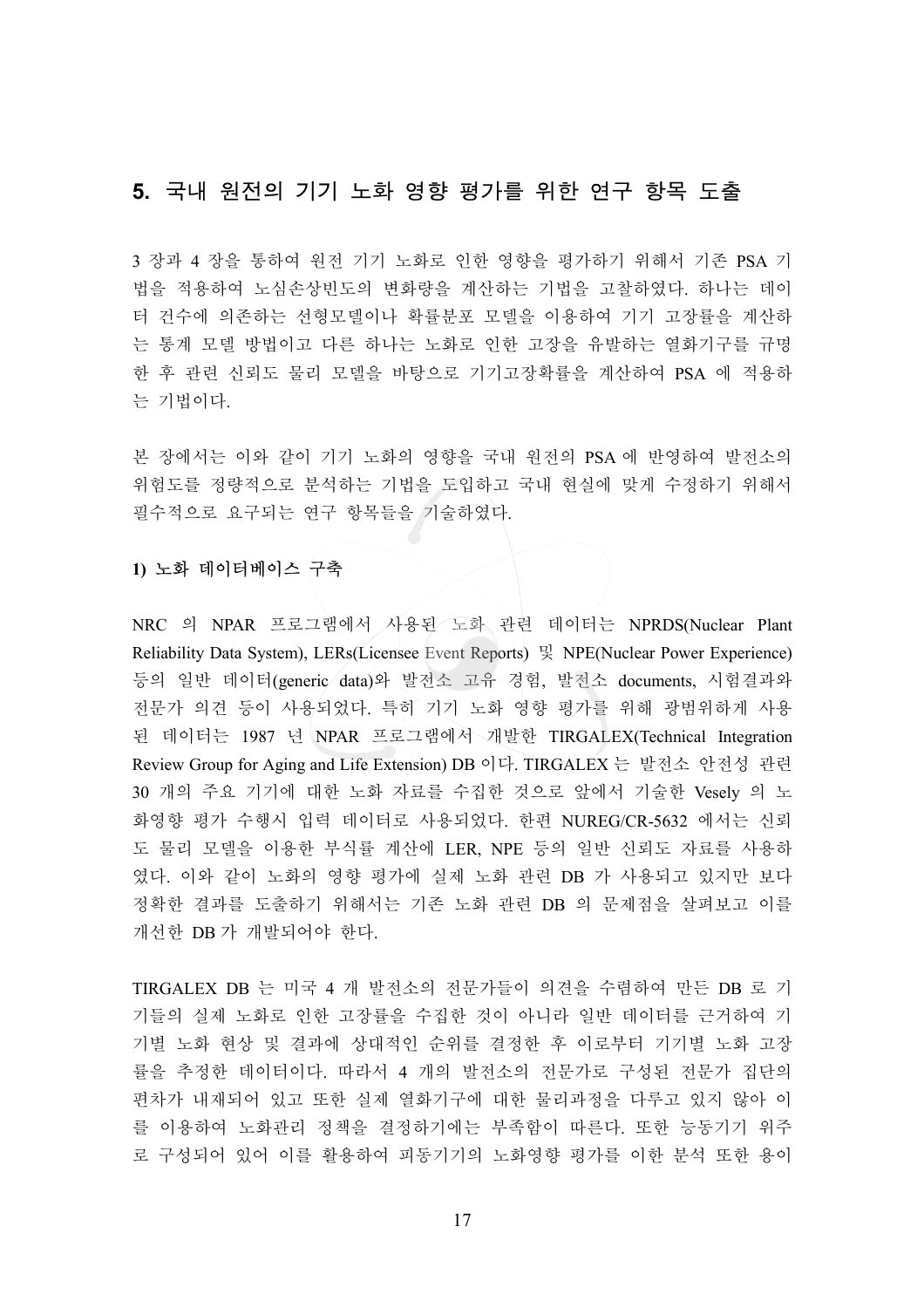하지 않다.

NPRDS, LER 등의 일반 신뢰도 자료는 고장모드, 원인, 노화과정 등의 정성적 항목 에 대하여 기술하고 있어 열화기구를 규명하기 위한 기초 자료를 제공하고 있지만 배관두께나 균열 크기 등의 정량적 항목이 존재하지 않아 이로부터 노화로 인한 영 향을 정량적으로 평가할 수 없다. 또한 실제 기기 노화 고장 건수가 많지않고 고장 자료의 발표를 숨기려는 영향으로 인하여 선형모델이나 확률분포 모델에 적용하기 에는 데이터 수가 충분하지 않아 높은 불확실성을 수반한다.

이상 내용을 정리하면 노화의 영향 평가를 위해 요구되는 데이터는 다음과 같다. 즉 열화기구를 규명하고 손실된 loss 에 대한 정량적인 값의 DB 외에 부하, 재료, 노 화촉진요인에 대한 DB 가 통합적으로 고려되어야 한다.



그림 4. 노화 관련 DB 의 기본 요소

최근 OECD/NEA 에서 개발하는 SKI-PIPE 데이터베이스는 배관의 신뢰도 분석을 위 하여 회원국으로부터 원전의 배관 데이터를 수집하는 통합 데이터베이스 시스템으 로 PSA 를 위한 배관파손빈도 추정 및 위험도 기반 가동중 검사(Risk Informed In-Service Inspection)를 위한 기능저하 평가와 LBB(Leak-Before-Break) 분석과 같은 PSA 의 응용 분야 뿐 아니라 PFM (Probabilistic Fracture Mechanics) 모델의 파라미터 추정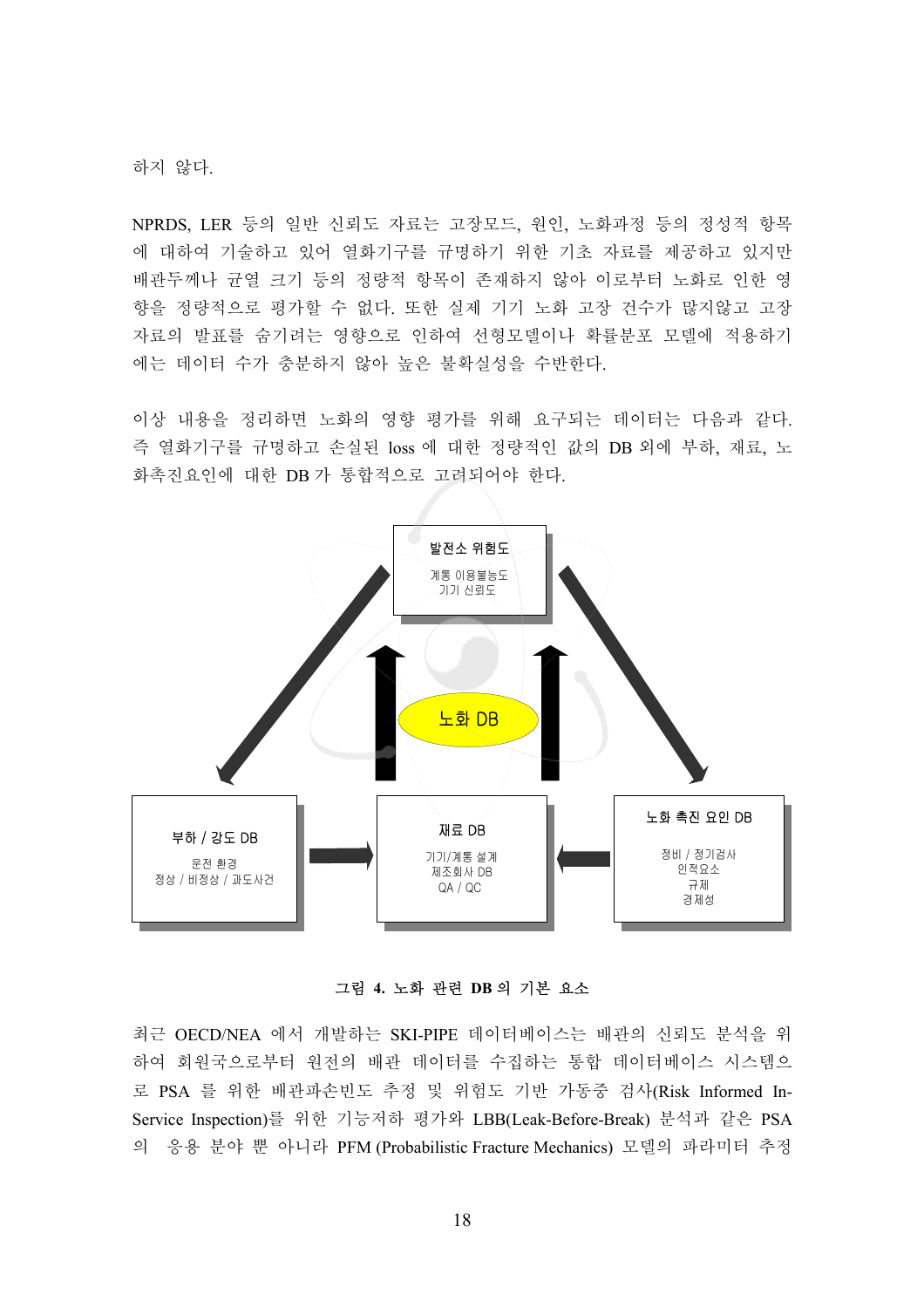및 PFM 모델 평가 등의 재료 분야에 데이터 제공을 계획하고 있다[13].

이와 같이 국내에서도 발전소 고유 특성 - 기기재료 특성, 기기 운전환경, 기기 노 화 촉진 요인 등 – 을 반영한 노화 데이터베이스 구축은 필수적인 과제이다. 또한 노화 데이터베이스에는 능동 기기 뿐 아니라 피동 기기에 대하여 노화로 인한 기기 고장 데이터 외에 기능저하 현상이나 고장징후 현상이 수집되어야 하며 고장 분석 시 고장의 근본 워인을 밝히는데 초점을 두어야 한다.

#### **2)** ⁒⽎㤦㧎 ㍳ **(root cause analysis)**

기기에 발생한 고장 중 노화로 인한 고장을 규명하기 위해서는 고장분석 수행시 일 반적인 고장원인(general or approximate cause) 보다는 근본적인 원인에 더 많은 관심 을 가져야 한다. 예를 들어 배관에 누수가 발생한 경우 고장원인을 용접불량으로 분석하는 경우가 종종 발생한다. 그러나 노화의 영향을 고려한다면 응력부식균열로 인한 배관의 열화 등의 결과를 도출하여야 한다. 이와 같은 근본원인 분석을 통하 여 노화를 완화시키기 위한 효율적인 정비정책 결정이 가능하게 된다. 베어링 고장 의 예를 보면 고장의 원인이 윤활유의 열화작용에 의한 즉 부적절한 윤활에 의한 고장이라면 현재 사용중인 부적절한 오일을 충유하는 정비 대신 새로운 다른 종류 의 오일을 선택하여 윤활유의 열화로 인한 고장 현상을 완화할 수가 있다. 또 다른 예로 가스켓 밀봉 재질이 적정 운전 시간 초과로 기능이 저하되어 유체가 기기 내 부로 흘러들어가 기기의 기능 수행에 장애를 유발한 경우 근본원인 분석을 수행하 지 않으면 가스켓 밀봉을 교체하는 정비 대신 단순히 기기 내부 청소 및 검사 정비 를 수행하는 경우가 발생한다. 따라서 기기 노화 현상의 정확한 열화기구를 파악하 고 노화현상을 완화하기 위해서는 기기 고장의 근본원인 분석이 필수적이다.

#### 3) 기기 노화를 고려한 PSA 방법론 연구

앞에서 언급한 기기 노화의 영향을 PSA 에 반영하여 정량화하기 위한 방안의 하나 로 기존 PSA 의 프레임에 노화의 영향을 효율적으로 접목시키는 방법론에 대하여 기술하였다. PSA 모델을 적용함으로써 기기 노화로 인한 CDF 의 증가량 등의 정 량화가 용이하고 또한 기기별 노화 중요도 등을 평가할 수 있는 잇점이 있다. 그러 나 PSA 모델을 적용한 노화영향 평가 기법을 도입하기 위해서는 기존 PSA 모델이 능동기기 뿐 아니라 피동기기의 노화로 인한 영향이 배제되어 있으므로 국내 실정 에 맞는 PSA 모델 수정 방법에 대한 연구가 요구된다.

노화로 인한 고장 데이터 수가 많은 경우에는 선형모델이나 확률분포 모델 등의 통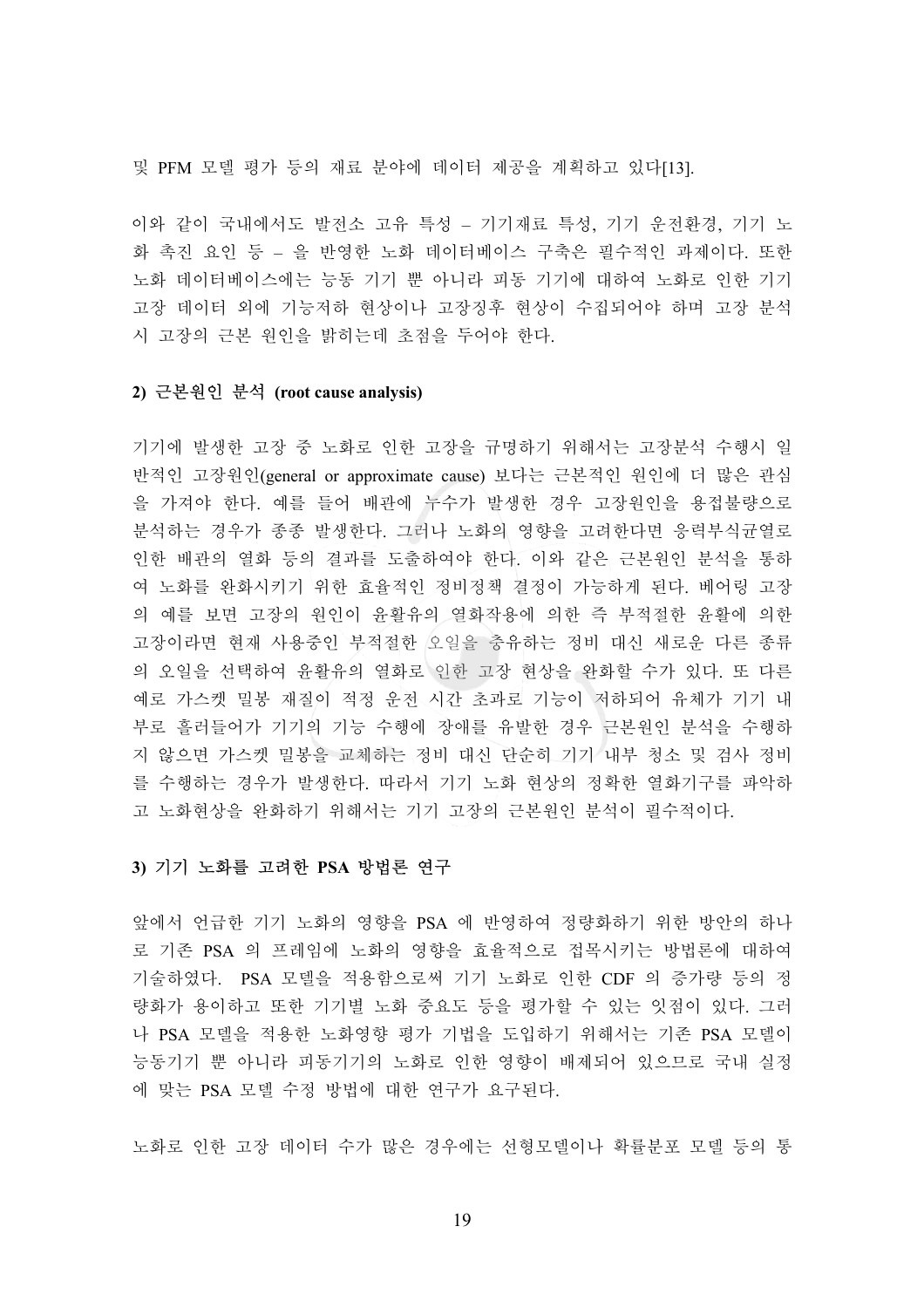계 모델 기법을 사용하거나 시계열 분석(time series) 등의 통계분석기법을 적용하여 노화로 인한 기기고장률을 계산한 후 PSA 에 접목시키는 방법을 고려할 수 있다.

한편 기기의 열화기구를 반영하려면 앞에서 설명한 신뢰도 물리모델을 적용하거나 Monte Carlo 모의실험을 이용하여 노화로 인한 기기의 노화로 인한 고장확률을 추정 하는 방법을 고려할 수 있다. 또한 노화로 인한 기기의 인과관계 및 거동형태를 추 적하는 동적 신뢰도 모델 기법을 활용하는 Dynamic PSA 기법을 검토하여 노화로 인한 기기의 현상을 가장 근접하게 모델링 하며 활용성이 용이한 효율적인 방법을 선정하여야 할 것이다[14].

이와 같이 다양한 노화현상 정량화 기법의 장,단점을 고려하여 기기의 노화 현상으 로 인한 고장률을 추정하기 위한 모델 선정 외에도 적절한 SSC 와 열화기구의 선정 작업과 이로 인한 ET 모델의 초기사건 추가와 FT 모델의 기본사건 추가 작업 등의 PSA 모델 수정 등을 고려하여야 한다. 이때는 PSA 분석가, 재료전문가, 현장운전원 등의 전문가 집단을 구성하여 기기 노화로 인하여 파생되는 결과에 대한 의견 수렴 이 요구된다.

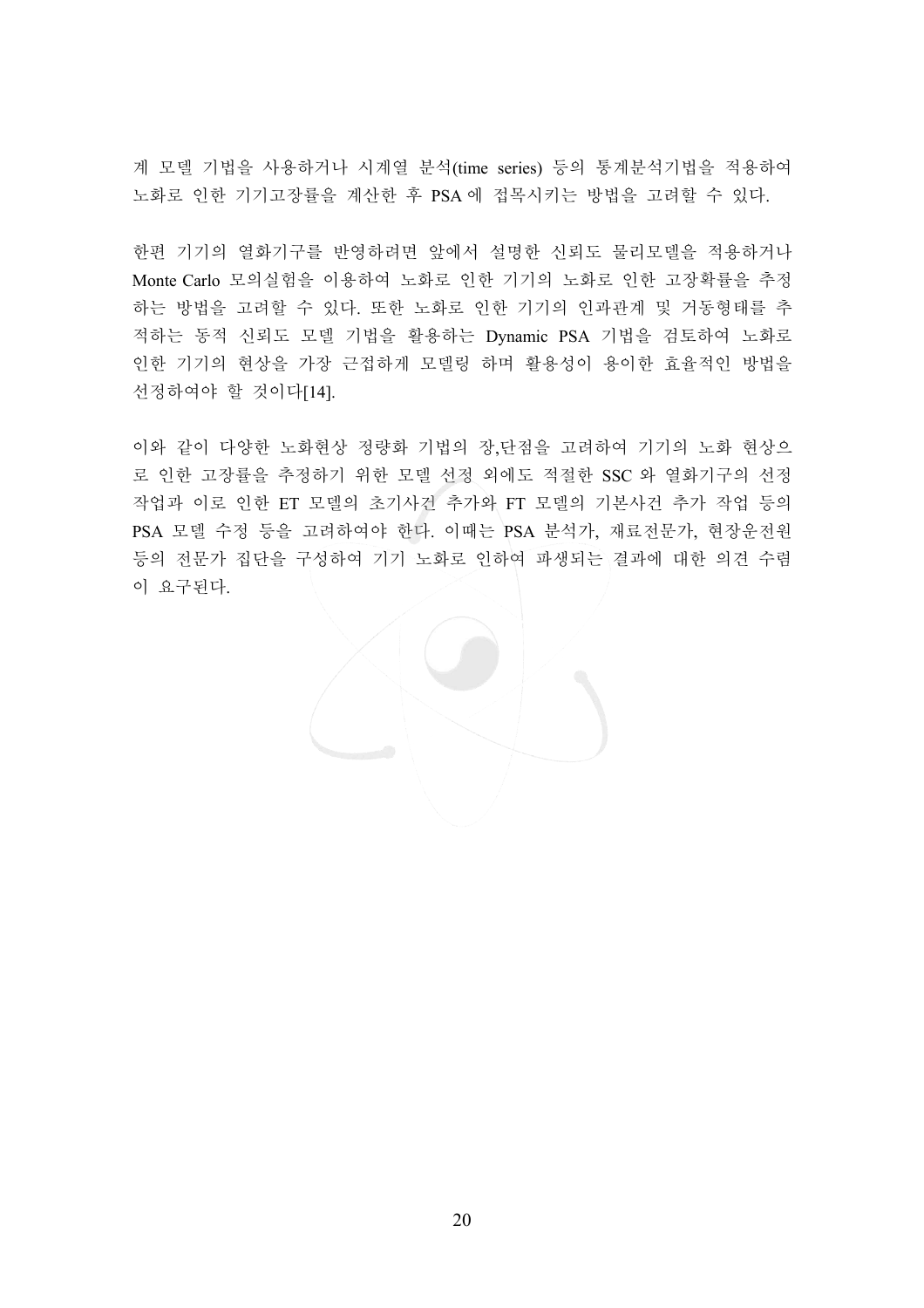#### **6.** 冶嵦

본 보고서의 목적은 국내 원전의 기기 노화의 영향을 정량적으로 평가하기 위한 연 구의 기초 단계로 기존에 제안된 기기 노화의 평가 기법에 대한 연구 현황을 살펴 보기 위함이다. 따라서 본 보고서는 기기의 노화가 원전의 안전성에 미치는 영향을 정량적으로 평가하기 위해 기존에 제시된 방법 중 노화인자를 PSA 에 반영하여 평 가하는 기법을 살펴보았으며 이를 바탕으로 국내 원전의 기기 노화 영향 분석을 위 해 요구되는 연구 항목을 기술하였다.

먼저 PSA 를 적용하여 노화의 영향을 평가하는 방법으로 통계 모델 기법과 신뢰도 물리 모델 기법에 대하여 기술하였다. 통계적 자료에 근거한 방법은 능동 기기의 기존 상수 고장률에 시간이 경과함에 따라 변화하는 노화의 영향 평가를 위하여 선 형모델이나 지수분포 같은 확률분포 모델을 사용하여 시간에 따른 고장률의 변화량 을 추정한 후 이로부터 이용불능도의 변화량을 계산하고 최종적으로 기기 노화로 인한 노심손상빈도의 변화량을 분석한다. 반면 신뢰도 물리 모델에 근거한 방법은 주로 피동 기기의 노화 영향 평가에 적용하는 방법으로 부식이나 피로, 균열 등의 열화기구 현상을 모델링한 물리 모델을 적용하여 부식률과 같은 기능저하 파라미터 를 추정한 후 이로부터 기기 파손 확률을 계산한 다음 기존 PSA 의 기본사건에 피 동 기기의 고장을 추가하여 노심손상빈도의 변화를 평가한다. 신뢰도 물리 모델 방 법은 노화 영향 평가를 함에 있어 기존의 통계적 처리 방법에서 탈피하여 실제 물 리적 모델에 근거한다는 특성을 갖고 있다.

이상 두 가지 방법 중 기기 고장률을 선형함수나 확률분포를 이용하여 시간에 대한 핚수로 표현한 통계 모델 기법은 적용이 단순한 반면 실제 노화를 유발하는 열화기 구를 제대로 반영하지 못하며 피동 기기의 중요성이 배제되었다. 또한 노화로 인한 고장 데이터 건수가 충분하지 않은 경우가 많아 적용이 어려운 단점이 있다. 반면 에 이와 같은 단점을 극복하기 위하여 제안된 신뢰도 물리 모델을 사용하면 실질적 인 노화의 영향을 반영한 발전소의 위험도 계산이 가능하며 각 열화기구에 대한 적 절한 정비 정책을 도출할 수 있다. 또한 고장데이터 뿐 아니라 기능저하 현상이나 고장징후 발생 현상 등의 데이터를 활용할 수 있어 제한된 기간내의 자료에서 데이 터의 활용범위가 증가한다. 따라서 앞으로는 신뢰도 모델의 활용이 증가할 것으로 예상된다.

그러나 신뢰도 물리 모델 기법을 적용하기 위해서는 몇 가지 주의사항이 요구된다. 먼저 기기별 노화로 인한 열화기구의 파악이 단순하지 않다. 열화기구를 효율적으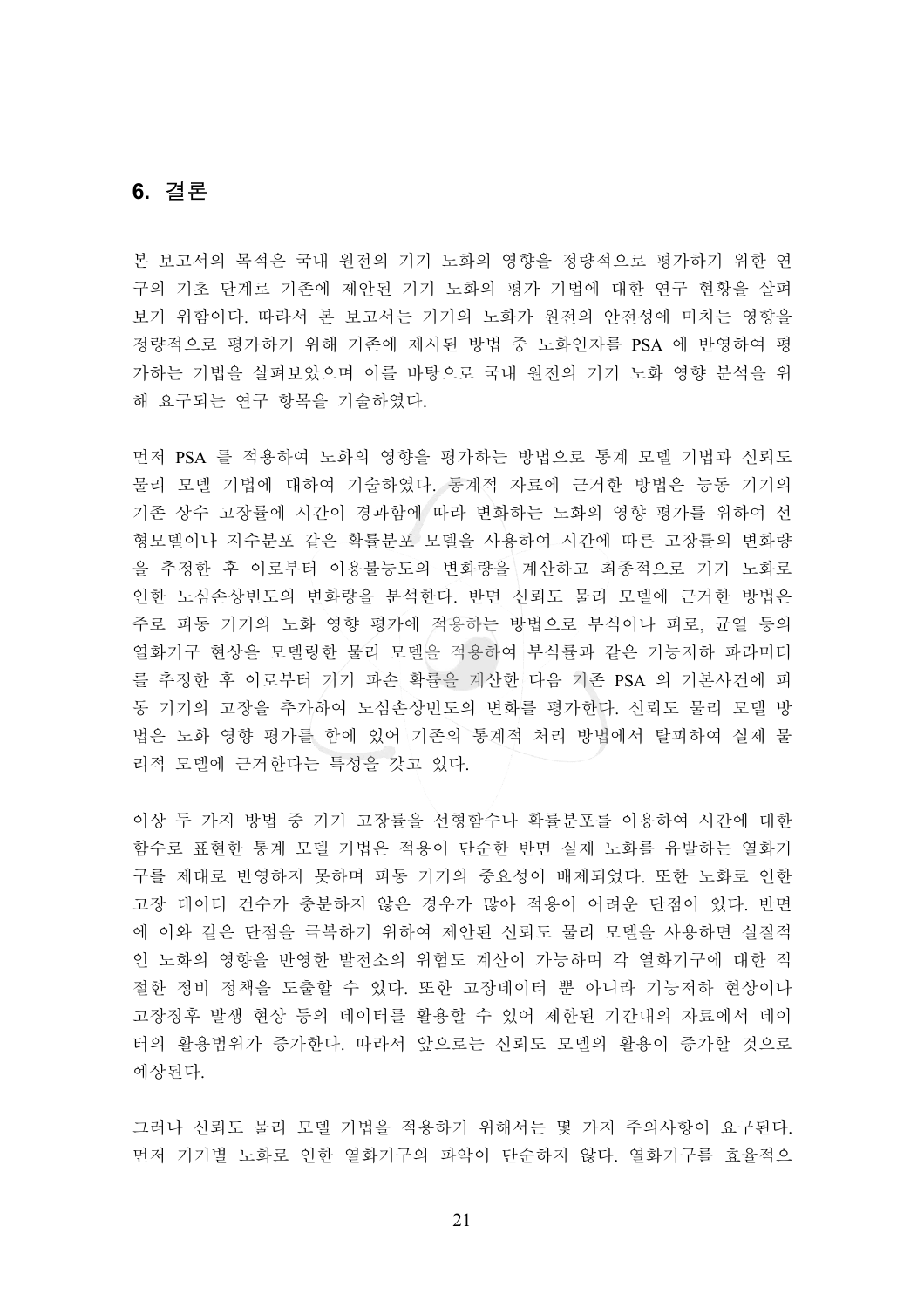로 식별하기 위해서는 기기 고장이나 기능저하의 현상과 원인이 자세히 기록되어 있는 충분한 데이터와 기기의 재료 특성 및 관련 파라미터의 운전 조건에 대한 지 식이 필요하다. 또한 신뢰도 물리 모델 및 부하-강도 모델을 적용하는 경우 불확실 성의 처리 방법을 고려하여야 한다. 모델은 결정론적 모델인 반면 적용하는 실세계 의 데이터는 모델에서 고려하지 않은 과도사건 등의 randomness 를 갖고 있기 때문 이다. 따라서 데이터의 특성과 부하와 강도의 특성을 정확히 파악하고 적절한 불확 실성 처리 방법을 활용하여야 한다. NUREG/CR-5632 의 적용사례를 보면 FAC 현상 을 모델링한 KWU-KR 과 같은 결정론적 물리 모델은 모델 자체의 불확실성을 갖고 있어서 실제 경험 데이터를 활용하여 발전소 고유의 특성을 고려한 보정인자를 물 리 모델에 반영하는 수정 작업을 수행하였으며 부하-강도 모델을 적용할 때에도 부 하에 대한 과도사건의 경우를 고려하였다.

이상 노화의 영향을 PSA 에 접목하여 평가를 시도한 방법론 및 각 방법론의 장, 단 점을 살펴보았다. 아직 국내 원전의 경우에는 기기의 노화가 발전소의 안전성에 미 치는 영향을 정량적으로 평가하는 방법에 대한 연구가 미진한 편이었으나 기기 노 화로 인한 발전소 정지사고 비율이 증가함에 따라 점차 노화의 중요성을 인식하여 노화의 영향 평가에 대한 관심이 증가하기 시작하였다. 따라서 기기 노화로 인한 국내 원전의 위험도를 계산하기 위해서는 본 보고서에서 기술한 방법론의 장, 단점 을 고려하여 국내 현실에 맞는 기법을 적용하거나 모델의 수정을 거쳐 사용하는 방 법이 있다. 또한 기기 노화의 영향 평가 및 노화 완화를 위한 정비 선정을 위해서 는 단지 노화로 인한 고장 데이터에만 의존하는 방법보다는 기기의 재료 특성 및 열화기구를 고려하는 기법이 효율적이다.

한편 노화 영향 평가 기법의 선정 외에도 기기의 재료, 부하 특성, 노화 촉진 요인 등이 포함된 노화 데이터베이스 구축, 근본원인분석, 그리고 PSA 전문가, 기기 전문 가, 재료 전문가 및 운전원 등의 노화 분석 그룹 결성이 같이 수행되어야 할 것이 다

<u>22</u>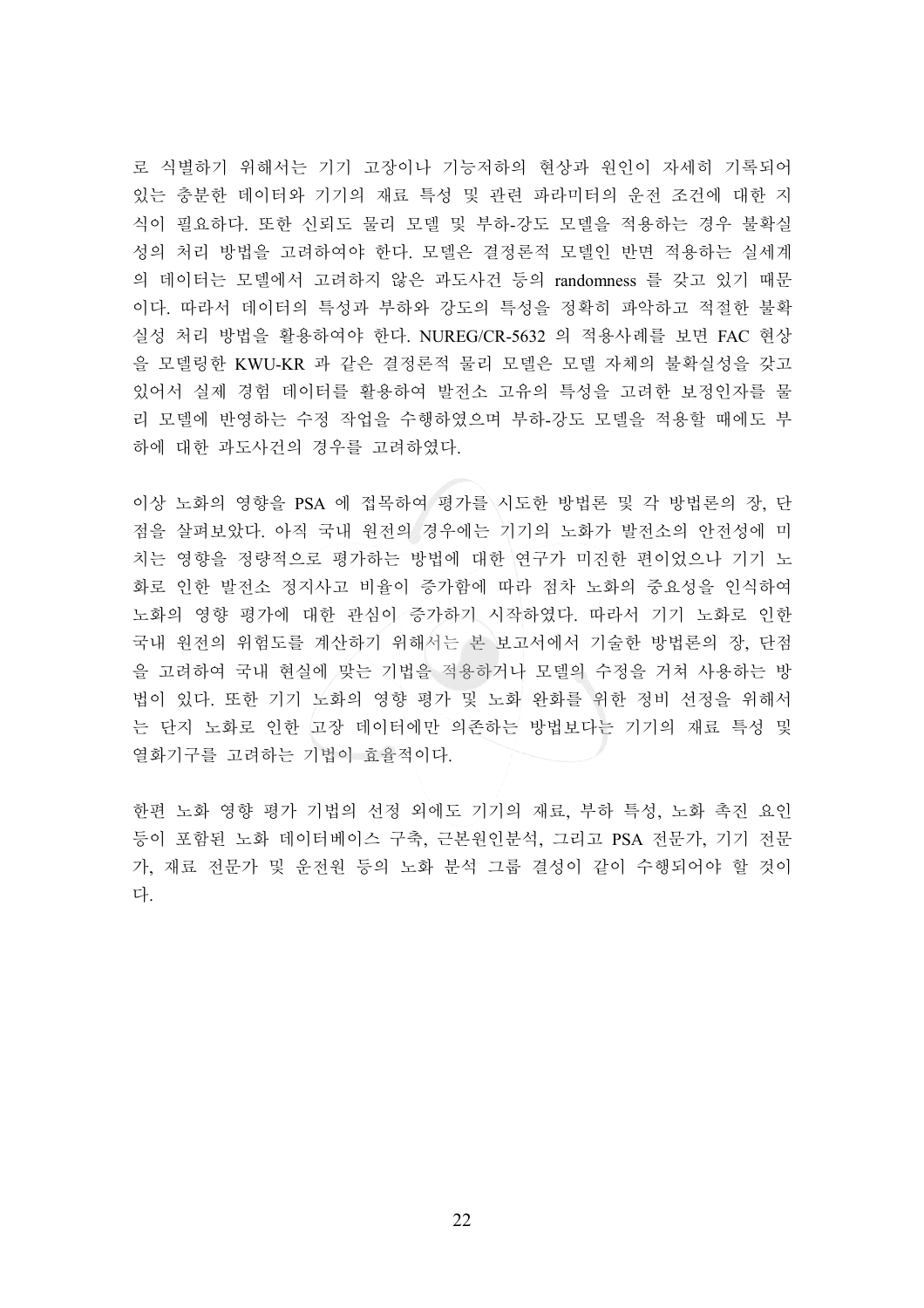#### 7. 참고 문헌

- [1] Bom Soon Lee, Nuclear Power Plant Aging Research in the United States, Symposium on Nuclear Materials and Fuel 2000, August 2000.
- [2] Safety Series No. 50-P-3, Data Collection and Record Keeping for the Management of Nuclear Power Plant Aging – A Safety Practice, IAEA, 1991.
- [3] Technical Reports Series No. 338, Methodology for the Management of Aging of Nuclear Power Plant Components Important to Safety, IAEA, 1992.
- [4] Makoto Higuchi and Kazuo Kishida et al., Aging Issue of Japanese Research and Development Program for LWR Components and Materials, PSA'96, 1996.
- [5] 정일석 등, 원전 수명관리 연구 현황, 원자력재료 핵연료 심포지엄 2000, 2000. 8.
- [6] W. E. Vesely, Approaches for Age-Dependent Probabilistic Safety Assessments With Emphasis on Prioritization and Sensitivity Studies, NUREG/CR-5587, U.S. NRC, August 1992.
- [7] Jya-Syin Wu, G. Apostolakis et al., An Overview of Aging Assessment Methods and Applications, PSA'96, 1996.
- [8] D. Sanzo and P. Kvan et al., Survey and Evaluation of Aging Risk Assessment Methods and Applications, NUREG/CR-6157, U.S. NRC, 1994.
- [9] W. E. Vesely et al., Degradation Modeling with Application to Aging and Maintenance Effectiveness Evaluation, NUREG/CR-5612, U.S. NRC, March 1991.
- [10] W. E. Vesely et al. Evaluations of Core Melt Frequency Effects Due to Component Aging And Maintenance, NUREG/CR-5510, U.S. NRC, June 1990.
- [11] W. E. Vesely et al., Risk Evaluation of Aging Phenomena: The Linear Aging Reliability Model and Its Extention, NUREG/CR-4769, U.S. NRC, 1987.
- [12] C. L. Smith et al., Incorporating Aging Effects into Probabilistic Risk Assessment A Feasibility Study Utilizing Reliability Physics Models, NUREG/CR-5632, U.S. NRC, September 1999.
- [13] SKI-PIPE: An International Piping Failure Database Project Summary, Ref: EM130700 Attachment2, OECD/NEA, 2000.
- [14] 최선영, 비상디젤발전기의 동적 신뢰도 분석을 위한 Markov 모델의 개발, 한국원자력연구소, 1998.5.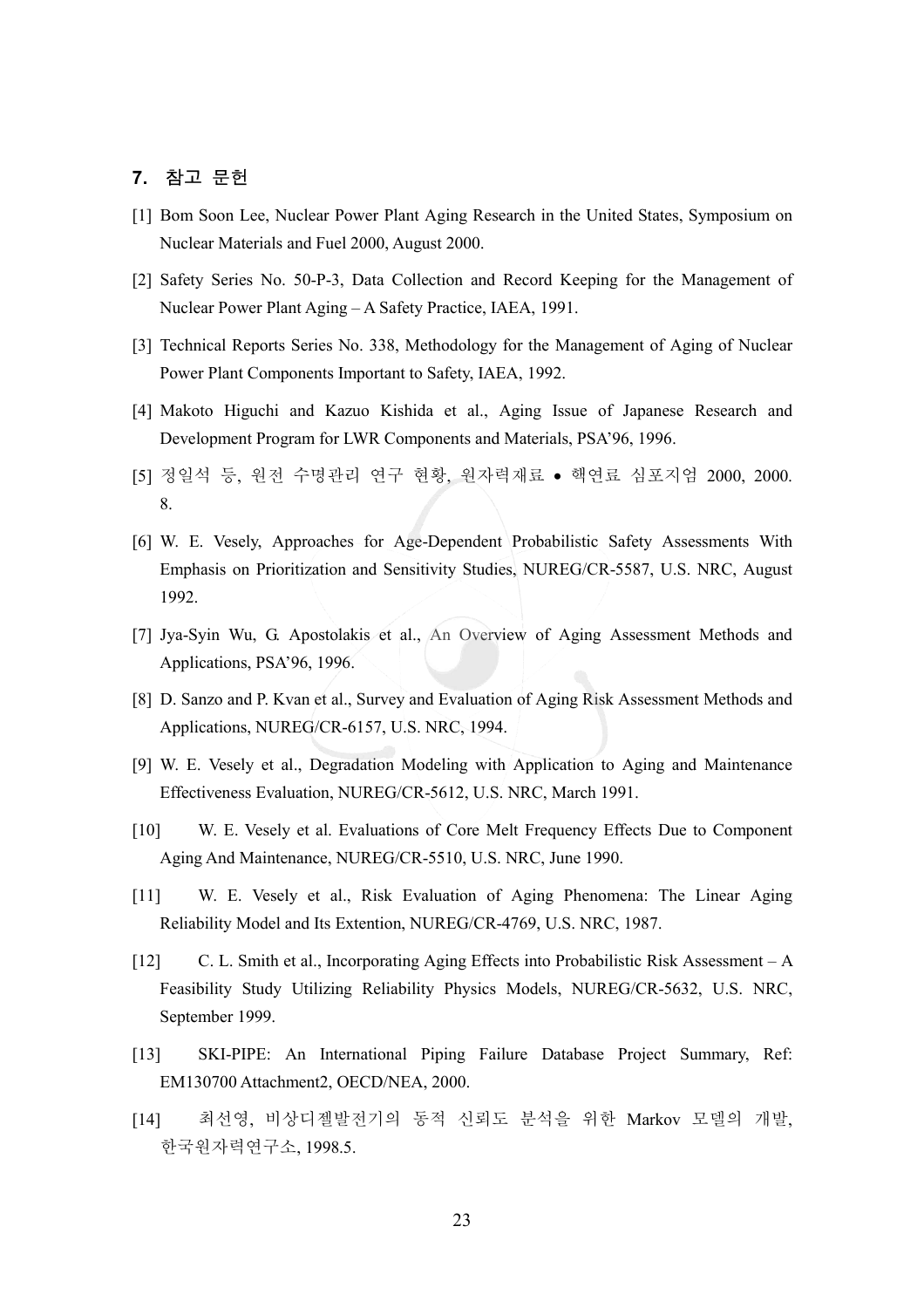# 抆嵣 **1.** 毖沖嵢 殯匶**,** 儆橛匶**,** 毖沖嵢 냉각재 펌프의 노화 현상 분석 체크리스트 (PWR) – NUREG/CR-5632

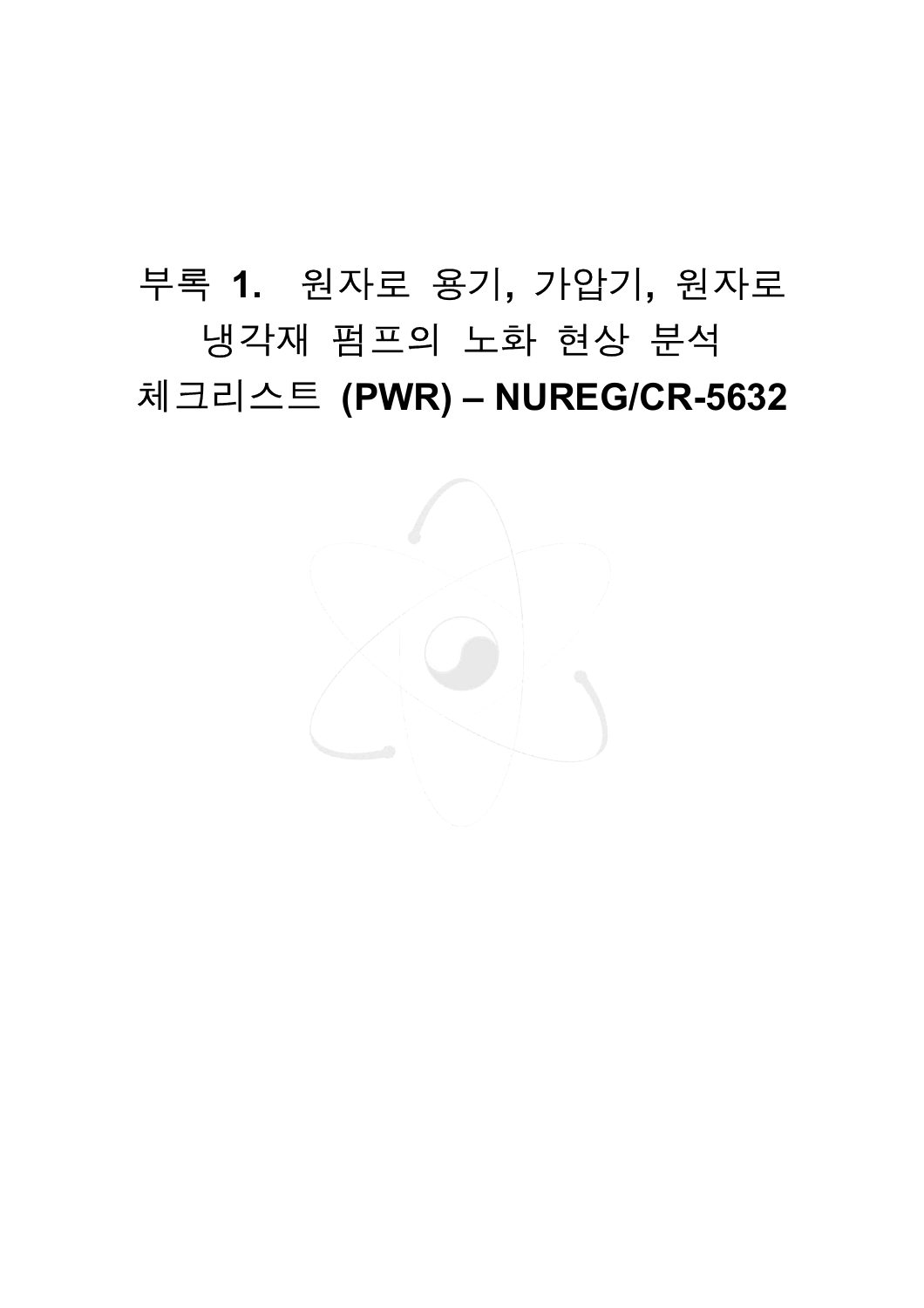|                   | Major components                                  |                         |               | Aging mechanisms         |                            |                               |                   |                   |                   |                            |                      |                |               |         |
|-------------------|---------------------------------------------------|-------------------------|---------------|--------------------------|----------------------------|-------------------------------|-------------------|-------------------|-------------------|----------------------------|----------------------|----------------|---------------|---------|
|                   |                                                   |                         |               |                          | Fatigue                    |                               | <b>Stress</b>     |                   |                   |                            | Corrosion/wear       |                |               |         |
|                   |                                                   | tlement                 |               |                          |                            |                               |                   | corrosion         |                   |                            |                      |                |               |         |
|                   |                                                   |                         |               |                          |                            |                               |                   | cracking          |                   |                            |                      |                |               |         |
|                   |                                                   |                         |               |                          |                            |                               | (SCC)             |                   |                   |                            |                      |                |               |         |
| Component         | Subcomponent                                      |                         |               |                          |                            |                               |                   |                   |                   |                            |                      |                |               |         |
|                   |                                                   |                         |               |                          |                            |                               |                   |                   |                   |                            |                      |                |               |         |
|                   |                                                   |                         |               |                          |                            |                               |                   |                   |                   |                            |                      |                |               |         |
|                   |                                                   |                         |               |                          |                            |                               |                   |                   |                   |                            |                      |                |               |         |
|                   |                                                   |                         |               |                          |                            |                               |                   |                   |                   |                            |                      |                |               |         |
|                   |                                                   |                         |               |                          |                            |                               |                   |                   |                   |                            |                      |                |               |         |
|                   |                                                   |                         |               |                          |                            |                               |                   |                   |                   |                            |                      |                |               |         |
|                   |                                                   | Radiation Embrittlement | Thermal aging | Low-cycle themal fatigue | High-cycle thermal fatigue | High-cycle mechanical fatigue | Primary water SCC | Intergranular SCC | Transgranular SCC | Flow-accelerated corrosion | Boric acid corrosion |                | Wear/fretting |         |
|                   |                                                   |                         |               |                          |                            |                               |                   |                   |                   |                            |                      |                |               |         |
|                   |                                                   |                         |               |                          |                            |                               |                   |                   |                   |                            |                      | Pitting        |               | Erosion |
|                   |                                                   |                         |               |                          |                            |                               |                   |                   |                   |                            |                      |                |               |         |
| <b>Branch</b>     | High pressure safety                              |                         |               | $\overline{3}$           |                            |                               |                   |                   |                   |                            |                      |                |               |         |
| lines and         | injection line                                    |                         |               |                          |                            |                               |                   |                   |                   |                            |                      |                |               |         |
| nozzles           | Residual heat removal                             |                         |               | $\overline{3}$           |                            |                               |                   |                   |                   |                            |                      |                |               |         |
|                   | line                                              |                         |               |                          |                            |                               |                   |                   |                   |                            |                      |                |               |         |
|                   | Other lines connected to                          |                         |               | $\overline{3}$           |                            |                               |                   |                   |                   |                            |                      |                |               |         |
|                   | primary coolant loop                              |                         |               |                          |                            |                               |                   |                   |                   |                            |                      |                |               |         |
| Small             | <b>Instrumentation lines</b>                      |                         |               |                          |                            | 1                             | 5                 |                   |                   |                            |                      |                |               |         |
| diameter<br>lines | <b>RCP</b> leakoff lines                          |                         |               |                          |                            | 1                             |                   |                   |                   |                            |                      |                |               |         |
|                   | PWR steam generator (Westinghouse and CE designs) |                         |               |                          |                            |                               |                   |                   |                   |                            |                      |                |               |         |
| Primary           | Manway cover studs                                |                         |               |                          |                            |                               |                   |                   | 3                 |                            | $\mathfrak{Z}$       |                |               |         |
| side shell        |                                                   |                         |               |                          |                            |                               |                   |                   |                   |                            |                      |                |               |         |
| Secondary         | Feedwater nozzle bore,                            |                         | 5             | 5                        | $\overline{5}$             |                               |                   |                   |                   |                            |                      |                |               |         |
| side shell        | blend radius, and shell                           |                         |               |                          |                            |                               |                   |                   |                   |                            |                      |                |               |         |
|                   | face beneath the surface                          |                         |               |                          |                            |                               |                   |                   |                   |                            |                      |                |               |         |
|                   | Girth welds                                       |                         |               | 5                        |                            |                               |                   |                   | $\overline{5}$    |                            |                      |                |               |         |
|                   | <b>Inspection</b> ports                           |                         |               |                          |                            |                               |                   | $\overline{3}$    |                   |                            |                      |                |               |         |
| Tubes             | Inside surfaces - U                               |                         |               |                          |                            | 1                             |                   |                   |                   |                            |                      |                |               |         |
|                   | bends, roll-transitions,                          |                         |               |                          |                            |                               |                   |                   |                   |                            |                      |                |               |         |
|                   | dented tube regions                               |                         |               |                          |                            |                               | $\mathbf{1}$      |                   |                   |                            |                      | $\overline{3}$ | $\mathbf{1}$  |         |
|                   | Outside surfaces-Tube-<br>sheet crevice, sludge   |                         |               |                          |                            |                               |                   |                   |                   |                            |                      |                |               |         |
|                   | piles, tube-support                               |                         |               |                          |                            |                               |                   |                   |                   |                            |                      |                |               |         |
|                   | plate, and free span                              |                         |               |                          |                            |                               |                   |                   |                   |                            |                      |                |               |         |
|                   | regions                                           |                         |               |                          |                            |                               |                   |                   |                   |                            |                      |                |               |         |
|                   | Tubes in antivibration                            |                         |               |                          |                            |                               |                   |                   |                   |                            |                      |                | 5             |         |
|                   | bar and prchcater region                          |                         |               |                          |                            |                               |                   |                   |                   |                            |                      |                |               |         |
| Tubes             | Inadequately supported                            |                         |               |                          |                            | $\mathbf{1}$                  |                   |                   |                   |                            |                      |                |               |         |
| (cont.)           | tubes above upper                                 |                         |               |                          |                            |                               |                   |                   |                   |                            |                      |                |               |         |
|                   | support plate                                     |                         |               |                          |                            |                               |                   |                   |                   |                            |                      |                |               |         |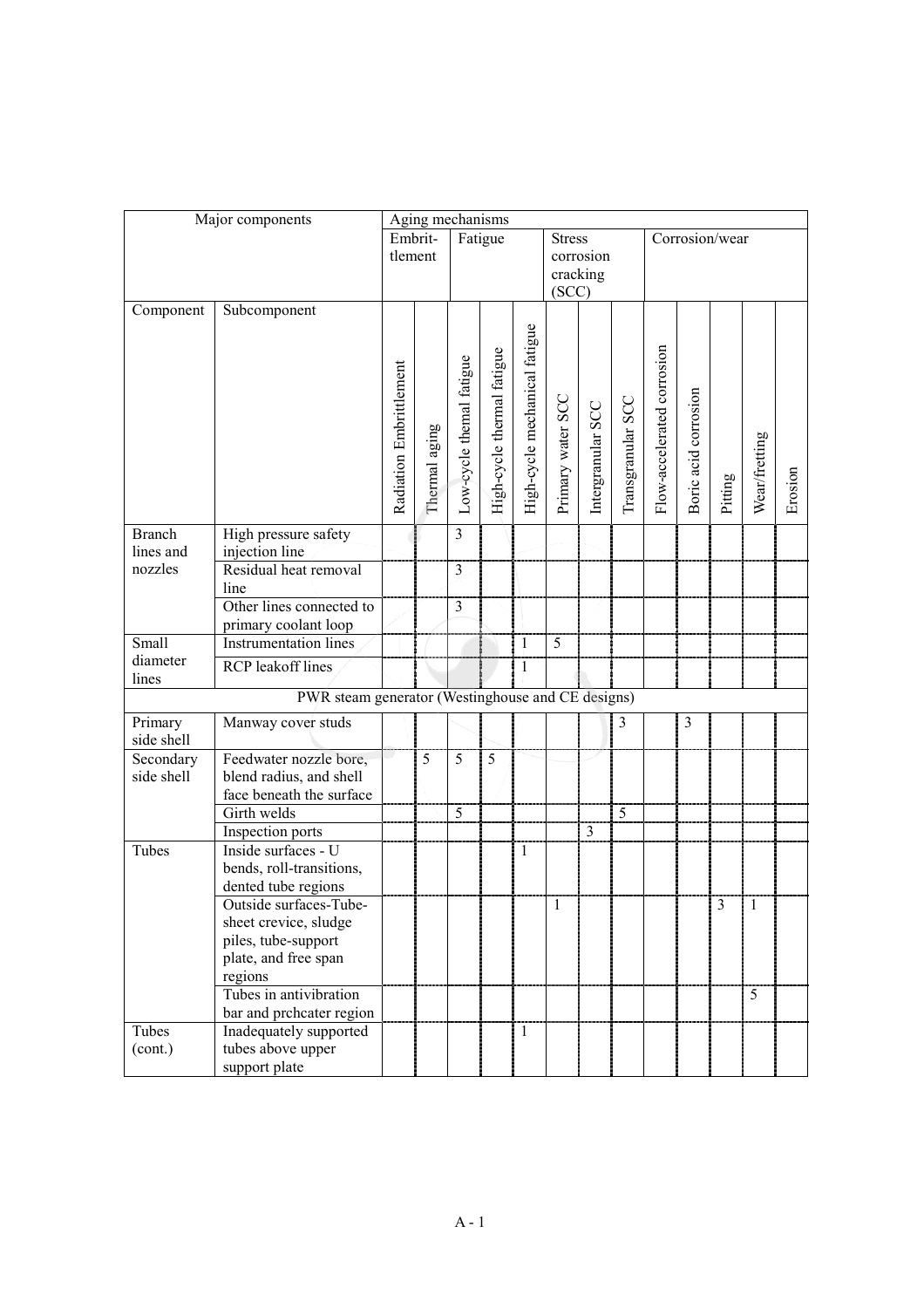|                      |                                                                    |                   |               | PWR feedwater and main steam lines |                            |                                                 |                   |                   |                   |                            |                      |         |               |         |
|----------------------|--------------------------------------------------------------------|-------------------|---------------|------------------------------------|----------------------------|-------------------------------------------------|-------------------|-------------------|-------------------|----------------------------|----------------------|---------|---------------|---------|
|                      | Major components                                                   |                   |               |                                    |                            |                                                 |                   | Aging mechanisms  |                   |                            |                      |         |               |         |
|                      |                                                                    | Embrit<br>tlement |               | Fatigue                            |                            | <b>Stress</b><br>corrosion<br>cracking<br>(SCC) |                   | Corrosion/wear    |                   |                            |                      |         |               |         |
| Component            | Subcomponent                                                       |                   | Thermal aging | Low-cycle themal fatigue           | High-cycle thermal fatigue | High-cycle mechanical fatigue                   | Primary water SCC | Intergranular SCC | Transgranular SCC | Flow-accelerated corrosion | Boric acid corrosion | Pitting | Wear/fretting | Erosion |
| Main                 | Piping inside                                                      |                   |               | 3                                  | $\overline{\mathbf{3}}$    |                                                 |                   |                   |                   | $\overline{2}$             |                      |         |               |         |
| feedwater            | containment                                                        |                   |               |                                    |                            |                                                 |                   |                   |                   |                            |                      |         |               |         |
| piping               | Piping outside<br>containment                                      |                   |               |                                    |                            |                                                 |                   |                   |                   | $\mathbf{1}$               |                      |         |               |         |
| Auxiliary            | Piping inside                                                      |                   |               |                                    |                            |                                                 |                   |                   |                   | $\overline{4}$             |                      |         |               |         |
| feedwater            | containment                                                        |                   |               |                                    |                            |                                                 |                   |                   |                   |                            |                      |         |               |         |
| piping               | Piping outside<br>containment                                      |                   |               |                                    |                            |                                                 |                   |                   |                   |                            |                      |         |               |         |
| Main steam<br>line   | Up to main steam<br>isolation valve and<br>safety<br>valve         |                   |               |                                    |                            |                                                 |                   |                   |                   |                            |                      |         |               |         |
|                      | Downstream of main<br>steam isolation valve<br>and<br>safety valve |                   |               |                                    |                            |                                                 |                   |                   |                   | $\mathbf{1}$               |                      |         |               |         |
| <b>Branch</b>        | High pressure safety                                               |                   |               | $\overline{3}$                     |                            |                                                 |                   |                   |                   |                            |                      |         |               |         |
| lines and<br>nozzles | injection line<br>Residual heat removal                            |                   |               | $\overline{3}$                     |                            |                                                 |                   |                   |                   |                            |                      |         |               |         |
|                      | line                                                               |                   |               |                                    |                            |                                                 |                   |                   |                   |                            |                      |         |               |         |
|                      | Other lines connected<br>to primary coolant loop                   |                   |               | $\overline{3}$                     |                            |                                                 |                   |                   |                   |                            |                      |         |               |         |
| Small                | <b>Instrumentation lines</b>                                       |                   |               |                                    |                            | $\,1$                                           | $\overline{5}$    |                   |                   |                            |                      |         |               |         |
| diameter<br>lines    | <b>RCP</b> leakoff lines                                           |                   |               |                                    |                            | $\mathbf{1}$                                    |                   |                   |                   |                            |                      |         |               |         |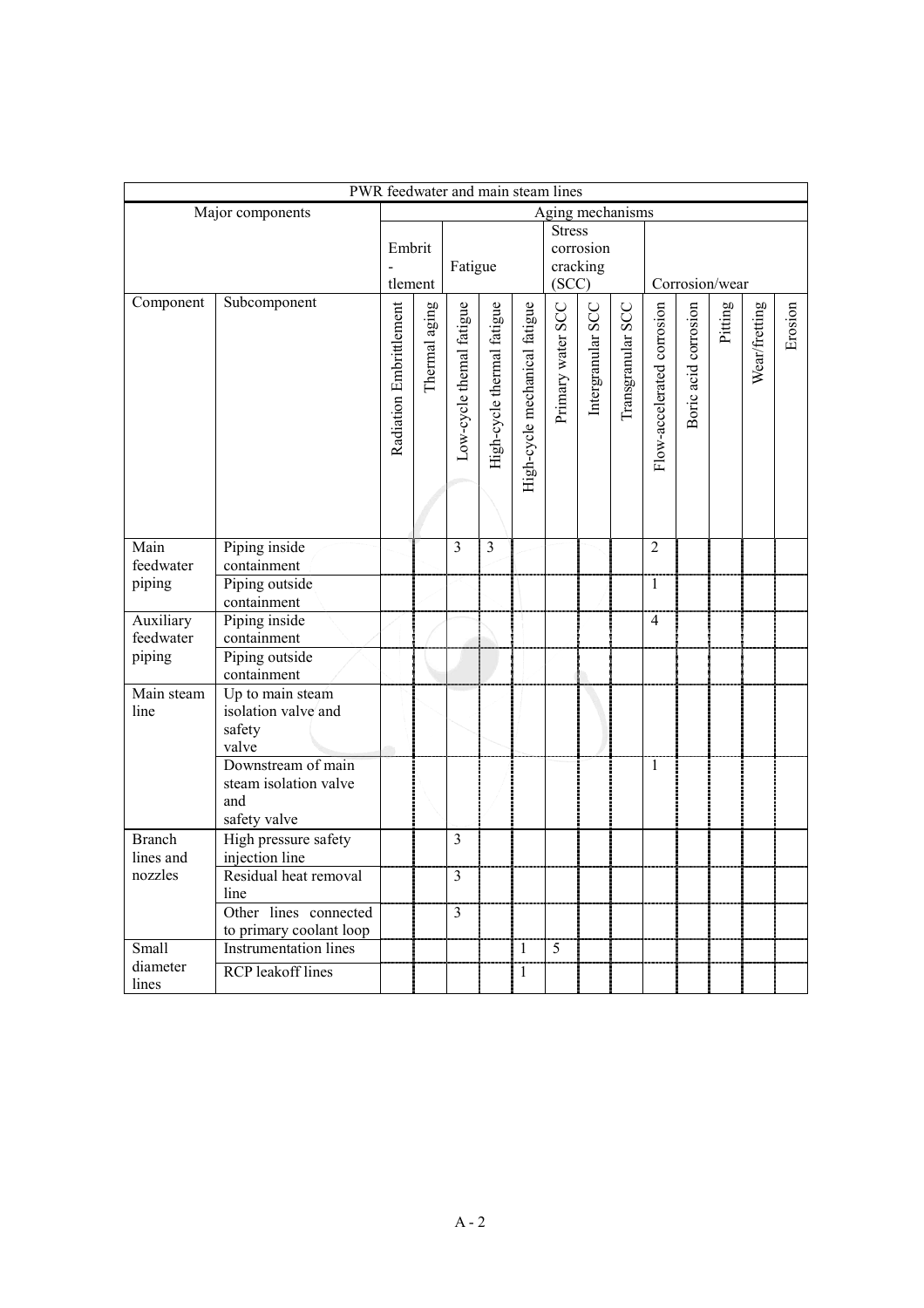|                         |                                                                                                           | PWR steam generator (Westinghouse and CE designs)<br>Aging mechanisms |               |                          |                                    |                               |                       |                         |                   |                            |                      |                |               |         |
|-------------------------|-----------------------------------------------------------------------------------------------------------|-----------------------------------------------------------------------|---------------|--------------------------|------------------------------------|-------------------------------|-----------------------|-------------------------|-------------------|----------------------------|----------------------|----------------|---------------|---------|
|                         | Major components                                                                                          |                                                                       |               |                          |                                    |                               |                       |                         |                   |                            |                      |                |               |         |
|                         |                                                                                                           |                                                                       |               | Fatigue                  |                                    | <b>Stress</b><br>(SCC)        | corrosion<br>cracking |                         | Corrosion/wear    |                            |                      |                |               |         |
| Component               | Subcomponent                                                                                              | Radiation Embrittlement                                               | Thermal aging | Low-cycle themal fatigue | High-cycle thermal fatigue         | High-cycle mechanical fatigue | Primary water SCC     | Intergranular SCC       | Transgranular SCC | Flow-accelerated corrosion | Boric acid corrosion | Pitting        | Wear/fretting | Erosion |
| Primary<br>side shell   | Manway cover studs                                                                                        |                                                                       |               |                          |                                    |                               |                       |                         | $\overline{3}$    |                            | 3                    |                |               |         |
| Secondary<br>side shell | Feedwater nozzle bore,<br>blend radius, and shell<br>face<br>beneath<br>the<br>surface                    |                                                                       | 5             | 5                        | 5                                  |                               |                       |                         |                   |                            |                      |                |               |         |
|                         | Girth welds                                                                                               |                                                                       |               | 5                        |                                    |                               |                       |                         | 5                 |                            |                      |                |               |         |
|                         | Inspection ports                                                                                          |                                                                       |               |                          |                                    |                               |                       | $\overline{\mathbf{3}}$ |                   |                            |                      |                |               |         |
| Tubes                   | Inside surfaces - U<br>bends, roll-transitions,<br>dented tube regions                                    |                                                                       |               |                          |                                    | 1                             |                       |                         |                   |                            |                      |                |               |         |
|                         | Outside surfaces-Tube-<br>sheet crevice, sludge<br>piles, tube-support<br>plate, and free span<br>regions |                                                                       |               |                          |                                    |                               | 1                     |                         |                   |                            |                      | $\overline{3}$ | 1             |         |
|                         | Tubes in antivibration<br>bar and prchcater<br>region                                                     |                                                                       |               |                          |                                    |                               |                       |                         |                   |                            |                      |                | 5             |         |
| Tubes<br>(cont.)        | Inadequately supported<br>tubes above upper<br>support plate                                              |                                                                       |               |                          |                                    | 1                             |                       |                         |                   |                            |                      |                |               |         |
|                         |                                                                                                           |                                                                       |               |                          | PWR feedwater and main steam lines |                               |                       |                         |                   |                            |                      |                |               |         |
| Main<br>feedwater       | Piping inside<br>containment                                                                              |                                                                       |               | 3                        | 3                                  |                               |                       |                         |                   | $\overline{2}$             |                      |                |               |         |
| piping                  | Piping outside<br>containment                                                                             |                                                                       |               |                          |                                    |                               |                       |                         |                   | $\mathbf{1}$               |                      |                |               |         |
| Auxiliary<br>feedwater  | Piping inside<br>containment                                                                              |                                                                       |               |                          |                                    |                               |                       |                         |                   | $\overline{4}$             |                      |                |               |         |
| piping                  | Piping outside                                                                                            |                                                                       |               |                          |                                    |                               |                       |                         |                   |                            |                      |                |               |         |
|                         | containment                                                                                               |                                                                       |               |                          |                                    |                               |                       |                         |                   |                            |                      |                |               |         |
| Main steam<br>line      | Up to main steam<br>isolation valve and<br>safety valve                                                   |                                                                       |               |                          |                                    |                               |                       |                         |                   |                            |                      |                |               |         |
|                         | Downstream of main<br>steam isolation valve<br>and safety valve                                           |                                                                       |               |                          |                                    |                               |                       |                         |                   | $\mathbf{1}$               |                      |                |               |         |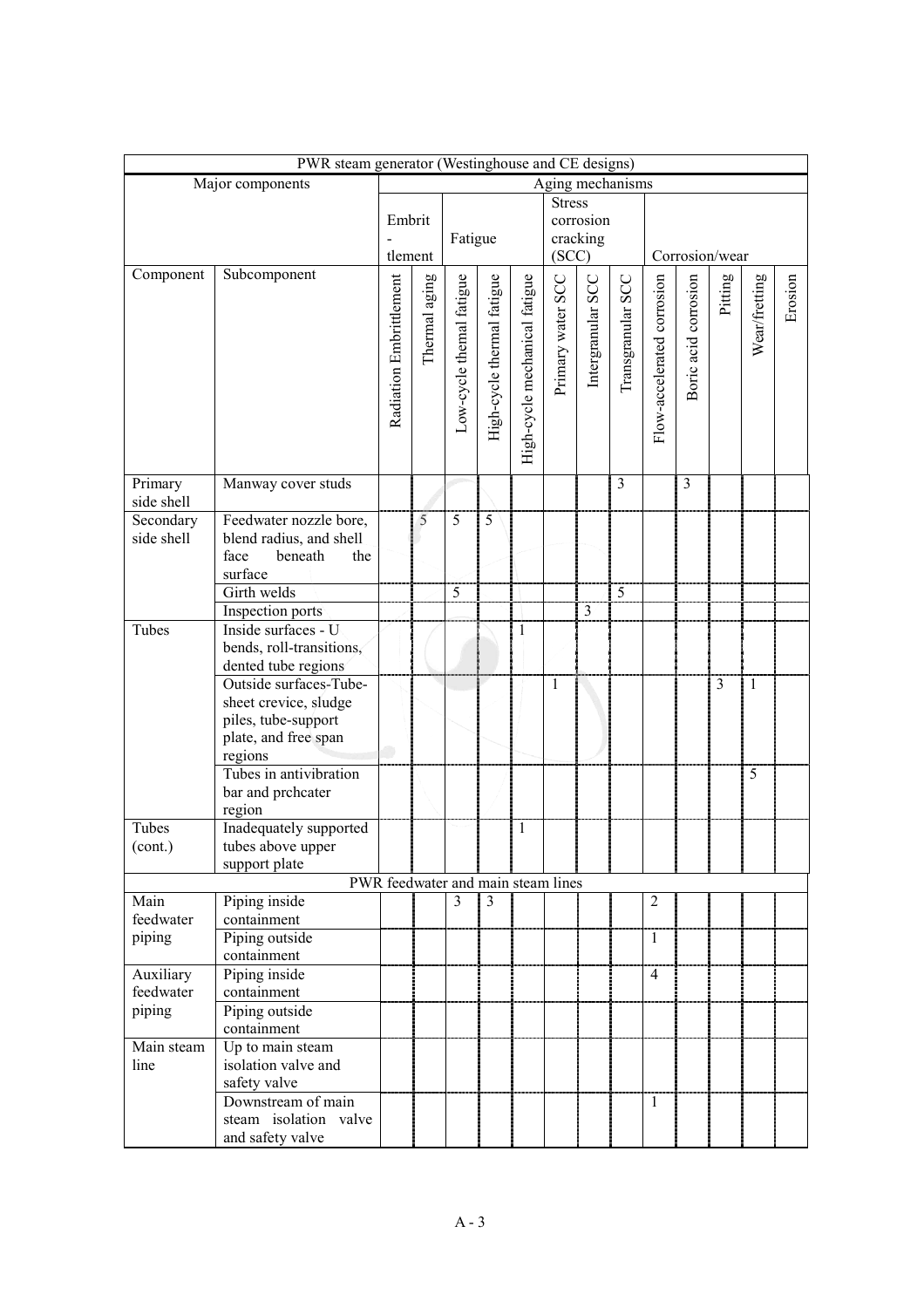#### 체크리스트 항목

- ① 열화로 인한 파단 (rupture) 발생
- ② 심각한 정도의 배관 두께 감소 (wall thinning)나 균열 (crack) 및 60 년의 운 전기간동안 노화로 인한 공통원인 고장 유발 가능성 존재
- ཝ 㑮 (leakage)
- 4) 재료 특성의 심각한 변질 및 파단 가능성 존재
- 5 국소적인 균열, 배관 두께 감소 및 누수 가능성 존재
- 6 재료의 저항력 (resistence) 감소 및 초기 균열 가능성 존재
- 7 60 년의 운전 기간 동안 균열이나 파단 가능성 전혀 없음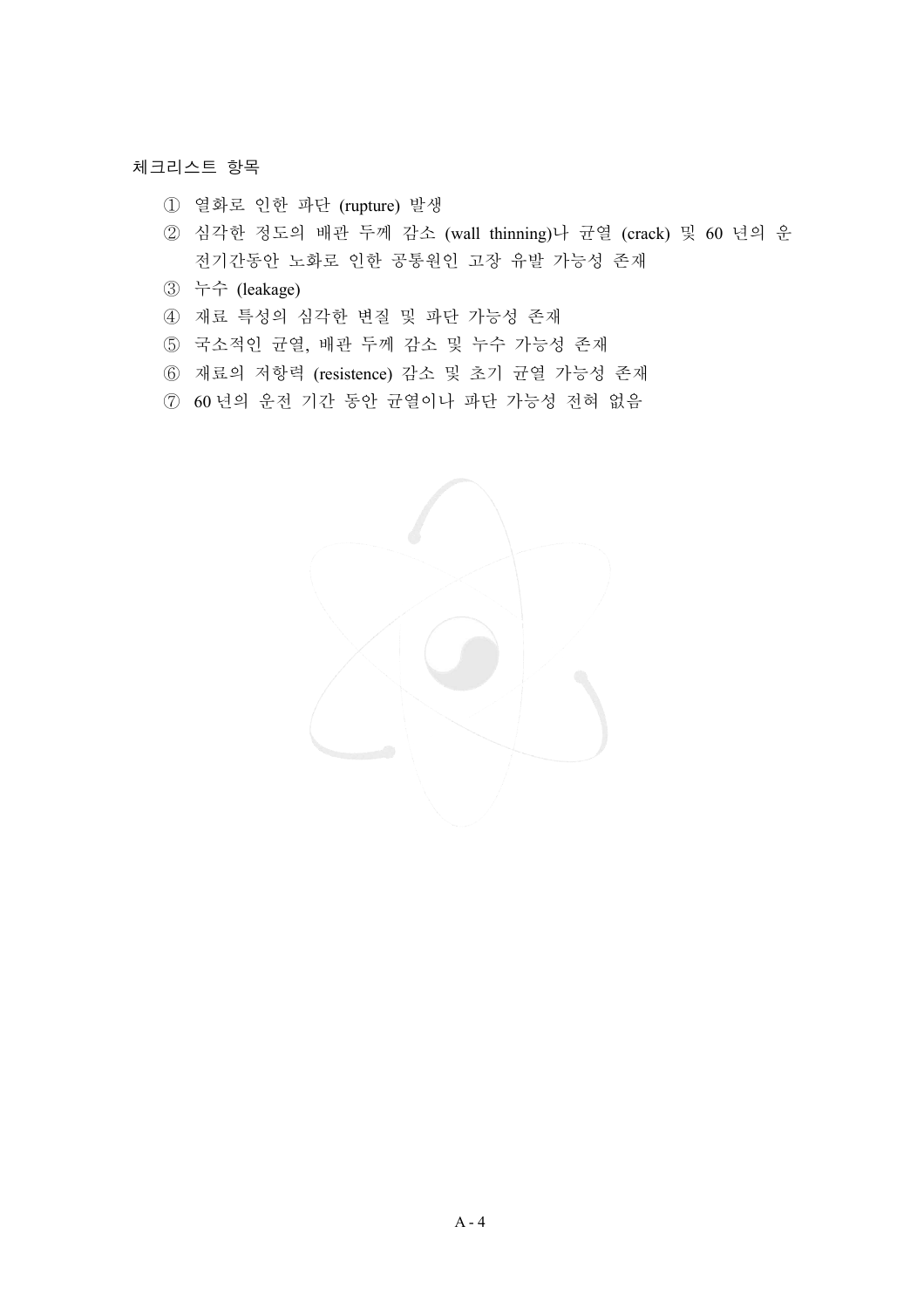# 부록 2. 노화 인자를 고려한 기 본사건의 중요도 순위별 정리 **(NUREG/CR-5632)**

▷ 정성적 방법: 체크리스트

**▷정량적 방법: SWIM (F-V>0.05 & RIR>2)**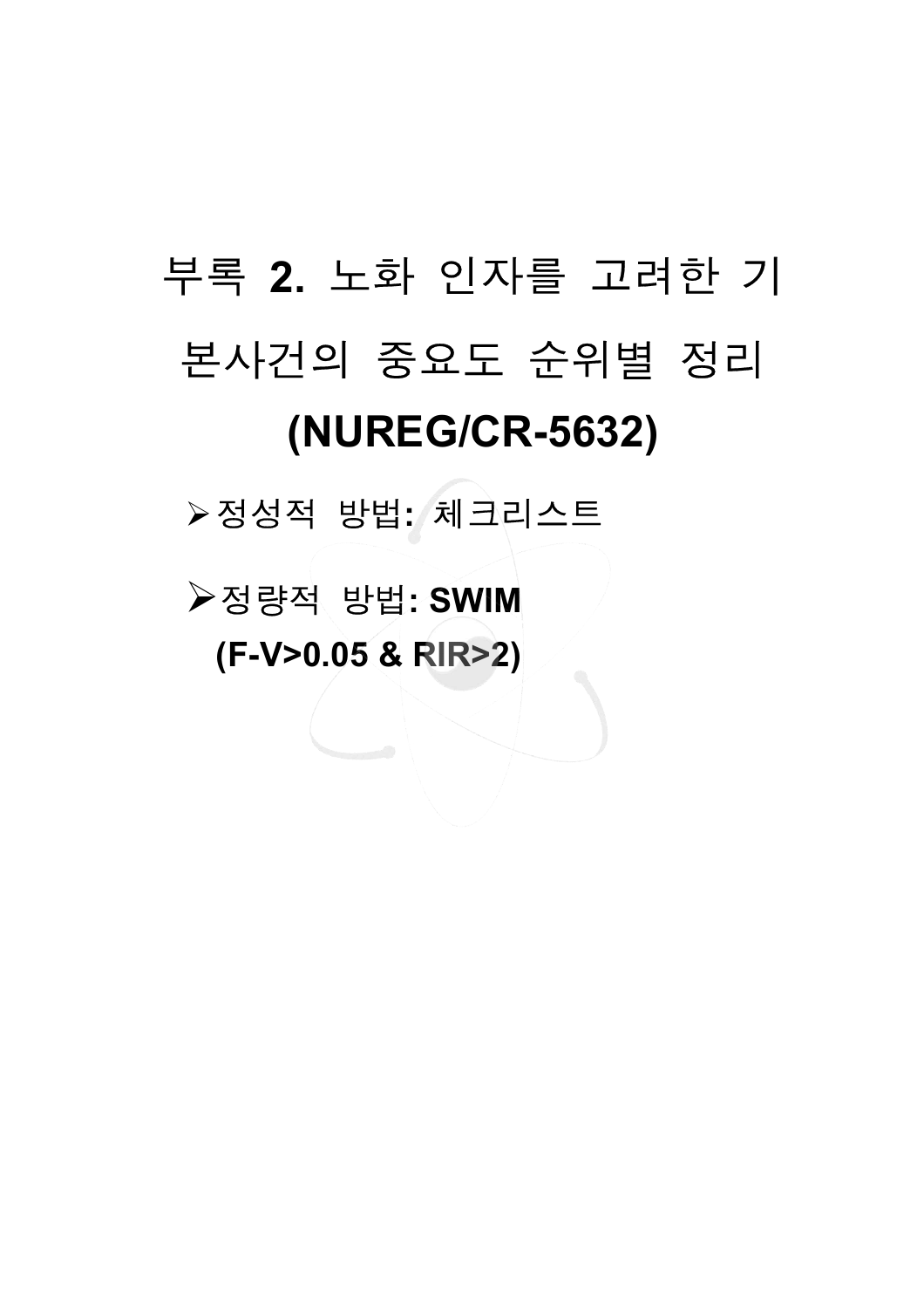| Event                     | Probability  | <b>SWIM</b> | Embrittlement  | Fatigue        | <b>Stress</b>          | Corrosion      | <b>Event Description</b>                                 |
|---------------------------|--------------|-------------|----------------|----------------|------------------------|----------------|----------------------------------------------------------|
| 1FWCKV-CC-<br>275889      | $6.3E-0.5$   | 1.044       |                | $\overline{3}$ | 1/2/<br>$\overline{4}$ |                | CCF3/3FL CHECK VALVES 1FW27                              |
| <b>IE-VX</b>              | 1.6E-06      | 1.021       | $\tau$         | 3/6            | 5                      |                | <b>INTERFACING LOCA</b>                                  |
| IE-T4                     | 5.0E-06      | 1.006       | $\tau$         |                |                        | $\overline{3}$ | LOSS OF RCP COOL/INJECT                                  |
| IE-A                      | 5.0E-04      | 1.005       | $\tau$         | 3/6            | 5                      |                | <b>LARGE LOCA</b>                                        |
| <b>IE-RX</b>              | 2.7E-07      | 1.003       | 4              | 6              | 6                      | 5              | <b>VESSEL RUPTURE</b>                                    |
| IE-SI                     | $1.0E-03$    | 0.971       | $\overline{7}$ | 3/6            | 5                      |                | <b>MEDIUM LOCA</b>                                       |
| 1FWCKV-<br><b>LEAKAGE</b> | $1.0E-04$    | 0.724       |                | 3              | 1/2/<br>$\overline{4}$ |                | UNDETECTED LKG THRU CKVS 27                              |
| 1FWCKV-CC-<br>131136      | $6.3E-0.5$   | 0.723       |                | 3              | 1/2/<br>$\overline{4}$ |                | CCF2/2 FC CHECK VALVES1FW131                             |
| 1FWCKV-CC-<br>425772      | $6.3E-0.5$   | 0.171       |                | $\mathfrak{Z}$ | 1/2/<br>$\overline{4}$ |                | CCF3/3 FC CHECK VALVES1FW142                             |
| 1FWMOV-SO-<br>24H60B      | $1.2E-0.5$   | 0.712       |                | 3              | 1/2/<br>$\overline{4}$ |                | Motor operated valve transfers open-24<br>H1-FW-MOV-260B |
| 1FWMOV-SO-<br>24H60A      | $1.2E - 0.5$ | 0.712       |                | 3              | 1/2/<br>$\overline{4}$ |                | Motor operated valve transfers open-24<br>H1-FW-MOV-260A |
| $IE-S2$                   | 2.1E-O2      | 0.609       | $\overline{7}$ | 3/6            | 5                      |                | <b>SMALL LOCA</b>                                        |
| $IE-T7$                   | $1.6E-O2$    | 0.529       | 5              | 1/5            | 1/3/<br>5              | 1/3/<br>5      | STEAM GENERATOR TUBE PUPTURE                             |
| 1FWPSB-CC-<br>MDP3AB      | 7.0E-04      | 0.153       |                | 3              | 1/2/<br>$\overline{4}$ |                | CCF2/2FSMDP-<br><b>COMMONCAUSEFAILURE</b>                |
| 1FWCKV-FC-<br>1FW273      | 6.3E-04      | 0.143       |                | $\overline{3}$ | 1/2/<br>$\overline{4}$ |                | CHECKVALVE FAILS TO OPEN1-FW-<br>273                     |
| 1FWCKV-FC-<br>1FW272      | 6.3E-04      | 0.143       |                | $\mathfrak{Z}$ | 1/2/<br>$\overline{4}$ |                | CHECKVALVE FAILS TO OPEN1-FW-<br>272                     |
| 2FWMOV-CC-<br>160AB       | 2.5E-04      | 0.141       |                | 3              | 1/2/<br>$\overline{4}$ |                | CCF2/2 FC CCF FTO 2-FW-MOV-<br>160A/B                    |
| 1FWPSB-FR-<br>24HP3A      | 7.9E-04      | 0.127       |                | 3              | 1/2/<br>4              |                | TO<br>MDPUMP-STNDBYSYSFAILS<br>RUN-24HR1-FW-P-3A         |
| 1FWCKV-FC-<br>1FW157      | $6.3E-04$    | 0.122       |                | 3              | 1/2/<br>$\overline{4}$ |                | CHECKVALVE FAILS TO OPEN1-FW-<br>157                     |
| 1FWCKV-FO-<br>1FW172      | 3.4E-03      | 0.062       |                | 3              | 1/2/<br>$\overline{4}$ |                | CHECKVALVEFAILSTO CLOSE1-FW-<br>172                      |
| 1FWCKV-FO-<br>1FW157      | $3.4E-03$    | 0.039       |                | 3              | 1/2/<br>$\overline{4}$ |                | CHECKVALVEFAILSTO CLOSE1-FW-<br>157                      |
| 2FWTRB-FR-<br>24HP2       | $1.1E-01$    | 0.032       |                | 3              | 1/2/<br>$\overline{4}$ |                | TURBINEDRIVEN PUMP FAILS TO<br>RUN-24HR2-FW-P-2          |
| 1FWTRB-FS-<br>1FWP2       | 2.5E-02      | 0.024       |                | 3              | 1/2/<br>$\overline{4}$ |                | TURBINE DRIVEN PUMP FAILS TO<br>START 1-FW-P-2           |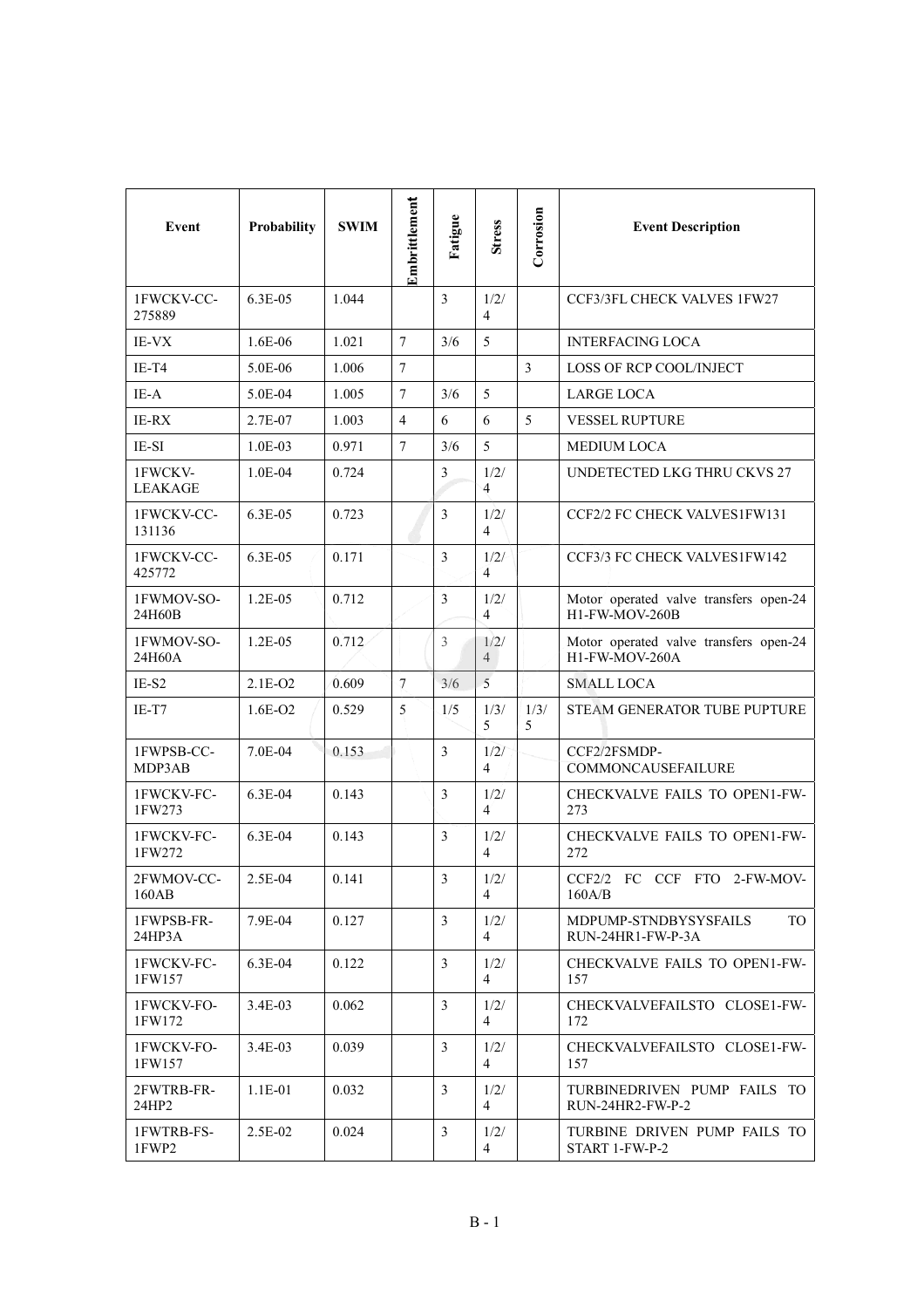| Event                      | <b>Probability</b>   | <b>SWIM</b> | Embrittlement | Fatigue       | <b>Stress</b>          | Corrosion | <b>Event Description</b>                        |
|----------------------------|----------------------|-------------|---------------|---------------|------------------------|-----------|-------------------------------------------------|
| 1FWTRB-FR-<br>12HP2        | 5.7E-02              | 0.022       |               | 3             | 1/2/<br>$\overline{4}$ |           | TURBINEDRIVEN PUMP FAILS TO<br>RUN-12HR1-FW-P-2 |
| $IE-TS1$                   | 4.4E-06              | 0.010       |               |               |                        | 1         | STEAM BREAK IN CONTAINMENT                      |
| 2FWTRB-FS-<br>2FWP2        | 2.5E-02              | 0.010       |               | 3             | 1/2/<br>$\overline{4}$ |           | TURBINE DRIVEN PUMP FAILS TO<br>START 2-FW-P-2  |
| $IE-T2A$                   | $6.5E-01$            | 0.009       |               | 3             | 1/2                    |           | RECOVERABLE LOSS OF MFW                         |
| 1FWPSB-FS-<br>1FWP3A       | 7.0E-03              | 0.009       |               | 3             | 1/2/<br>$\overline{4}$ |           | MD PUMP-STNDBY SYS FAILS TO<br>START 1-FW-P-3A  |
| 1FWCKV-FC-<br>1FW58        | $63E-04$             | 0.008       |               | $\mathcal{E}$ | 1/2/<br>$\overline{4}$ |           | CHECK VALVE FAILS TO OPEN 1-FW-<br>58           |
| 1FWCKV-FC-<br>1FW89        | $63E-04$             | 0.008       |               | $\mathcal{E}$ | 1/2/<br>$\overline{4}$ |           | CHECK VALVE FAILS TO OPEN 1-FW-<br>89           |
| 1FWCKV-FO-<br>1FW142       | 34E-03               | 0.008       |               | $\mathcal{E}$ | 1/2/<br>4              |           | CHECKVALVEFAILSTOCLOSE 1-FW-<br>142             |
| 1FWCKV-FC-<br>1FW27        | 6.3E-04              | 0.008       |               | $\mathcal{E}$ | 1/2/<br>$\overline{4}$ |           | CHECK VALVE FAILS TO OPEN 1-FW-<br>27           |
| $IE-T2$                    | $1.5E-01$            | 0.007       |               | 3             | 1/2.                   |           | <b>LOSS OF MEW</b>                              |
| 1FWPSB-U2-<br><b>SBOOS</b> | 8 0 <sub>E</sub> -02 | 0.005       |               | 3             | 1/2/<br>4              |           | U2 IN SBO WITH A STUCK OPEN SG<br><b>RV</b>     |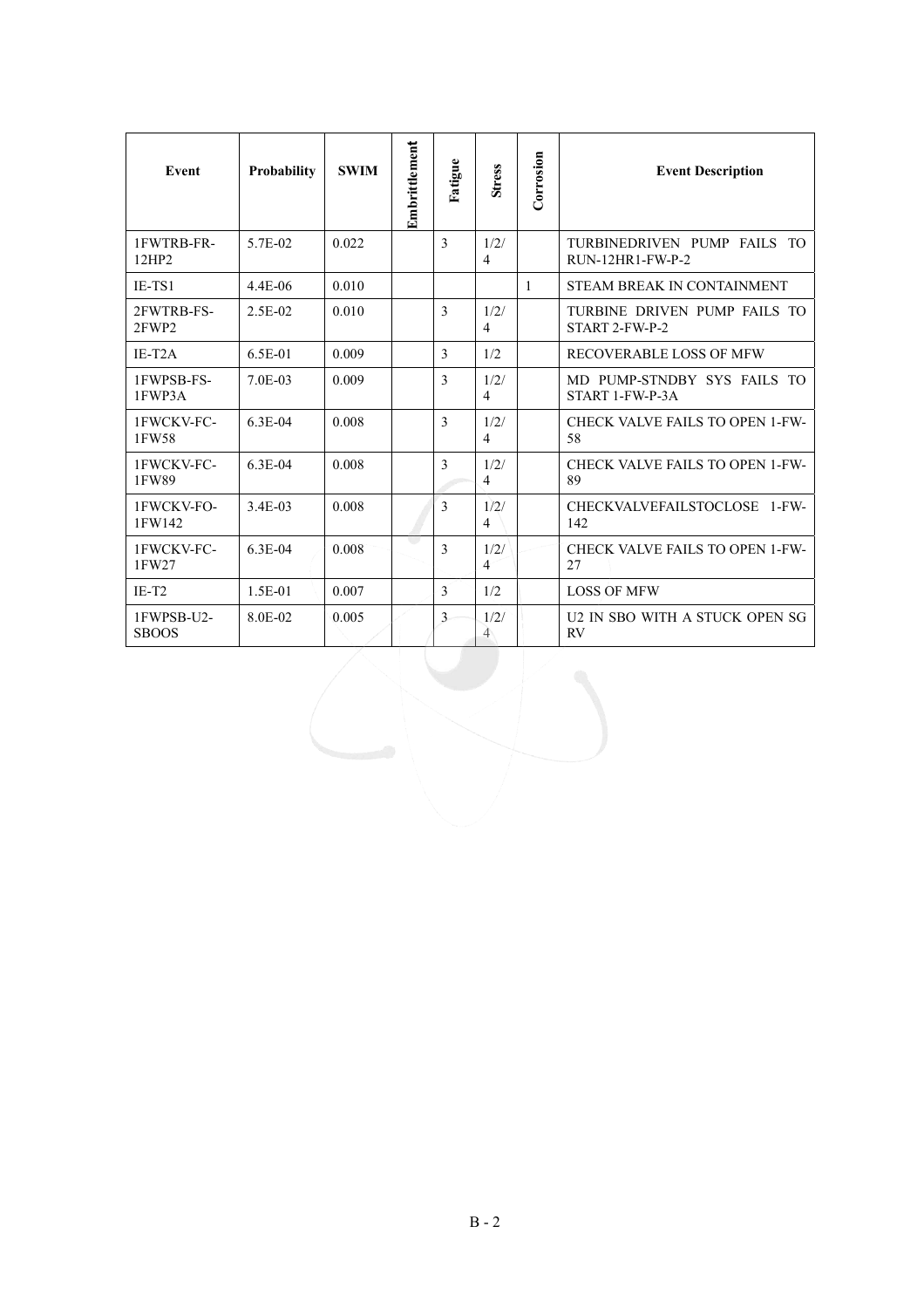# 부록 3. 피동 기기의 주요 열화 기구 물리 모델 정리

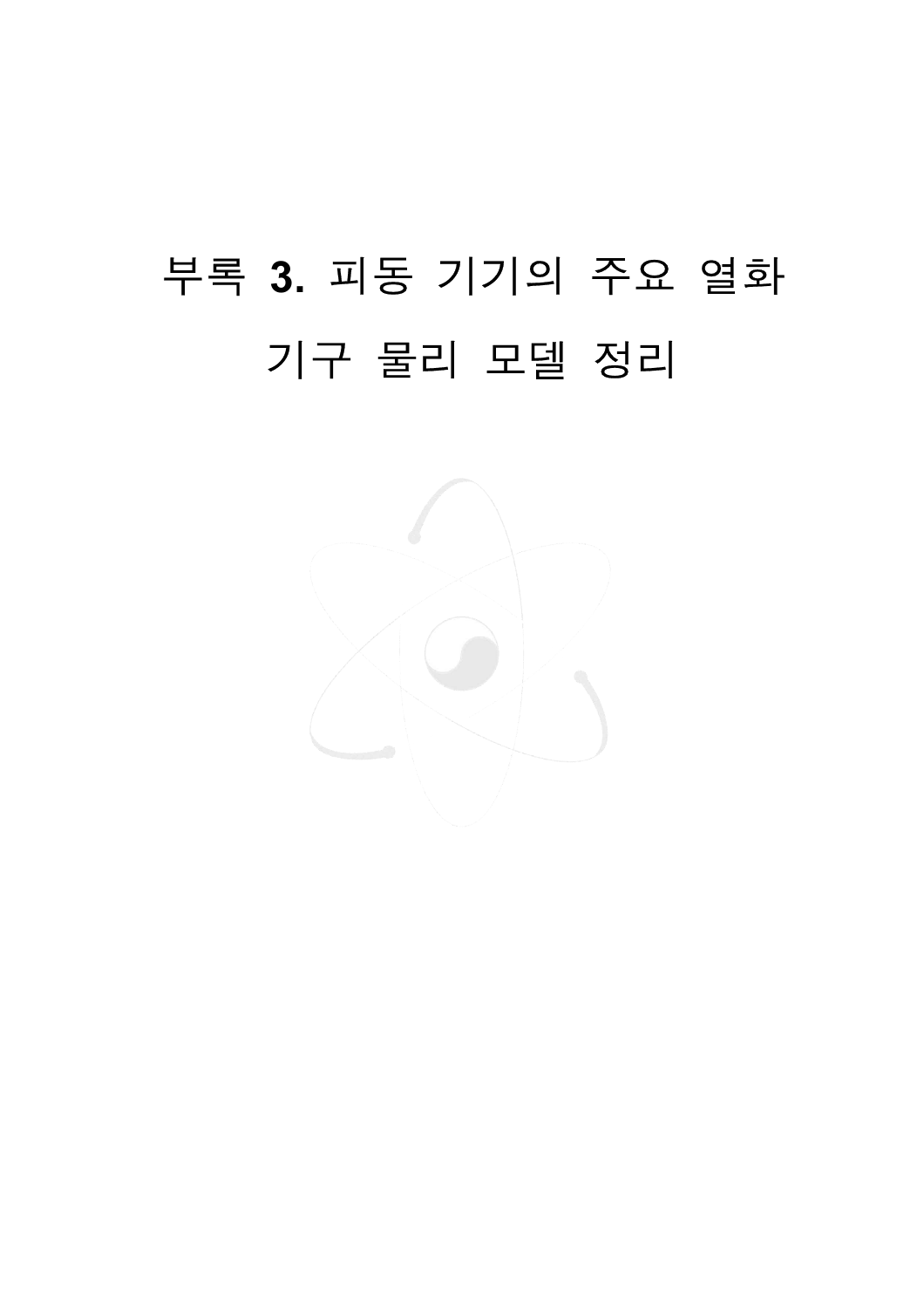| Aging Mechanism                |                           | Code/Model                                                                                                                                                                       | <b>Basis</b>                                                                                                | Status                                                                                                                 | Limitations                                                                                                                                                                                         |
|--------------------------------|---------------------------|----------------------------------------------------------------------------------------------------------------------------------------------------------------------------------|-------------------------------------------------------------------------------------------------------------|------------------------------------------------------------------------------------------------------------------------|-----------------------------------------------------------------------------------------------------------------------------------------------------------------------------------------------------|
| <b>Radiation Embrittlement</b> |                           | VISA-code, both<br>deterministic and<br>probabilistic<br>analysis, estimates,<br>probability of vessel<br>failure under PTS<br>conditions                                        | Analytical models<br>for basic physical<br>processes; field and<br>laboratory data for<br>flaw distribution | Verified                                                                                                               |                                                                                                                                                                                                     |
| Thermal Aging                  |                           | ANL has developed<br>a procedure                                                                                                                                                 | Laboratory test<br>results                                                                                  | Limited<br>validation                                                                                                  |                                                                                                                                                                                                     |
| Low-Cycle<br>Fatigue           | Initiation<br>Propagation | <b>ASME</b> Section-<br>fatigue design<br>procedures<br>ASME Section,<br>Appendix A-carbon<br>And low-alloy ferritic<br>steels; Appendix C-<br>austenitic<br>stainless<br>steels | Laboratory test<br>results<br>Laboratory test<br>results                                                    | Limited<br>validation. Used<br>in the field<br>Validated with<br>the laboratory<br>test results.<br>Used in the field. | Does not include effect of LWR environment.<br>Generally provides conservative estimates<br>for fatigue life usage.<br>Models for stainless<br>steel do not include<br>effect of LWR<br>environment |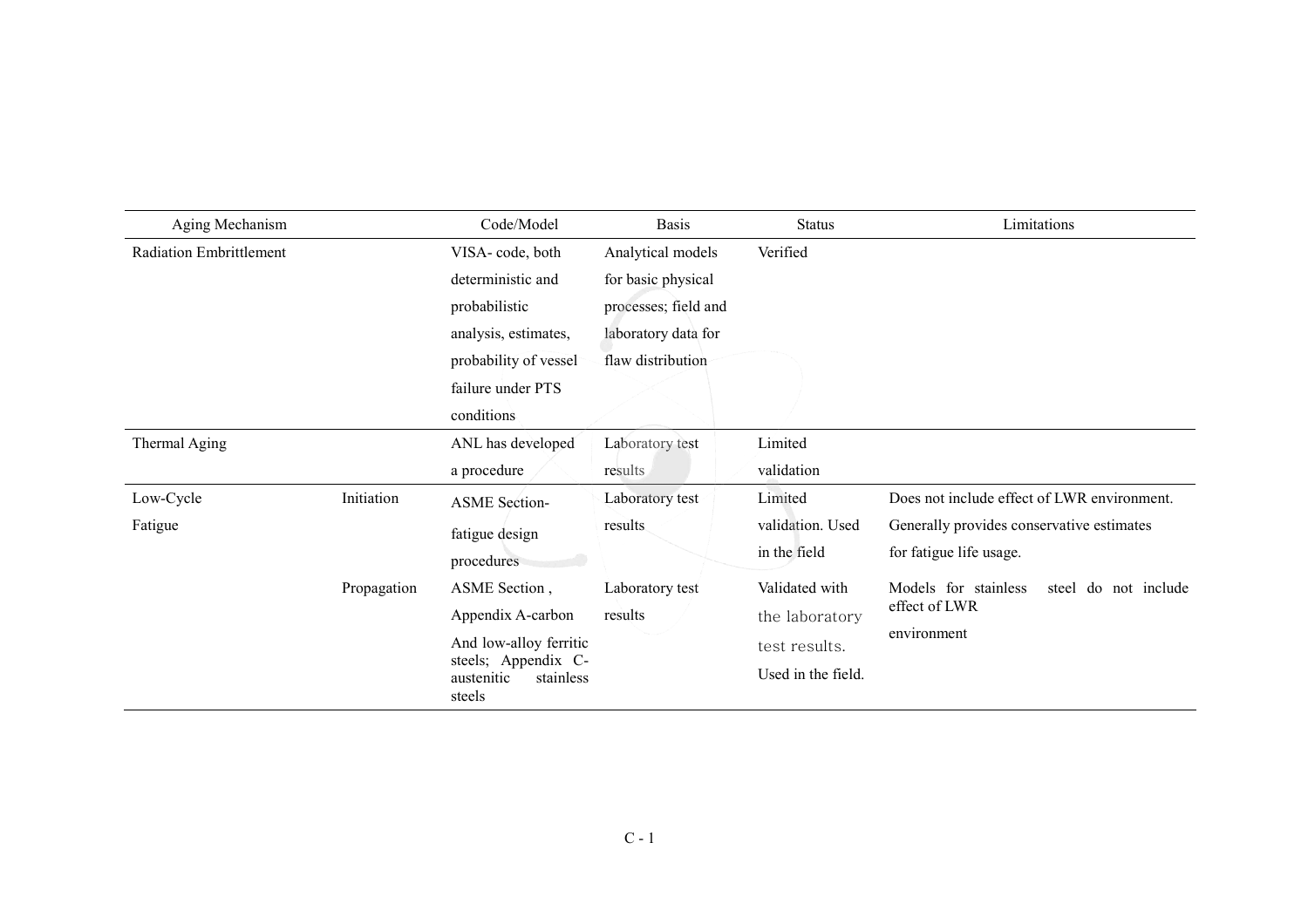| Aging Mechanism                 |                               | Code/Model                      | <b>Basis</b>                                | <b>Status</b>     | Limitations                                                     |
|---------------------------------|-------------------------------|---------------------------------|---------------------------------------------|-------------------|-----------------------------------------------------------------|
| High-Cycle<br>Fatigue<br>of     |                               | <b>ASME</b> Section             | Fatigue test data                           | EPRI has an       | Does not always ensure conservative design.                     |
| Welded<br>Piping<br>Connections |                               | Fatigue<br>design<br>procedures | small polished<br>for<br>specimens and use  | ongoing project.  | Requires complex stress analysis.                               |
|                                 |                               |                                 | fatigue strength<br>οf<br>reduction factors |                   |                                                                 |
|                                 |                               | <b>AASHTO</b> fatigue           | Requires fatigue                            |                   | Empirical model.                                                |
|                                 |                               | design approach                 | test data for full-                         |                   | Testing of full size components<br>may be                       |
|                                 |                               |                                 | size components                             |                   | expensive.                                                      |
| <b>Primary Water Stress</b>     | Initiation<br>Industry models |                                 | Laboratory and                              | Models are used   | data on residual stress and<br>Needed<br>grain                  |
| Corr. Cracking of               |                               |                                 | field data                                  | to predict        | carbide<br>distribution may<br>boundary<br>not be<br>available. |
| Alloy 600 Penetrations          |                               |                                 |                                             | susceptibility of |                                                                 |
|                                 |                               |                                 |                                             | a penetration to  |                                                                 |
|                                 |                               |                                 |                                             | cracking          |                                                                 |
|                                 | Propagation                   | Industry models                 | Laboratory data                             | Being developed   |                                                                 |
| Flow-Accelerated Corrosion      |                               | <b>CHECWORKS</b>                | Laboratory and                              | Development       | Adequate training and appropriate application                   |
|                                 |                               | <b>WATHEC</b>                   | field data                                  | completed.        | of the model are required                                       |
|                                 |                               |                                 |                                             | Verified and      |                                                                 |
|                                 |                               |                                 |                                             | validated. Used   |                                                                 |
|                                 |                               |                                 |                                             | in the field.     |                                                                 |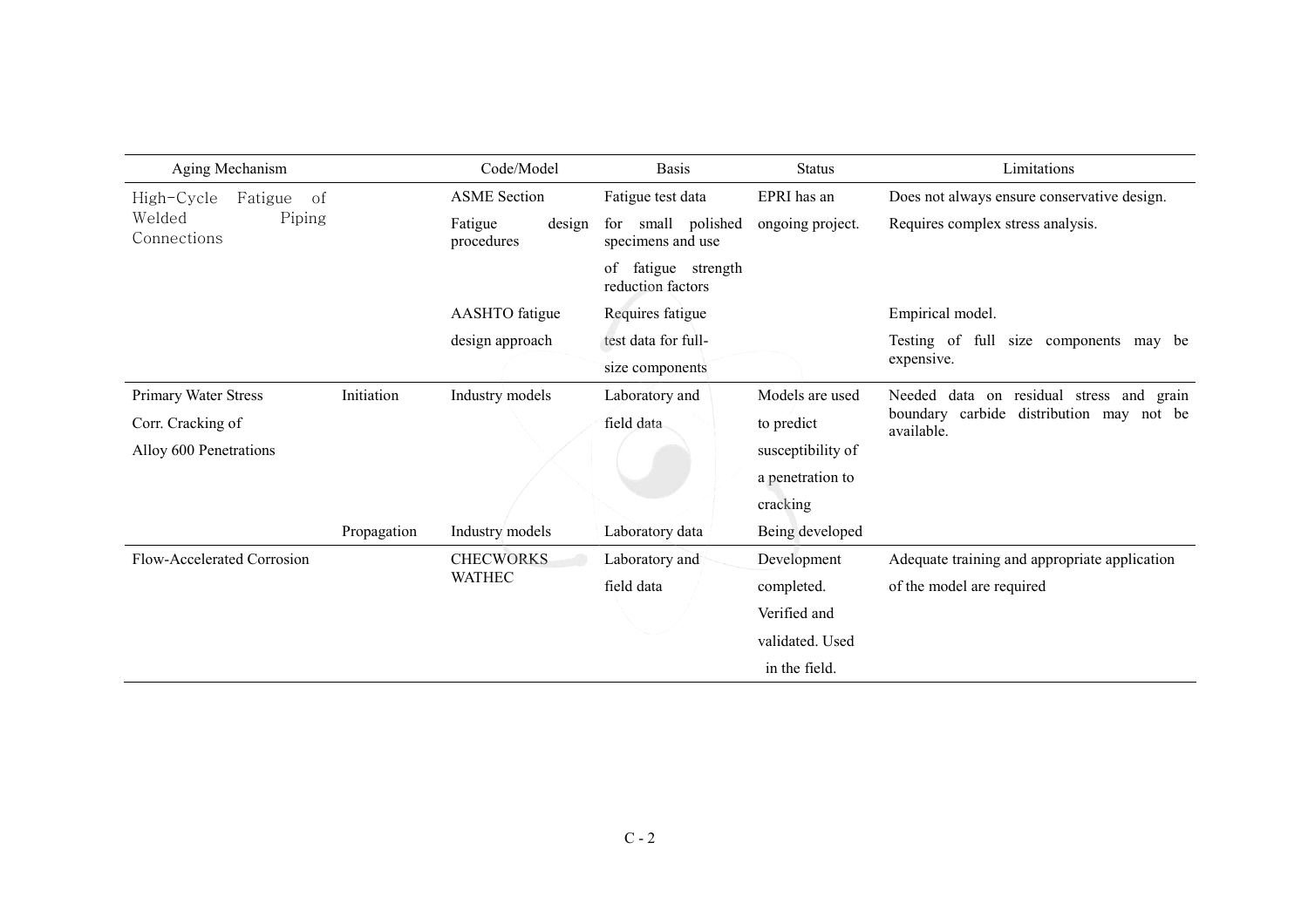|                   |                                  | 서 지                   | 정 보 양 식  |           |     |                |  |  |  |
|-------------------|----------------------------------|-----------------------|----------|-----------|-----|----------------|--|--|--|
| 수행기관보고서번호         |                                  | 위탁기관보고서번호             | 표준보고서번호  | INIS 주제코드 |     |                |  |  |  |
| KAERI/AR-628/2002 |                                  |                       |          |           |     |                |  |  |  |
| 제목 / 부제           |                                  | 기기 노화 신뢰도 평가 방법 연구 현황 |          |           |     |                |  |  |  |
|                   | 연구책임자 및 부서명<br>(AR,TR 등의 경우 주저자) | 최선영 (종합안전평가팀)         |          |           |     |                |  |  |  |
|                   | 연 구 자 및 부 서 명                    |                       |          |           |     |                |  |  |  |
|                   |                                  | 양준언                   |          |           |     |                |  |  |  |
| 출 판 지             | 대전                               | 발행기관                  | 한국원자력연구소 |           | 발행년 | 2002년 3월       |  |  |  |
| 페 이 지             | 38 p.                            | 上 玉                   | 있음(O),   | 없음(一)     | 크 기 | A <sub>4</sub> |  |  |  |
| 참고사항              |                                  |                       |          |           |     |                |  |  |  |
| 비밀여부              | 공개(O), 대외비(<br>__ 급비밀            | $\mathcal{L}$         |          | 보고서종류     | AR  |                |  |  |  |
| 연구위탁기관            | 과학기술부                            |                       |          | 계약번호      |     |                |  |  |  |
|                   |                                  |                       |          |           |     |                |  |  |  |

초록 (15-20줄내외)

본 보고서의 목적은 국내 원전의 기기 노화의 영향을 정량적으로 평가하기 위한 연구의 기초 단계로 기존에 제안된 기기 노화의 평가 기법에 대한 연구 현황을 살펴보기 위함 이다. 따라서 본 보고서는 기기의 노화가 원전의 안전성에 미치는 영향을 정량적으로 평 가하기 위해 기존에 제시된 방법 중 노화인자를 PSA에 반영하여 평가하는 기법으로 통 계모델 기법과 신뢰도 물리 모델 기법을 살펴보았으며 이를 바탕으로 국내 원전의 기기 노화 영향 분석을 위해 요구되는 연구 항목을 기술하였다.

이상 두 가지 방법 중 기기 고장률을 선형함수나 확률분포를 이용하여 시간에 대한 함 수로 표현한 통계 모델 기법은 적용이 단순한 반면 실제 노화를 유발하는 열화기구를 제대로 반영하지 못하며 피동 기기의 중요성이 배제되었다. 또한 노화로 인한 고장 데이 터 건수가 충분하지 않은 경우가 많아 적용이 어려운 단점이 있다. 반면에 이와 같은 단 점을 극복하기 위하여 제안된 신뢰도 물리 모델을 사용하면 실질적인 노화의 영향을 반 영한 발전소의 위험도 계산이 가능하며 각 열화기구에 대한 적절한 정비 정책을 도출할 수 있다. 또한 고장데이터 뿐 아니라 기능저하 현상이나 고장징후 발생 현상 등의 데이 터를 활용할 수 있어 제한된 기간내의 자료에서 데이터의 활용범위가 증가한다. 따라서 앞으로는 신뢰도 모델의 활용이 증가할 것으로 예상된다.

| 주제명키워드   |                           |
|----------|---------------------------|
| (10단어내외) | 기기노화, PSA, 신뢰도 물리 모델, FAC |